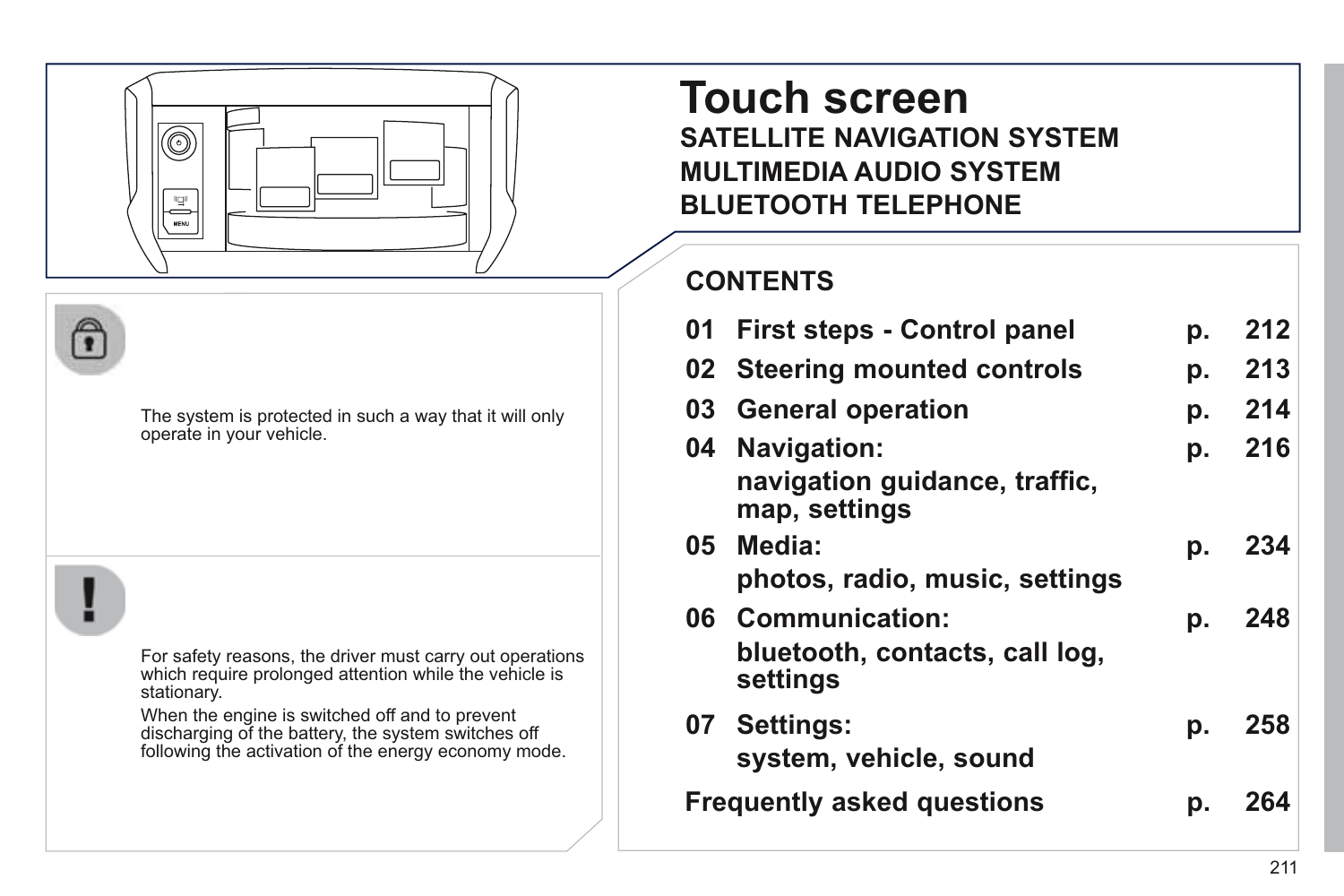## **01 FIRST STEPS**



\* Depending on equipment.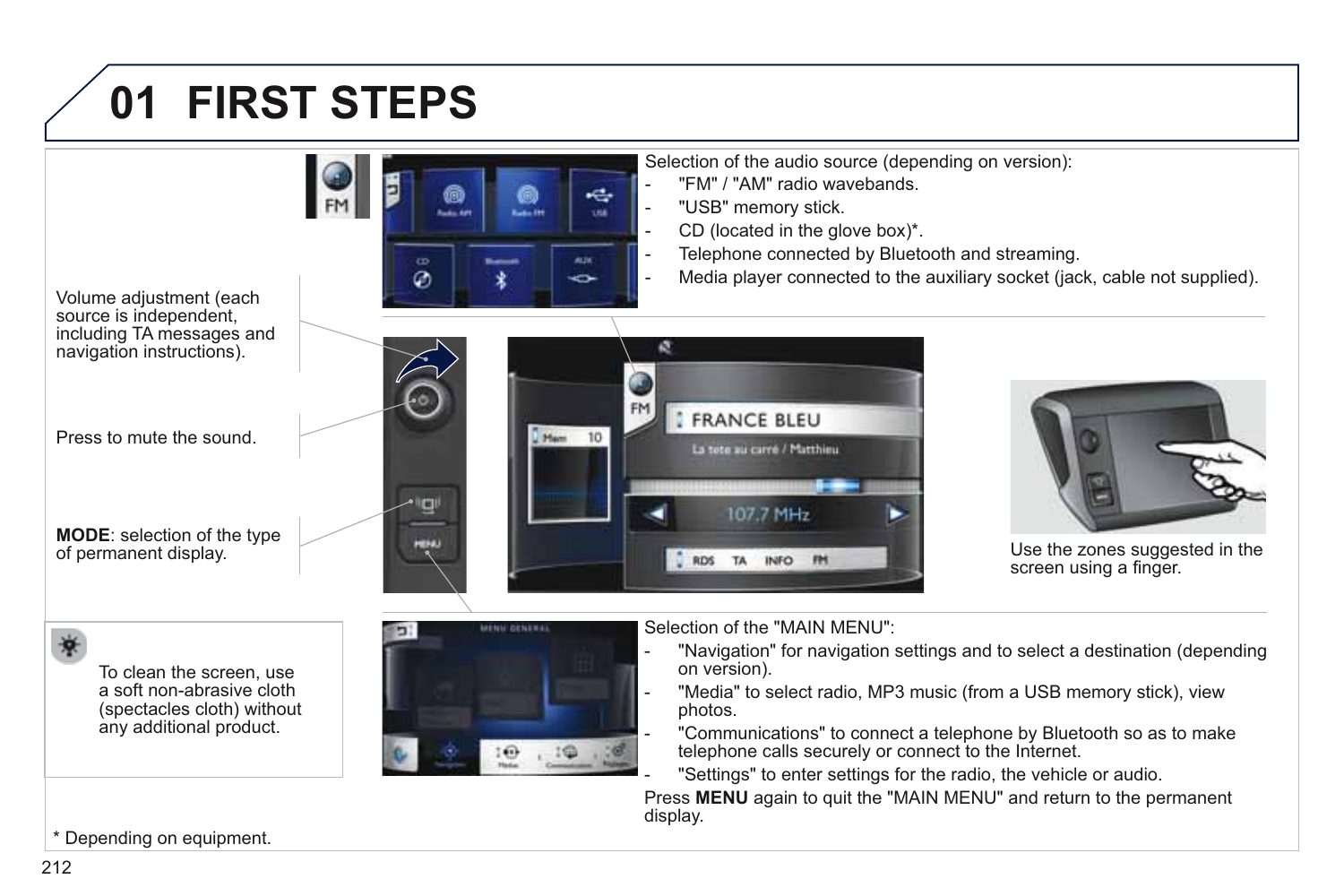## **02 STEERING MOUNTED CONTROLS**

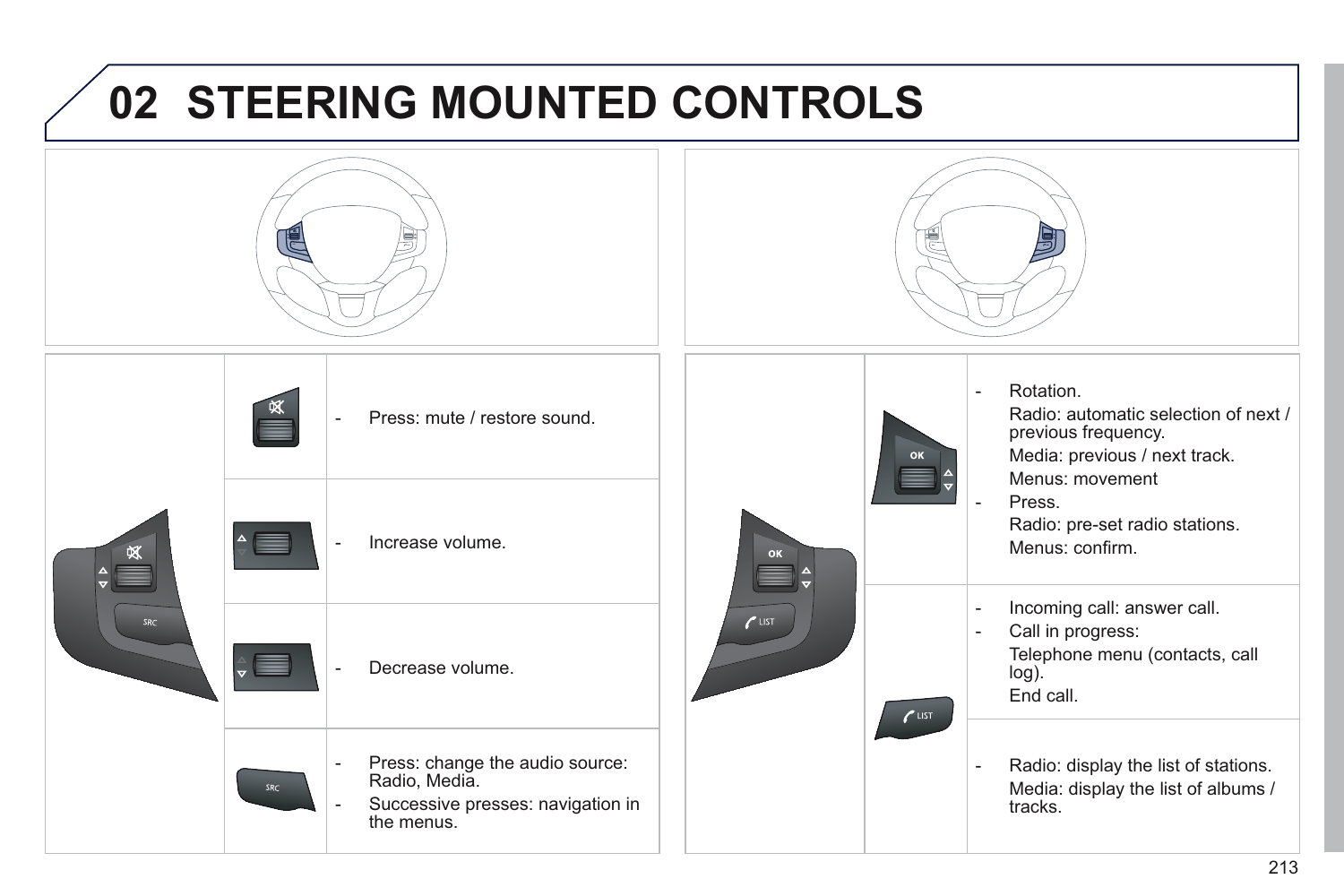## **03 GENERAL OPERATION**



Press **MODE** several times in succession for access to the following displays:

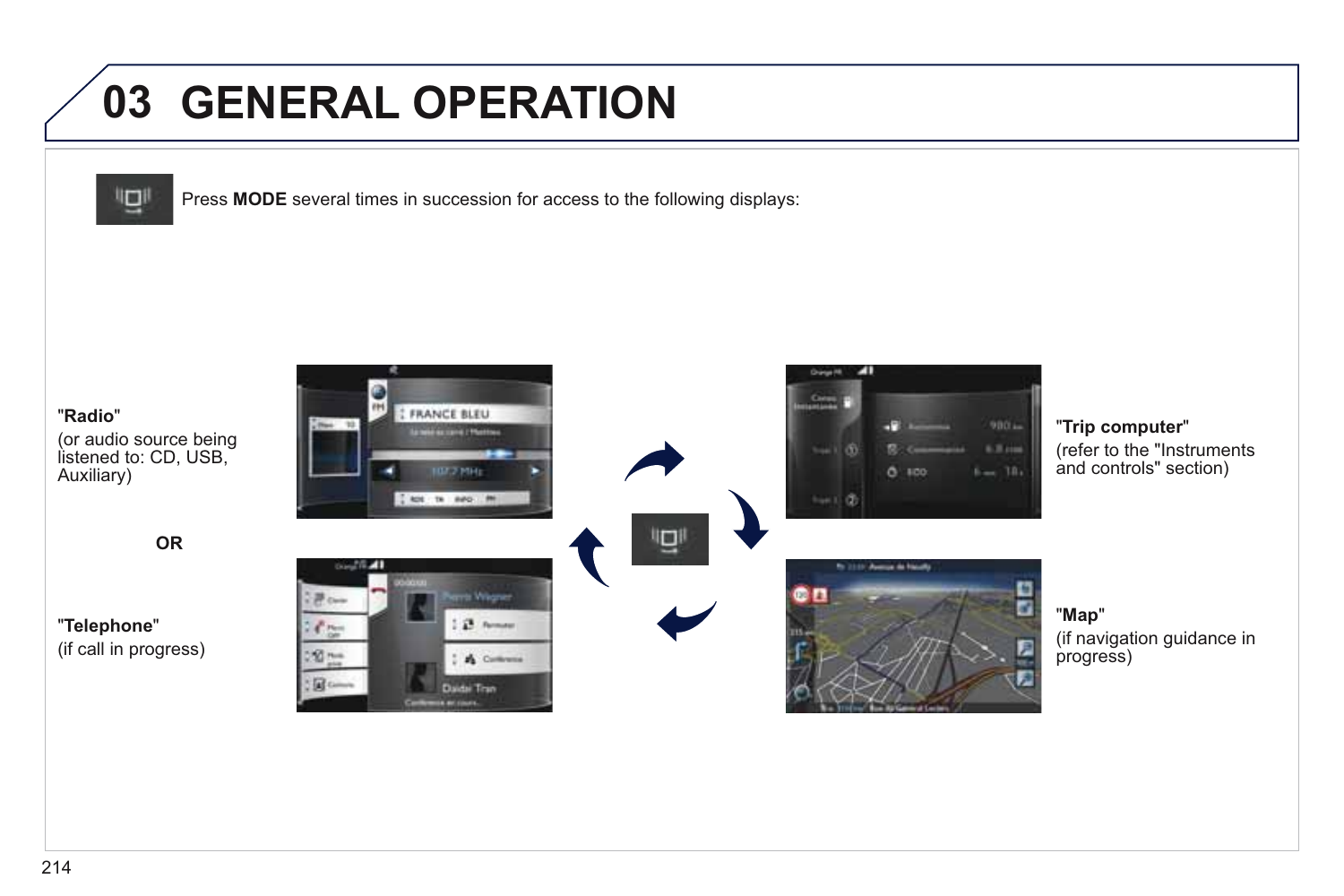## **03 GENERAL OPERATION**

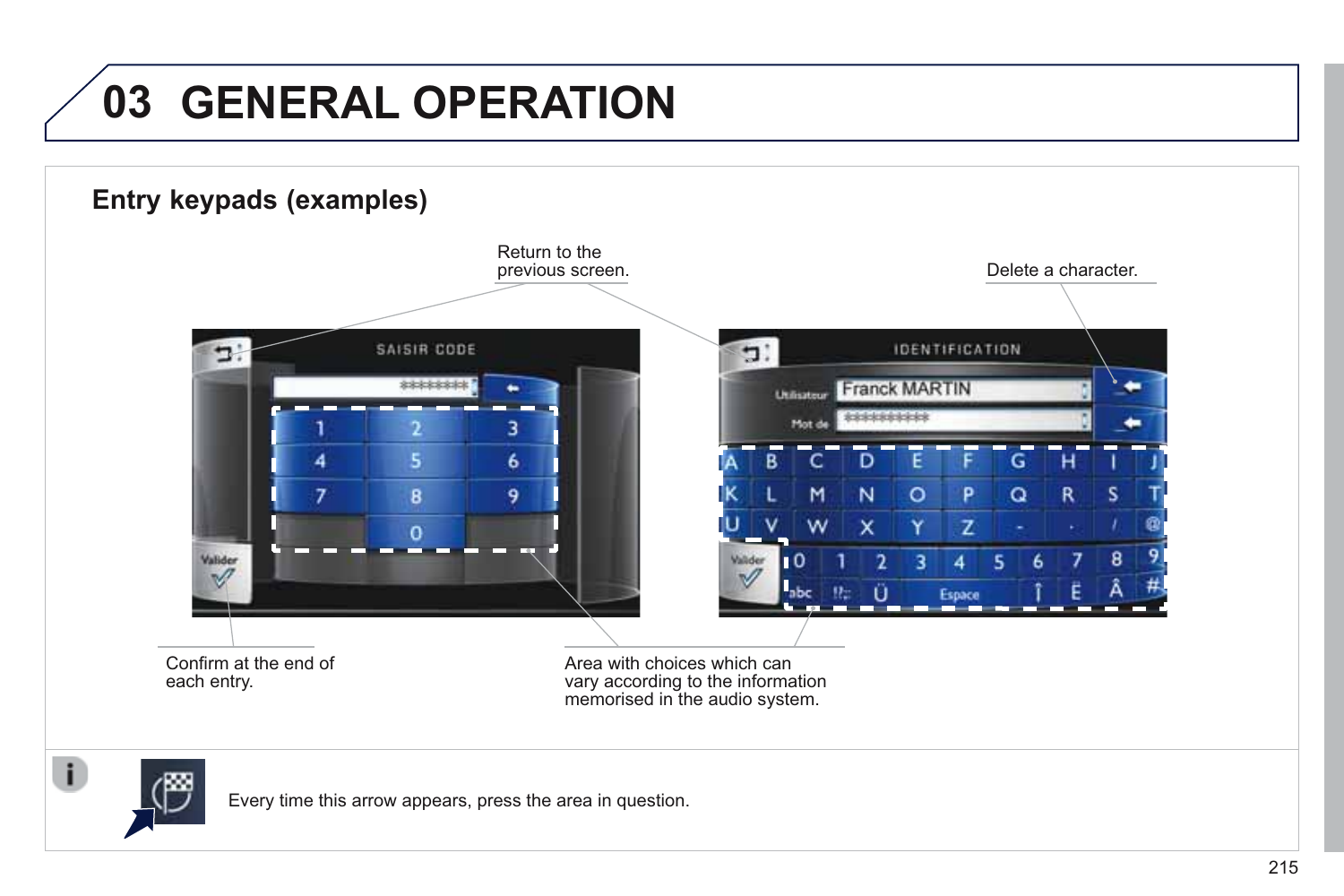## **04 NAVIGATION**

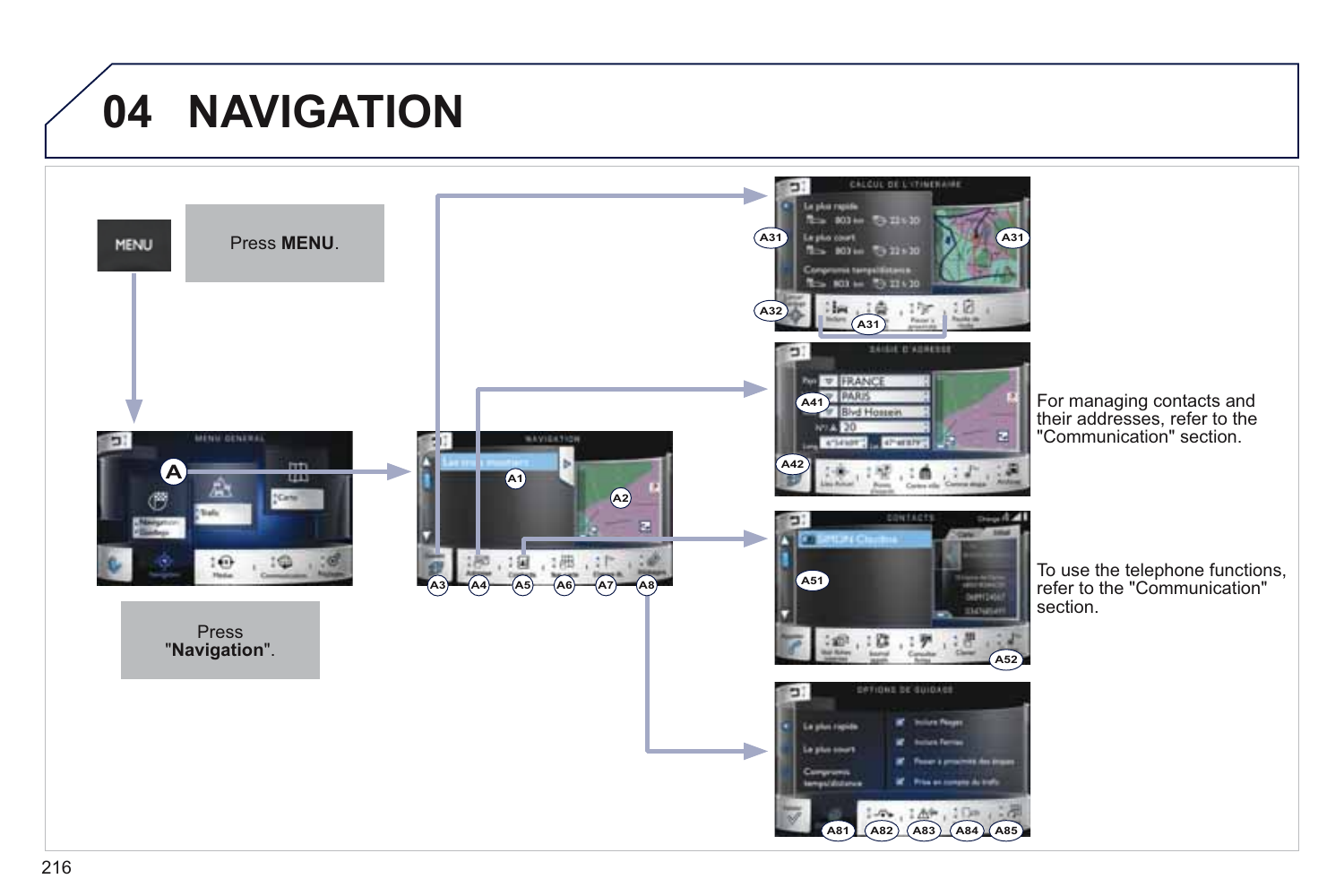

### **Access to the "Navigation" menu**

#### **"Navigation"**

- A<sub>1</sub> List of recent destinations. Select an address and press "Calculate route" to start navigation.
- A2 Press the map to display it full screen.
- A6 Display the map and zoom to view the routes.
- A7 Create, add/delete a waypoint or view the itinerary.

### **On the map**



Press an icon for additional information and menu shortcuts.

wā

#### A31 - Choose the navigation criteria: "Fastest", "Shortest", "Time/ Distance compromise", "Include tollroads", "Include ferries",

"Pass close to waypoints". The map displays the route defined in line with the criteria.

A32 - Display the map and start navigation.

A3 - Choose the settings for calculation of the route.

#### **"Address"**

 **"Guide"** 

- A4 Enter an address.
- A41 Enter the country, city, address or the longitude/latitude coordinates.
- A42 Having chosen an address, press to calculate the route.

#### **"Contacts"**

- A5 Choose an address.
- A51 Select a contact in the list.
- A52 Having chosen a contact, press to calculate the route.

#### **"Settings"**

- A8 Set your preferences.
- A81 Retain the calculation criteria in memory.
- A82 Detour from your initial route for a certain distance.
- A83 Activate risk area alerts.
- A84 Choose the volume for the voice and the announcement of street names.
- A85 Display the mapping version.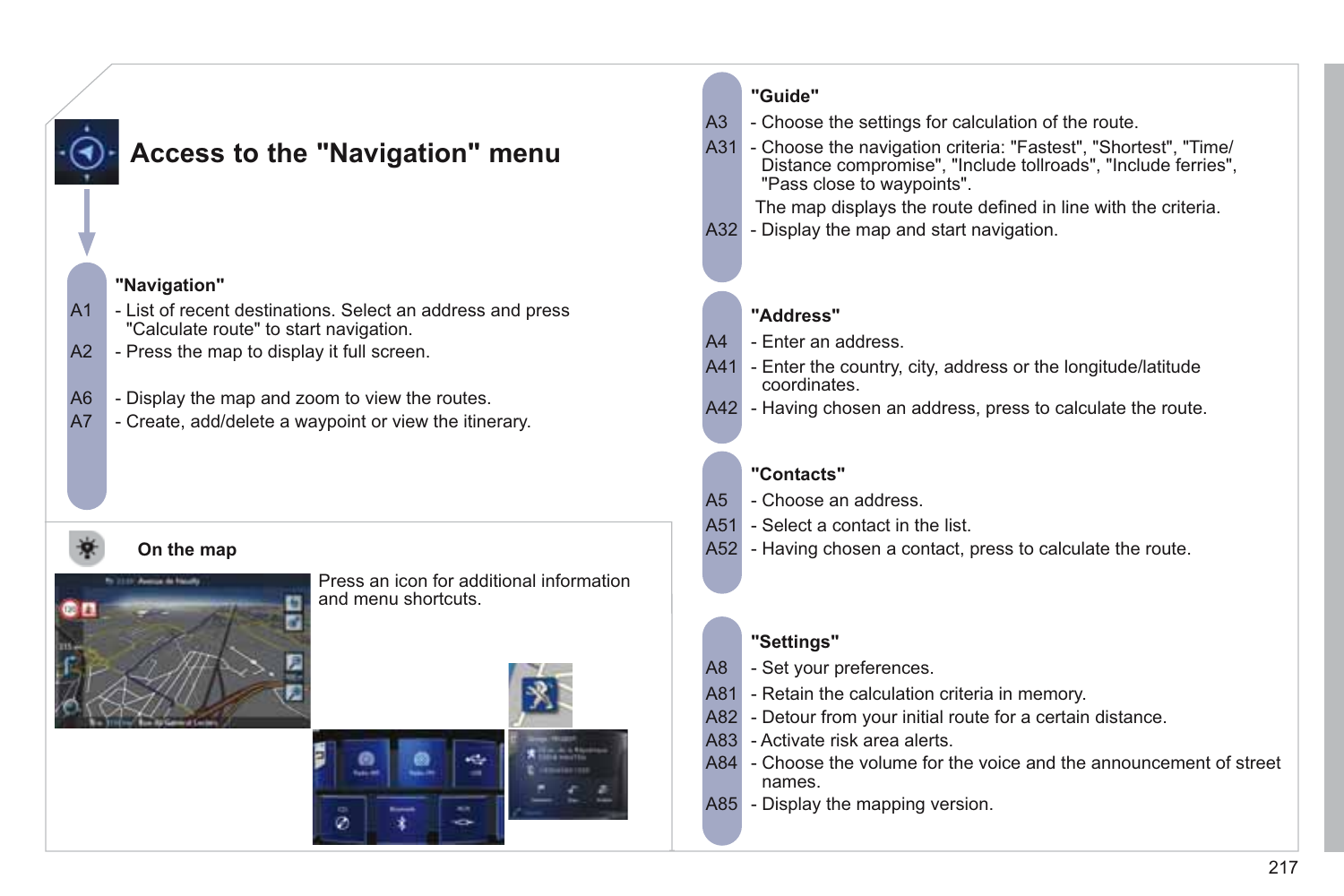**04 NAVIGATION** 

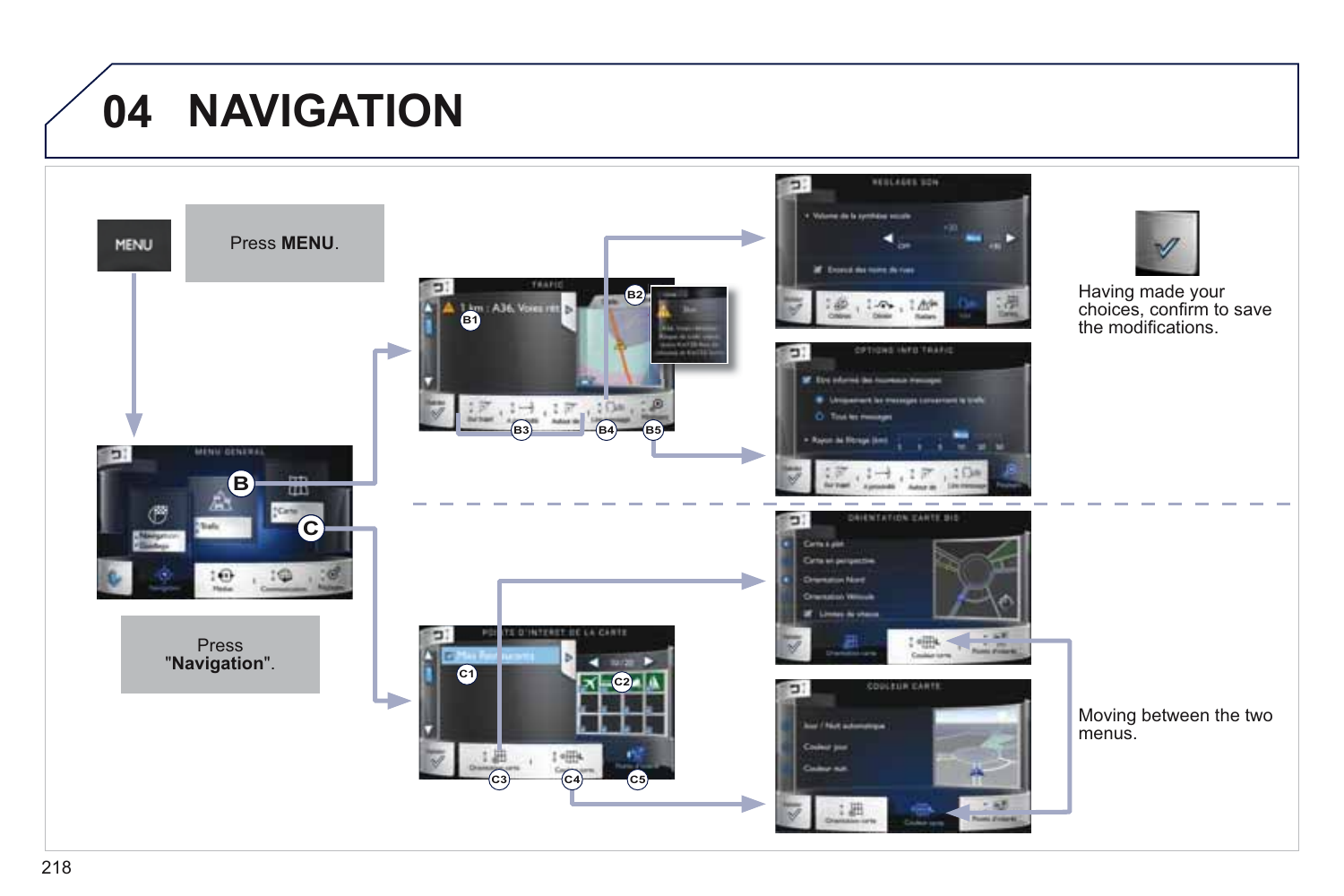|                                     | Access to the "Navigation" menu (continued)                                                                                                                                        | <b>B4</b>      | "Audio settings / Voice synthesis"<br>- Choose the volume for the voice and for announcing street<br>names.                                        |
|-------------------------------------|------------------------------------------------------------------------------------------------------------------------------------------------------------------------------------|----------------|----------------------------------------------------------------------------------------------------------------------------------------------------|
| <b>B1</b><br><b>B2</b><br><b>B3</b> | "Traffic"<br>- List of traffic information messages.<br>- Select the map or the descriptive information.<br>- Refine the list of traffic information on the route, within a radius |                |                                                                                                                                                    |
|                                     | of 30 miles (50 km) or at the destination.                                                                                                                                         | <b>B5</b>      | "TRAFFIC INFORMATION SETTINGS"<br>- Set the choice of messages and the radius filter.                                                              |
| C <sub>1</sub><br>C <sub>2</sub>    | "SEARCH FOR POINTS OF INTEREST"<br>- List of categories available.<br>- Having chosen the category, select the points of interest.                                                 | C3             | "Map heading"<br>- Choose the map display in perspective or flat, then North<br>orientation or in the direction of the vehicle (for flat display). |
|                                     |                                                                                                                                                                                    | C <sub>4</sub> | "Map colour"<br>- Choose map display in day, night or automatic mode (making<br>use of the vehicle's sunshine sensor).                             |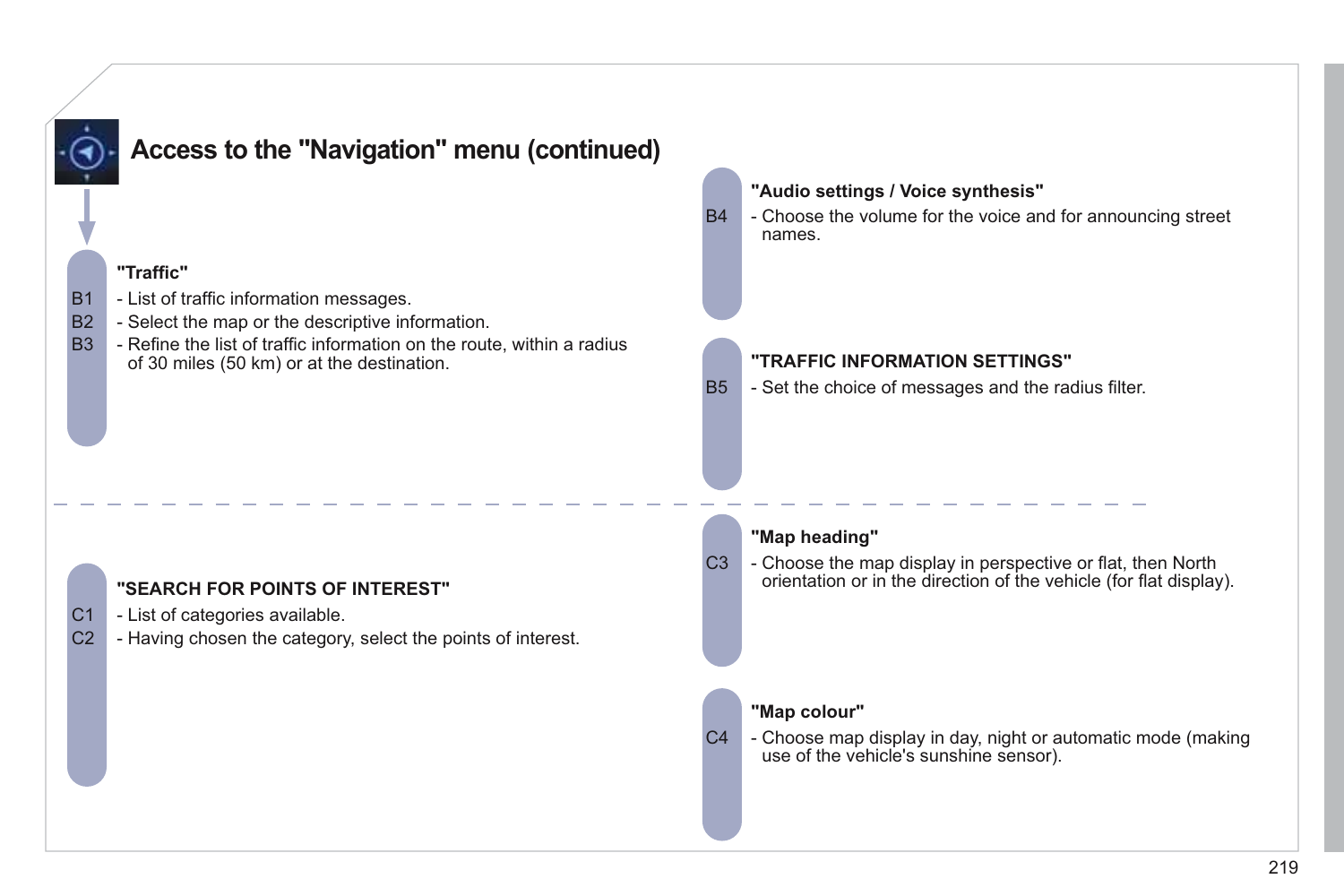| <b>CHOOSING A DESTINATION</b>                                                                                                                           |                     |   | Select "Guide".                                                                                                                                    |  |  |
|---------------------------------------------------------------------------------------------------------------------------------------------------------|---------------------|---|----------------------------------------------------------------------------------------------------------------------------------------------------|--|--|
| <b>TOWARDS A NEW DESTINATION</b>                                                                                                                        |                     |   |                                                                                                                                                    |  |  |
| Press MENU to display the "MAIN MENU" then<br><b>MENU</b><br>select "Navigation".                                                                       |                     |   | Choose the navigation criteria: "Fastest" or the<br>"Shortest" or "Time/Distance compromise".<br>The route is displayed in the map (on the right). |  |  |
| Select "Navigation GPS".                                                                                                                                |                     |   | Choose the restriction criteria: "Tollroads",<br>"Ferries", "Near".                                                                                |  |  |
| Select "Address".                                                                                                                                       |                     | 8 | Select "Confirm" or press the screen (blue<br>arrow) to start navigation quidance.                                                                 |  |  |
| Select the "Country" from the list offered then<br>in the same way:<br>the "City" or its post code, the "Street",<br>20<br>the "N°". Confirm each time. | <b>Blvd Hossein</b> |   | To delete navigation information, press on<br>"Settings" then "Stop navigation".                                                                   |  |  |
| Select "Save" to save the address entered as a contact entry.<br>The system allows up to 200 entries.                                                   |                     |   | To restore the navigation information press on<br>"Settings" then "Restart navigation".                                                            |  |  |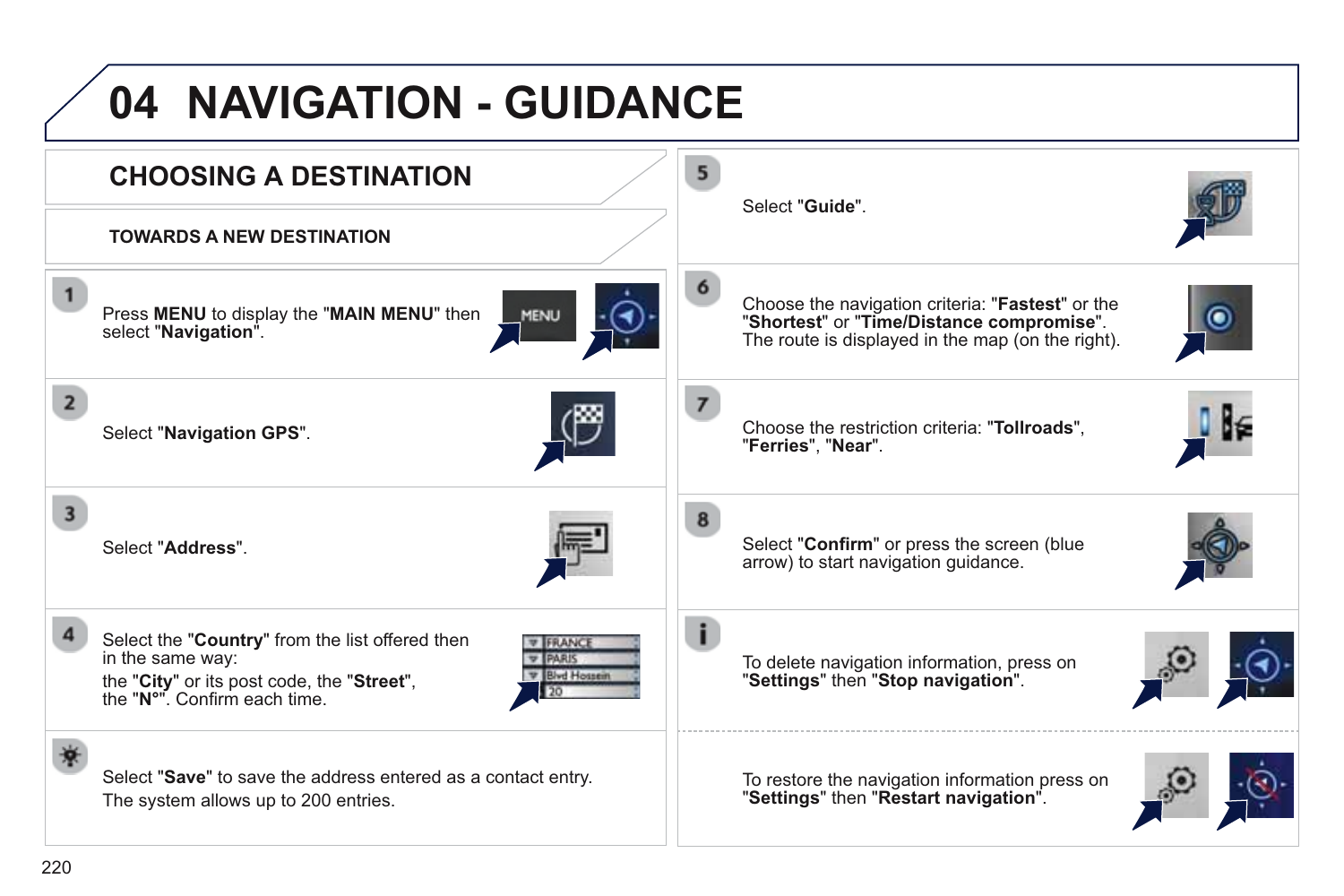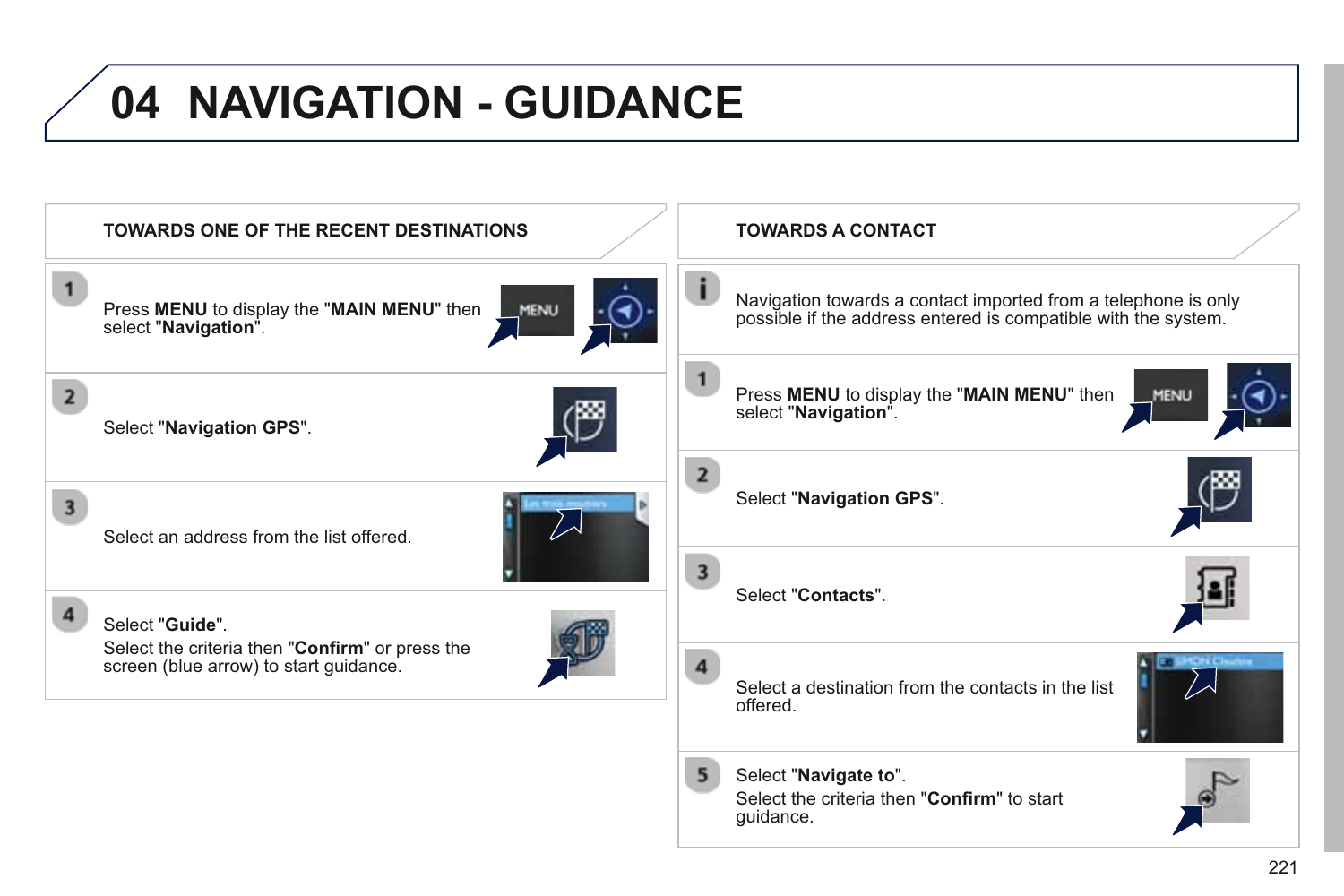| <b>TOWARDS GPS COORDINATES</b>                                                                                    | <b>TOWARDS A POINT ON THE MAP</b>                                                 |
|-------------------------------------------------------------------------------------------------------------------|-----------------------------------------------------------------------------------|
| Press MENU to display the "MAIN MENU" then<br><b>MENU</b><br>select "Navigation".                                 | Press MENU to display the "MAIN MENU" then<br><b>MENU</b><br>select "Navigation". |
| Select "Navigation GPS".                                                                                          | Select "Navigation GPS".                                                          |
| Select "Address".                                                                                                 | Select "From map".                                                                |
| 6°54'689"<br>Enter the "Longitude" then the "Latitude".                                                           | Zoom in on the map then select the point.                                         |
| 5<br>Select "Guide".<br>Select the criteria then "Confirm" or press the<br>screen (blue arrow) to start guidance. | A long press displays the surrounding tourist<br>attractions.                     |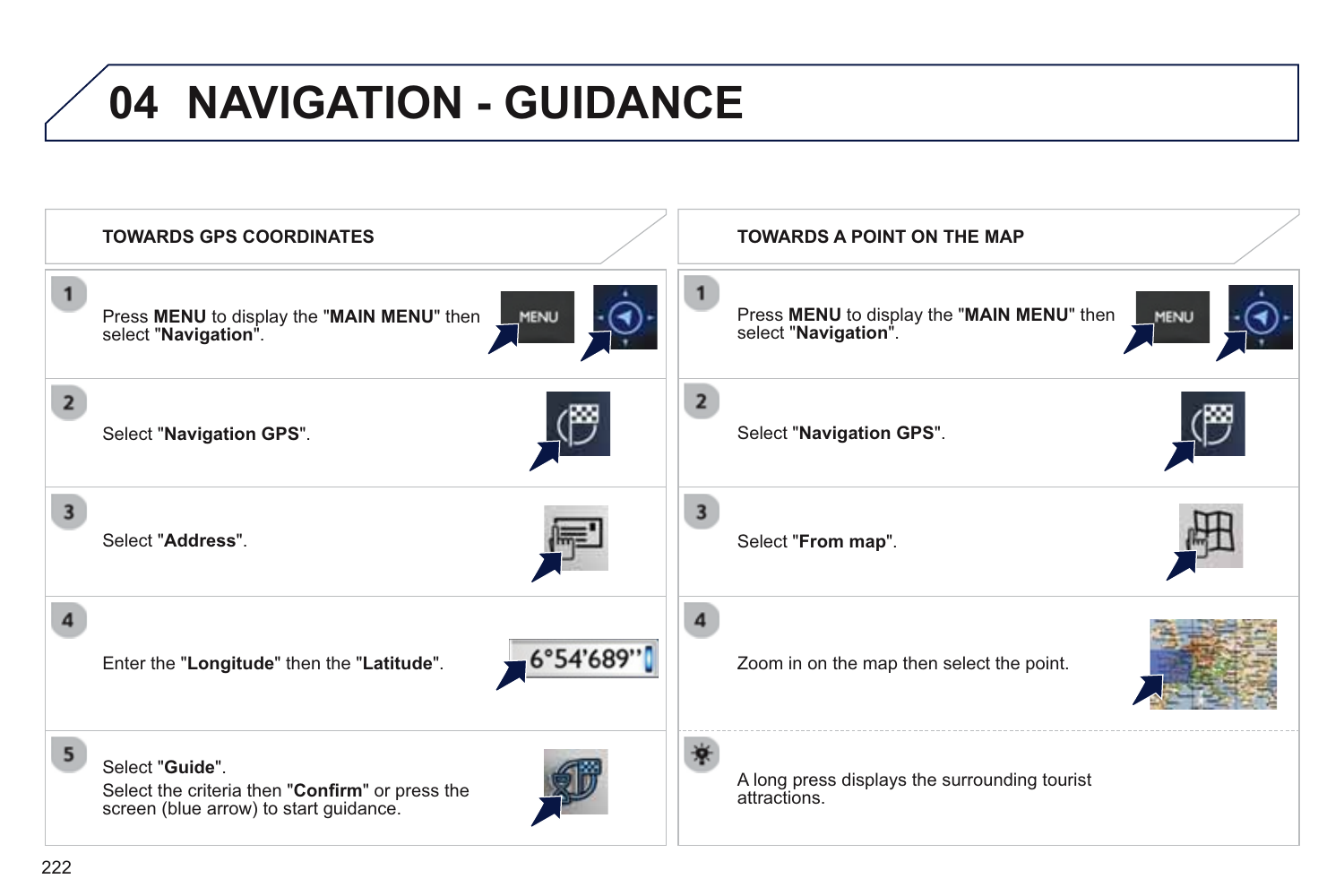| TOWARDS POINTS OF INTEREST (POI)                                                           | Points of Interest (POI) show all of the locations of services nearby (hotels,<br>retail outlet, airports, ).                         |
|--------------------------------------------------------------------------------------------|---------------------------------------------------------------------------------------------------------------------------------------|
| Press MENU to display the "MAIN MENU" then<br><b>MENU</b><br>select "Navigation".          | Select the points of interest from the list offered.                                                                                  |
| Select "Navigation GPS".                                                                   | 7a<br>Select "Search".<br>or                                                                                                          |
| Select "Address".                                                                          | 7 <sub>b</sub><br>Select "Along the route" or "Near" or "At a<br>destination" or "At an address" to filter the<br>points of interest. |
| Select "Pts of Interest".                                                                  | Select a point of interest from the list offered.                                                                                     |
| Select a category from the list offered (the categories are presented on following pages). | Select "Guide".<br>Select the criteria then "Confirm" to start<br>quidance.                                                           |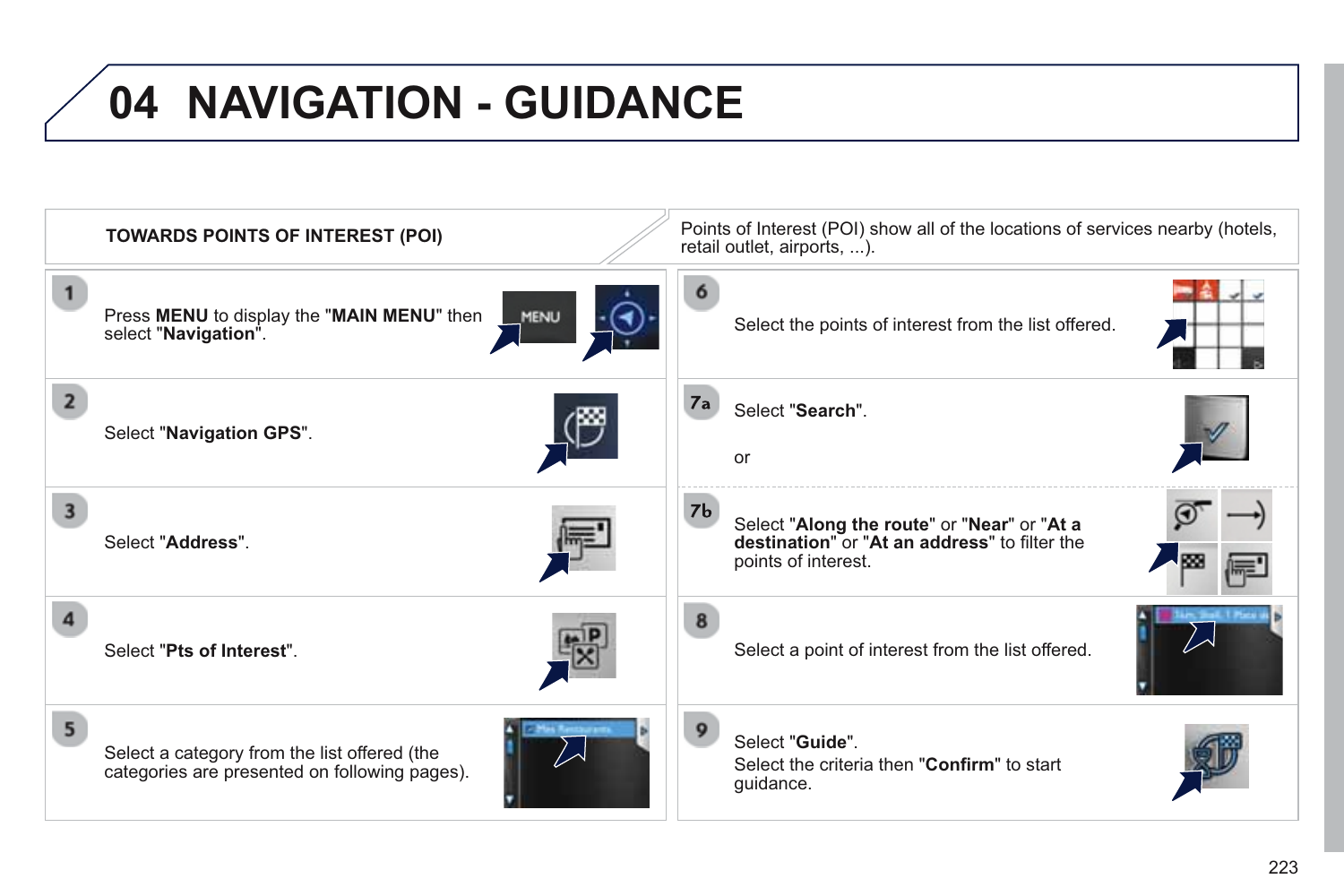# **04 NAVIGATION - GUIDANCE LIST OF MAIN POINTS OF INTEREST (POI) Public transport Business centres Restaurants**   $q_{\rm TUT}$ **Rest areas Service stations Hotels Shopping centres**

The detailed procedure for updating POIs can be found at "http://peugeot.navigation.com".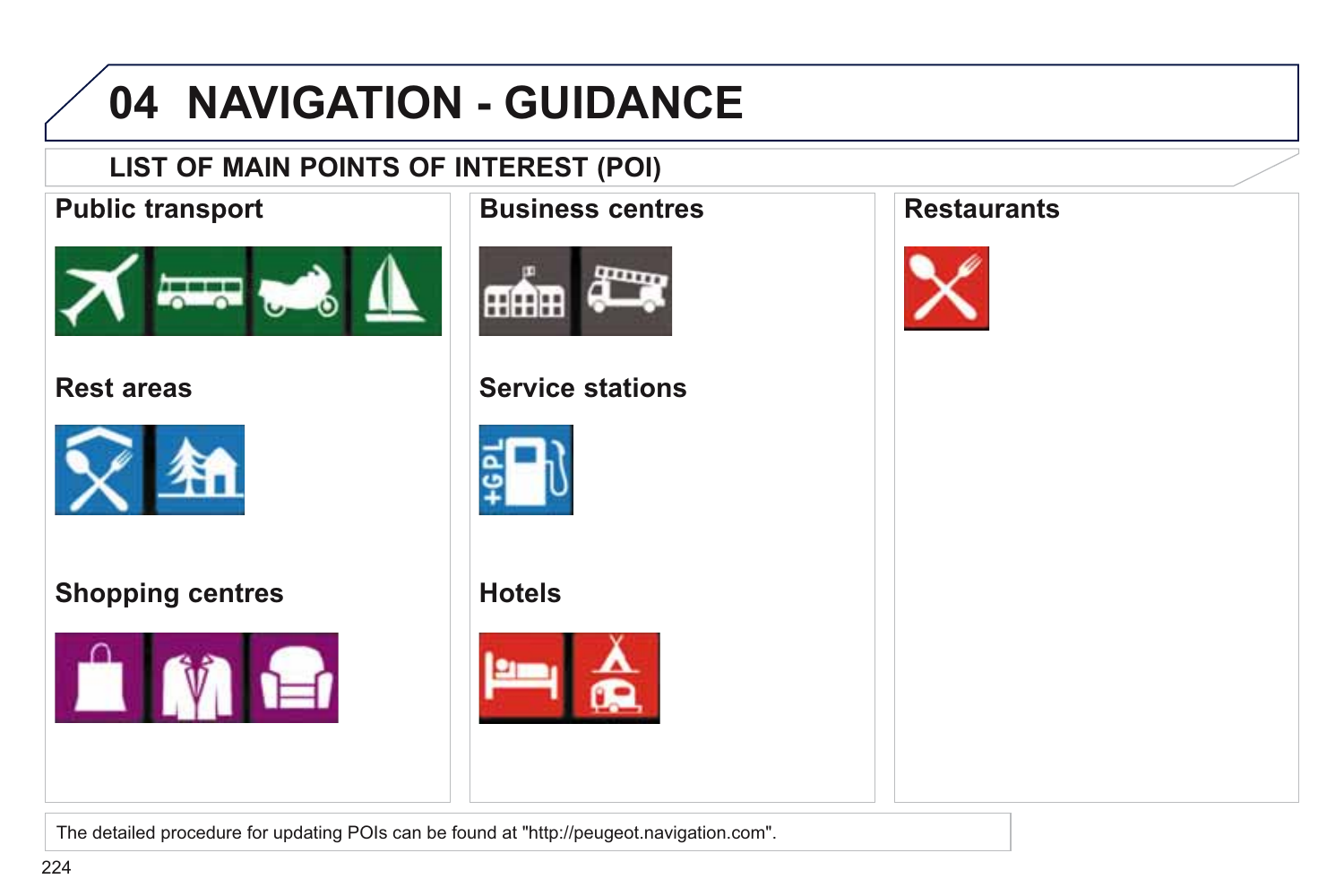### **RISK AREA ALERT SETTINGS**

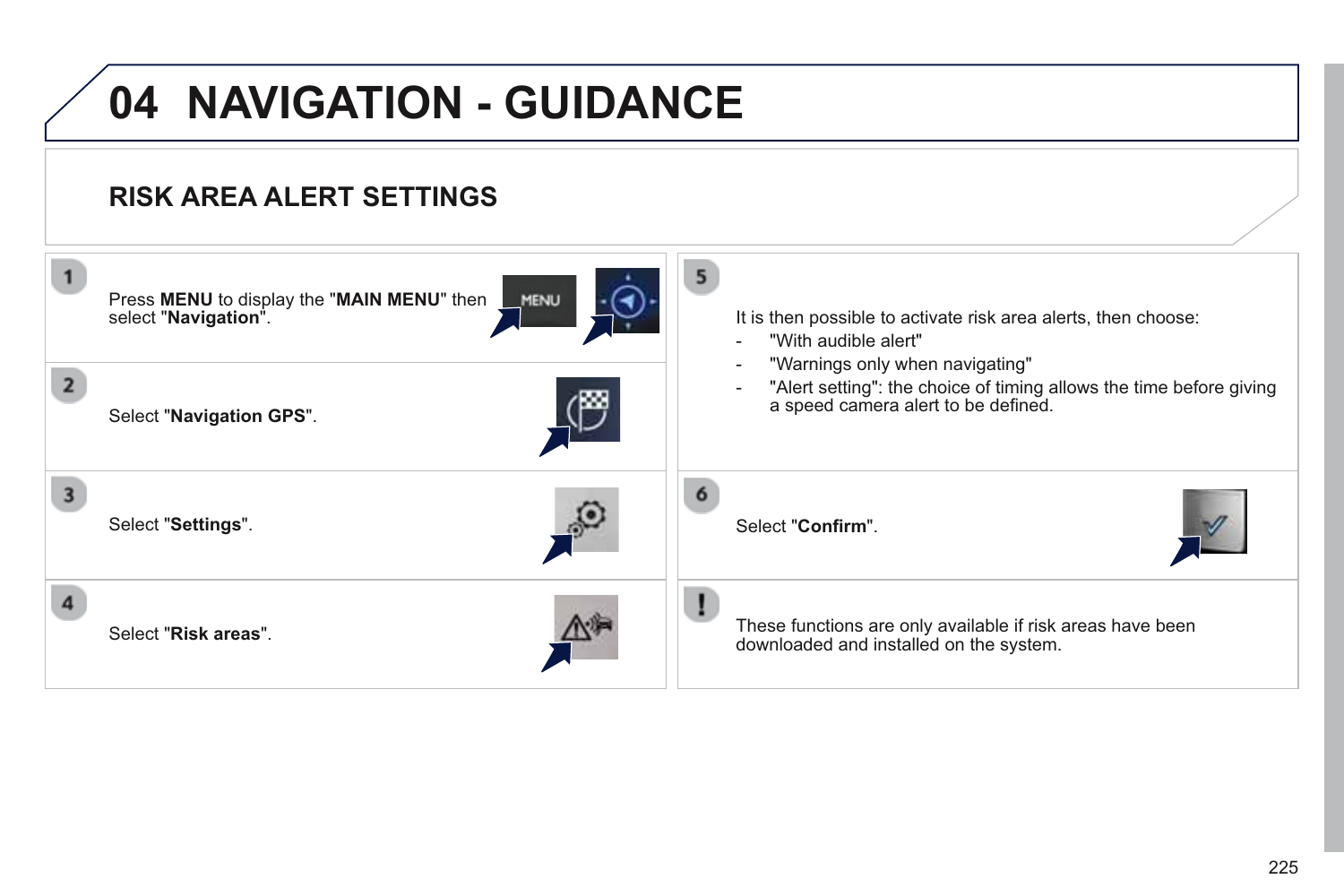#### **04 NAVIGATION - GUIDANCE ADDING A WAYPOINT ORGANISING WAYPOINTS**   $1$  $\overline{4}$ Press **MENU** to display the " **MAIN MENU**" then **MENU** To organise waypoints, carry out the previous operations 1 to select " **Navigation**". 3 again (Adding a waypoint).  $\overline{2}$ Select " **Navigation GPS**".  $5<sup>1</sup>$ Select the waypoint that you want to move in the order.  $\overline{\mathbf{3}}$ Select " **Waypoints**".  $6a$ Select "**Up**".  $\Delta$ Select "Add". **6b** 5 Select " **Down**". Select " **Address**". The address of the waypoint is entered in 6  $6c$ the same way as a destination, so enter **T FRANC** Select " **Delete**". the " **City**" or post code, the " **Street**" and lyd Hossein the "**N°**". Confirm each time. Then select " **As waypoint**". Select " **Guide**".  $\overline{7}$ Select "**Roadmap**" to view the changes made Select the criteria then "**Confirm**" to start to the route. guidance and give the general direction of the navigation route.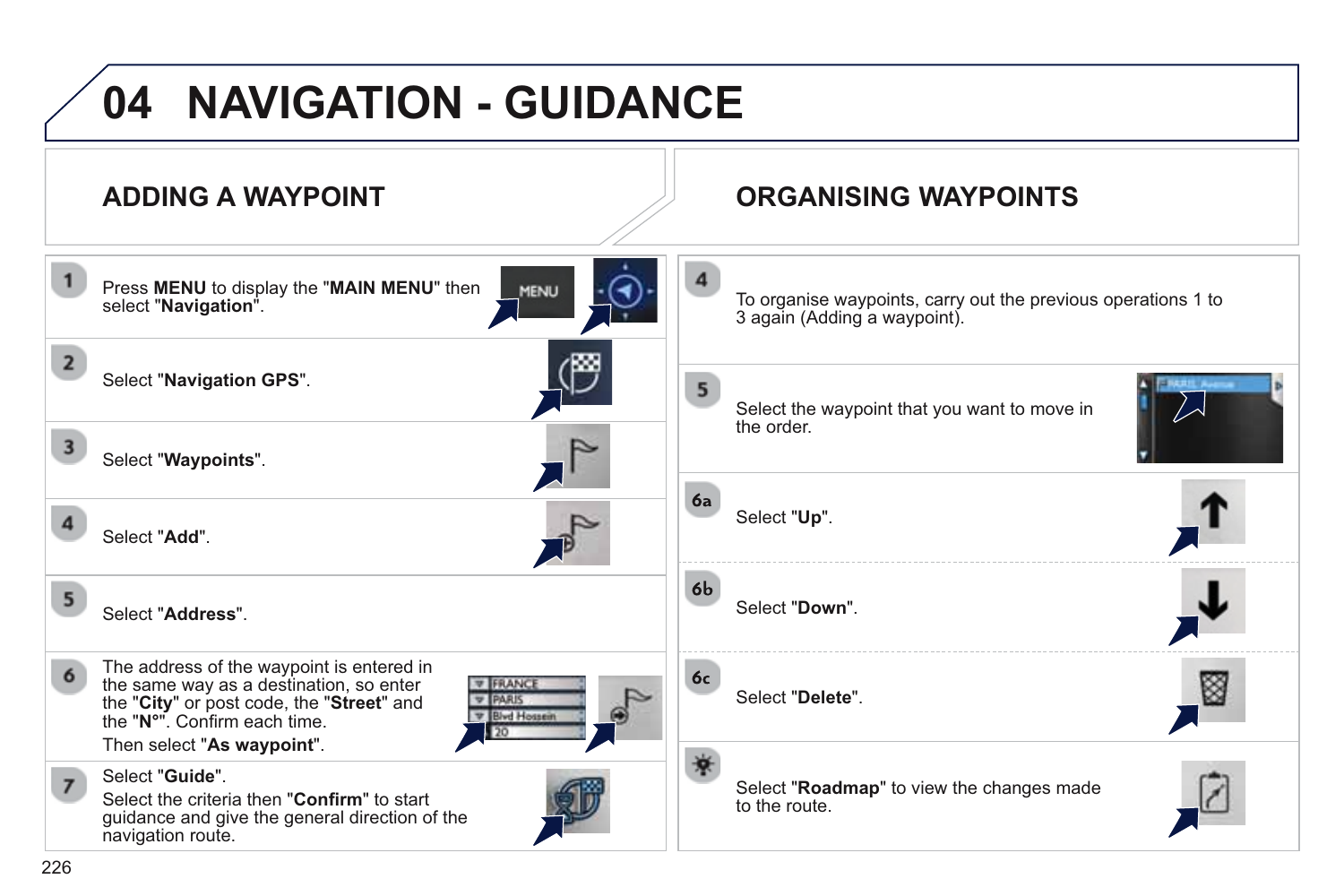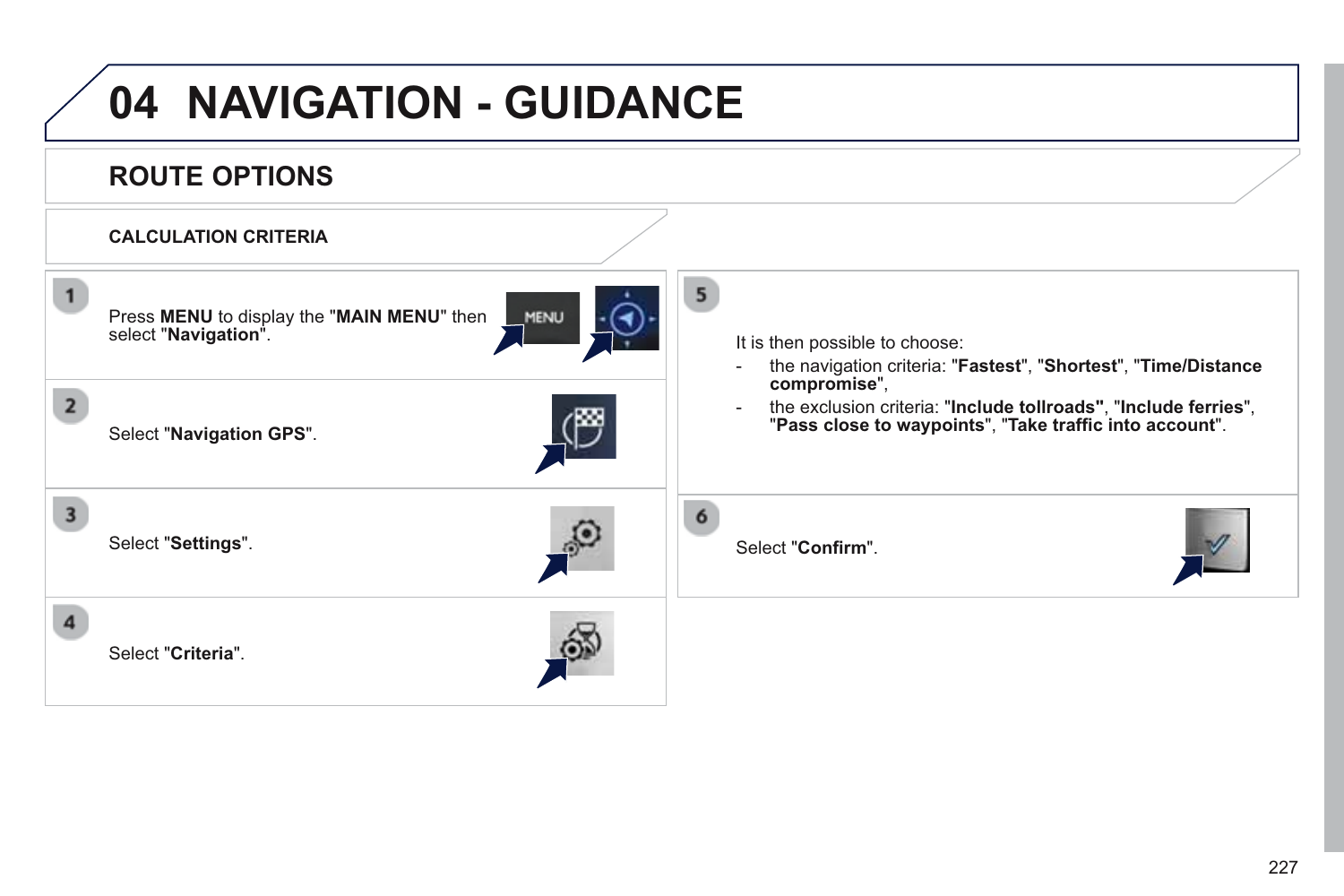#### **04 TRAFFIC TRAFFIC INFORMATION DISPLAY OF MESSAGES SETTING FILTERS**   $\mathbf{1}$  $\mathbf{1}$ Press **MENU** to display the " **MAIN MENU**" then **MENU** Press **MENU** to display the " **MAIN MENU** select " **Navigation**". **MENU**" then select " **Navigation**". Select "**Traffic"**.  $\overline{2}$ Select "**Traffic"**  $\overline{2}$ Select " **Settings**".  $3$ Set the " **Along the route**", " **Near**", " **Around**"  $\overline{3}$ filters to fine-tune the list. Select: Press again to remove the filter. -" **Warn of new messages**", "Traffic messages only", **Los CATA Video ras** -" **All messages**".  $\Delta$ Then enter the filter radius. Select the message from the list offered. Select " **Map**" or " **Details**" for more information.  $\overline{a}$ Détail Select "**Confirm**". TMC (Traffic Message Channel) messages contain information on i We recommend a filter radius of: traffic and weather conditions, received in real time and transmitted to the driver in the form of audible announcements and symbols on - 12 miles (20 km) in urban areas, the navigation map.

- 30 miles (50 km) on motorways.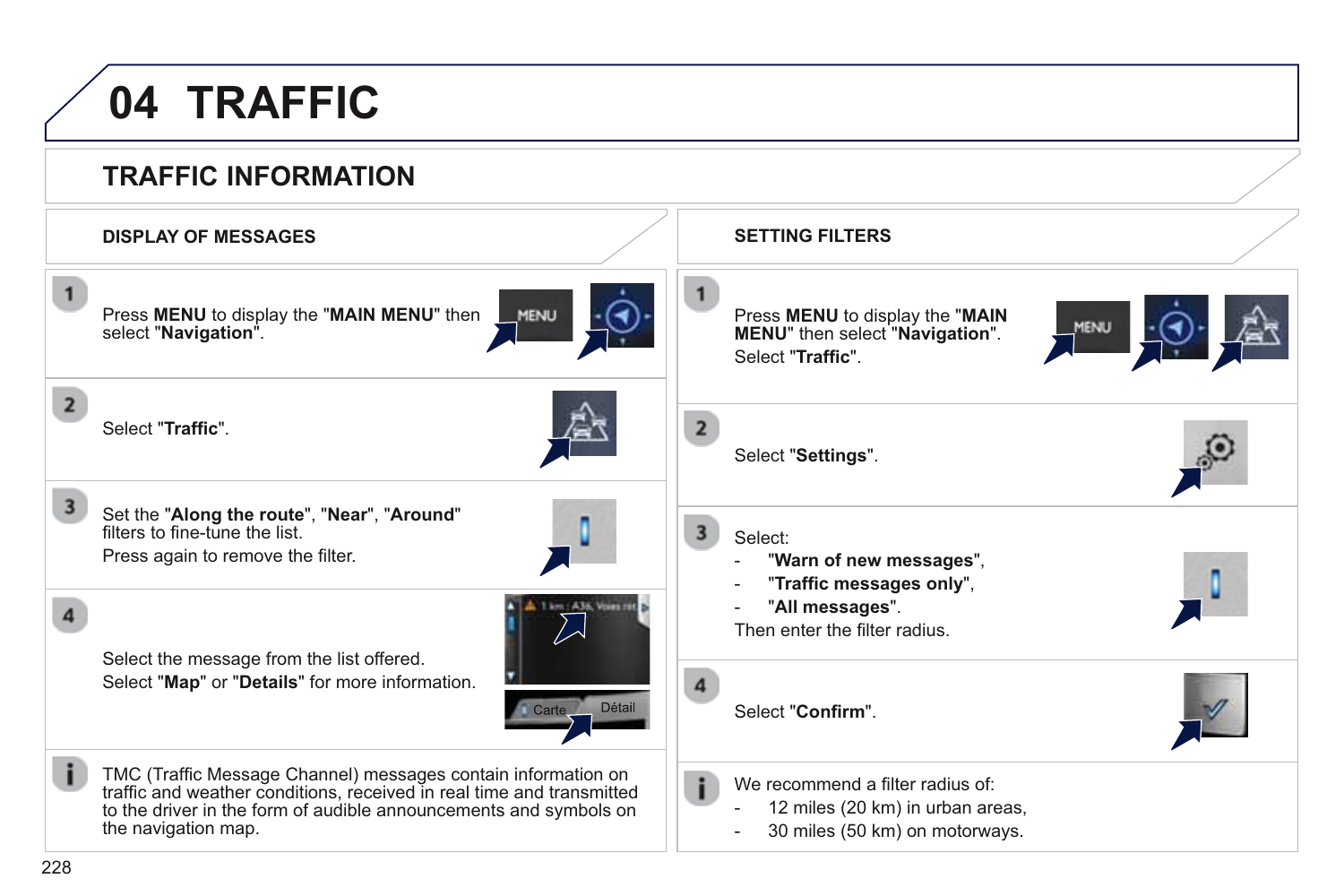## **04 TRAFFIC**

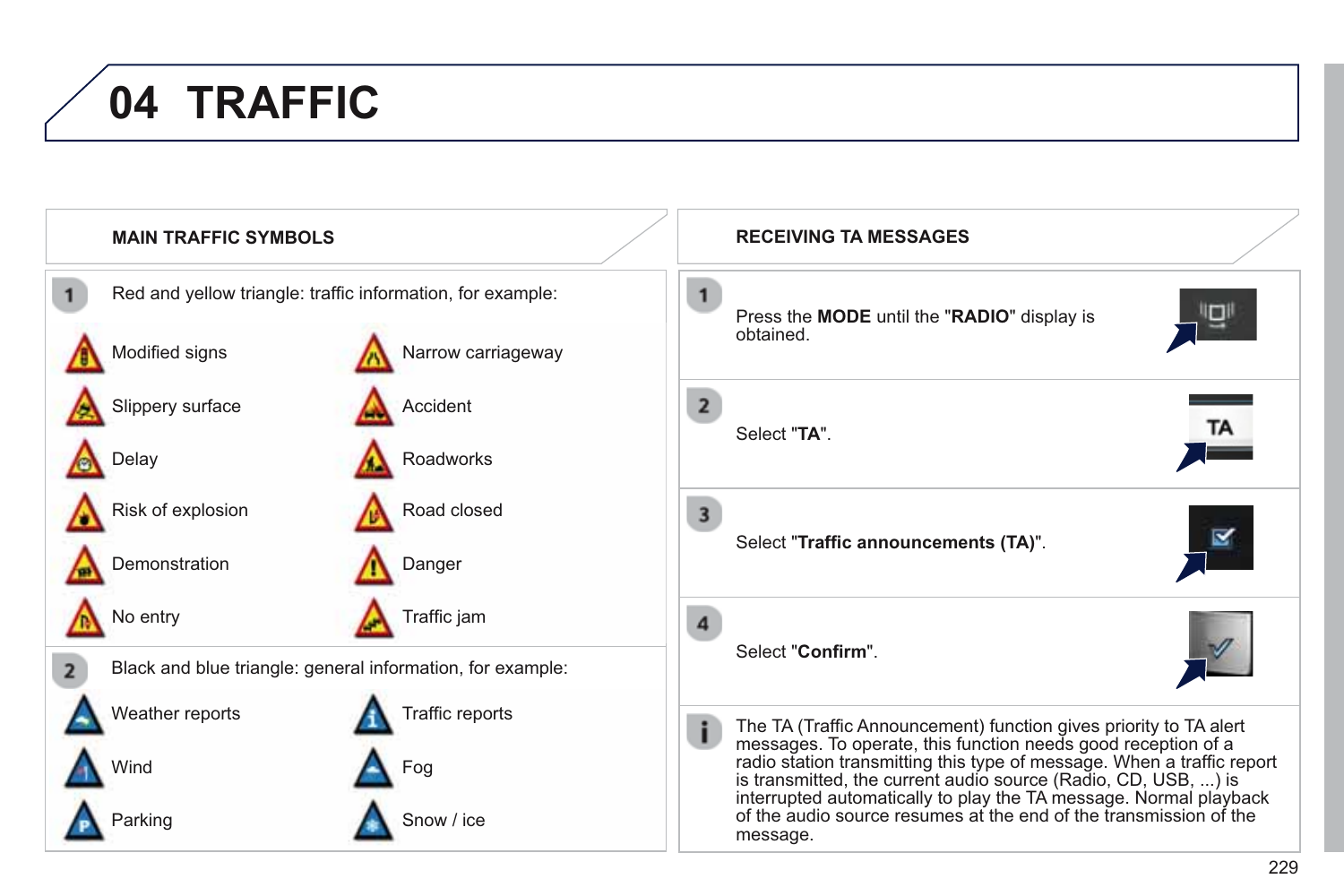## **04 TRAFFIC**

### **DIVERSION FROM A ROUTE**

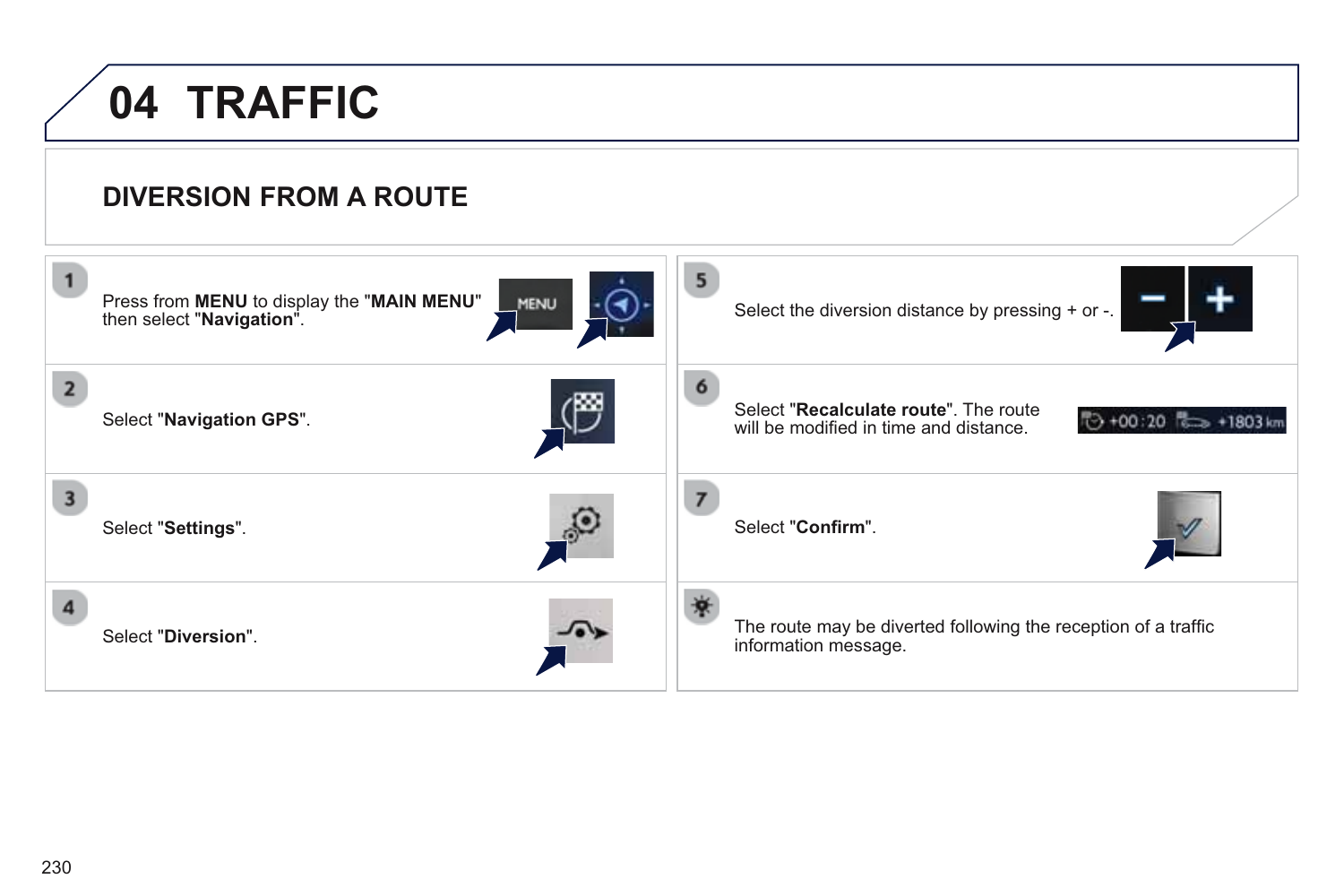### **04 MAP MAP MANAGEMENT SELECTING THE POINTS OF INTEREST DISPLAYED ON THE MAP**   $\overline{1}$  $5<sup>1</sup>$ Select the points of interest from the list for Press **MENU** to display the " **MAIN MENU**" then **MENU** them to be displayed in the screen. select " **Navigation**".  $\overline{2}$  $\epsilon$ Select "Confirm". Select "Map".  $\overline{\mathbf{3}}$ Select " **Points of Interest**".

Select a category from the list offered (the categories are given on previous pages).

 $\overline{4}$ 

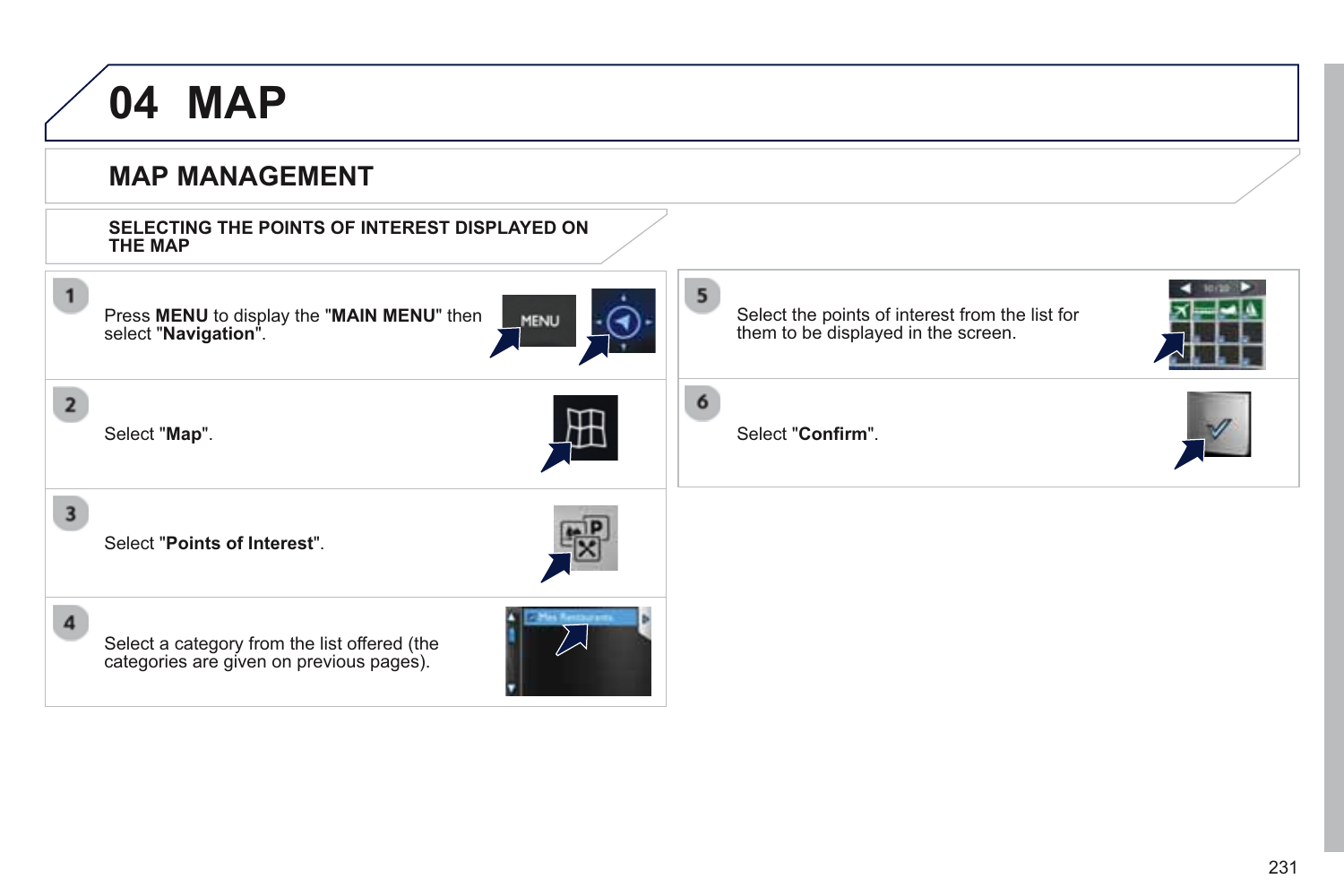

|                | <b>MAP ORIENTATION</b>                                                                                                                                                                                                                                                                                                |   | <b>MAP COLOUR</b>                                                                                                                                                                                                                                                                                                                                                                                                                 |
|----------------|-----------------------------------------------------------------------------------------------------------------------------------------------------------------------------------------------------------------------------------------------------------------------------------------------------------------------|---|-----------------------------------------------------------------------------------------------------------------------------------------------------------------------------------------------------------------------------------------------------------------------------------------------------------------------------------------------------------------------------------------------------------------------------------|
|                | Press MENU to display the "MAIN MENU" then<br><b>MENU</b><br>select "Navigation".                                                                                                                                                                                                                                     |   | Press MENU to display the "MAIN MENU" then<br><b>MENU</b><br>select "Navigation".                                                                                                                                                                                                                                                                                                                                                 |
| $\overline{2}$ | Select "Map".                                                                                                                                                                                                                                                                                                         |   | Select "Map".                                                                                                                                                                                                                                                                                                                                                                                                                     |
|                | Select "Map heading".                                                                                                                                                                                                                                                                                                 | 3 | Select "Map colour".                                                                                                                                                                                                                                                                                                                                                                                                              |
|                | Select:<br>"Flat map view" to display the map in 2D,<br>"Perspective map view" to display a<br>perspective view.<br>With "Flat map view":<br>"North heading" to keep the map always<br>North up,<br>"Vehicle heading" to have the map follow<br>the direction of travel,<br>Then "Confirm" to save the modifications. |   | Select:<br>"Automatic day/night mode" to have<br>the brightness of the map adjusted<br>automatically according to the ambient light<br>level, using the vehicle's sunshine sensor,<br>"Map in daytime mode" to have the map<br>always in day mode,<br>"Map in night time mode" to have the map<br>always in night mode.<br>Then "Confirm" to save the modifications.<br>Street names are visible on the map from the 100 m scale. |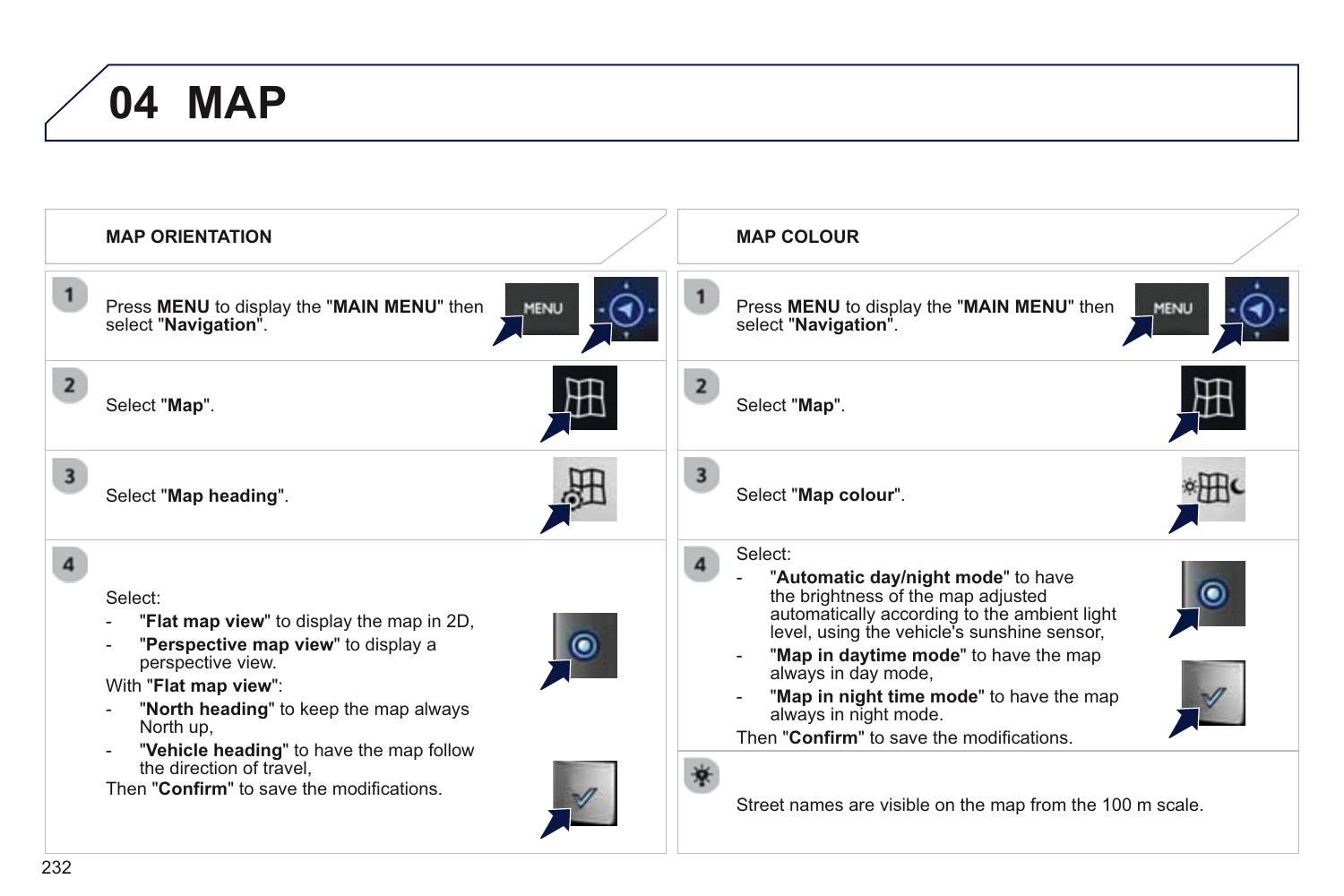## **04 SETTINGS**

### **NAVIGATION SPEECH SYNTHESIS**

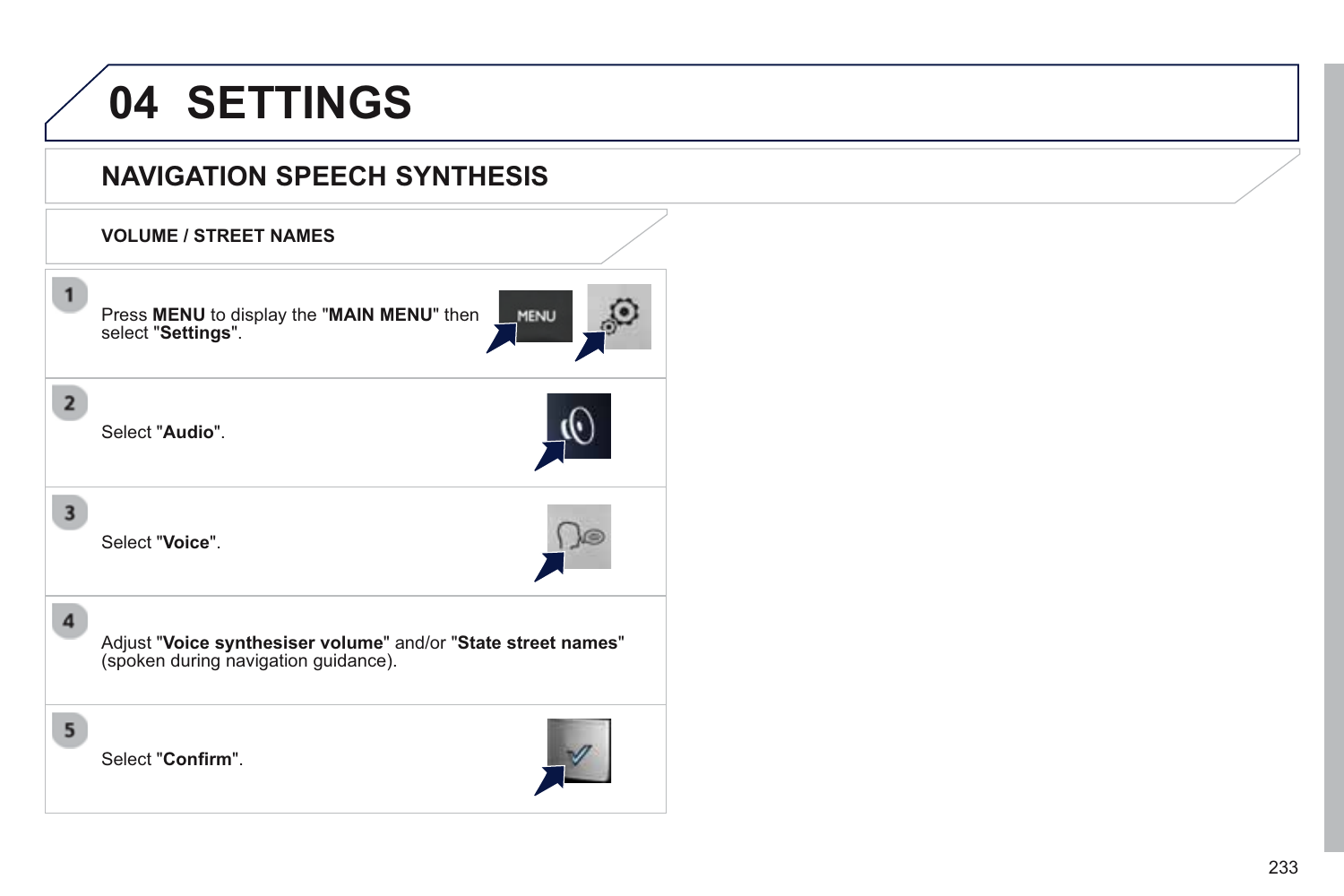## **05 MEDIA**

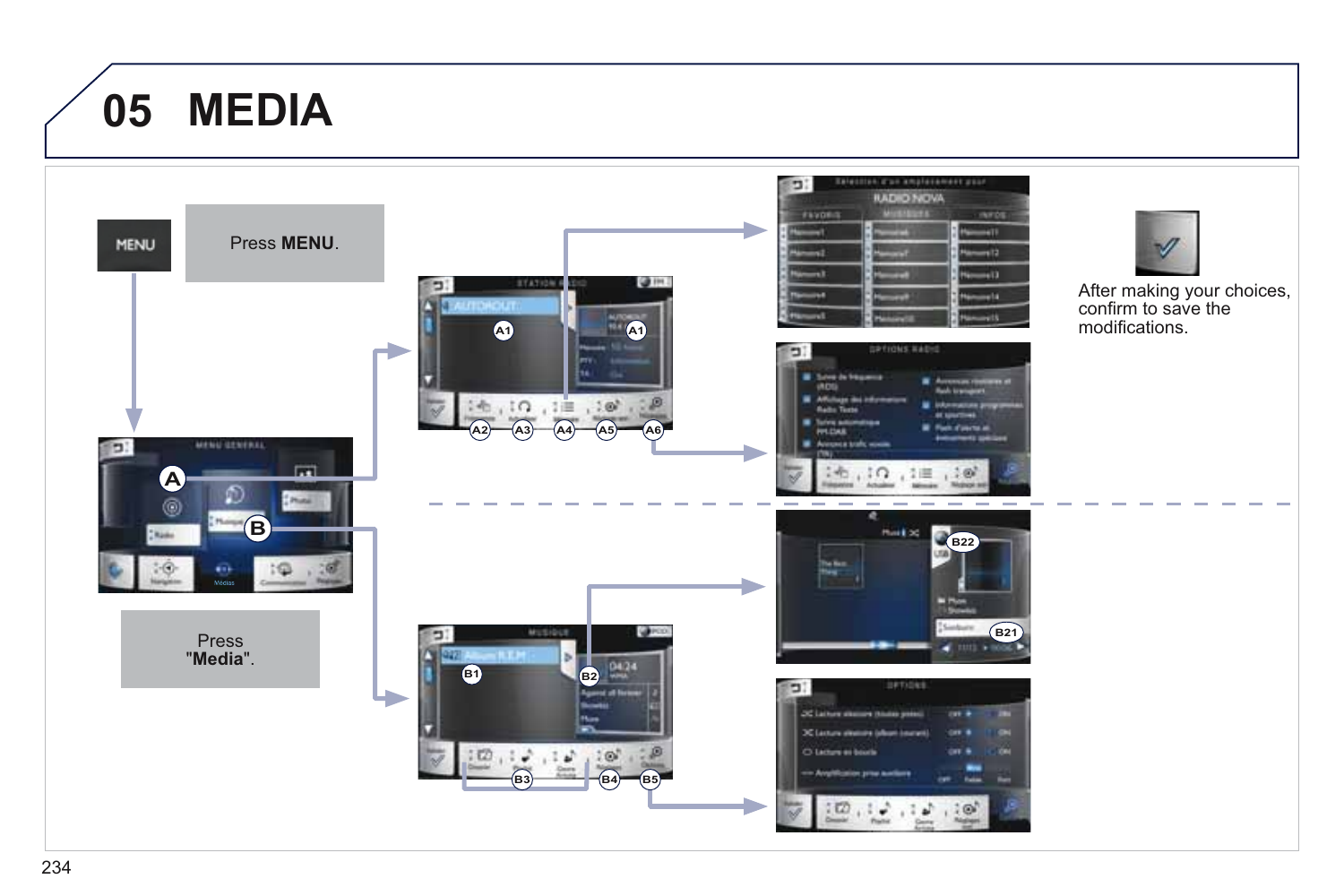

### **Access to the "Media" menu**

#### **"Radio"**

- A<sub>1</sub> List of radio stations available and description of the station selected. Press twice to receive the radio station.
- A2 Enter the frequency of the radio station desired.
- A3 Update the list with the stations currently received.
- A5 Adjust the sound distribution in the vehicle, audio ambiences, sound effects, voice synthesis, telephone ringtones.

#### **"Music"**

- B1 List of folders or files available.
- B3 Classified by folder, playlist or genre-artist. Press twice on the folder to go down a level. Press  $\triangle$  or the back button to go up a level.
- B4 Adjust the sound distribution in the vehicle, audio ambiences, sound effects, voice synthesis, telephone ringtones.

#### **"Memory"**

A4 - List of pre-set (memorised) radio stations. Press a radio station to select it.

#### **"Settings"**

A6 - Activate traffic announcements (TA), alternative frequencies (RDS), radio text, travel information, general information, programme information, alert flashes.

#### **"Album selection"**

- B<sub>2</sub> Choose an album using the sleeve displayed.
- B21 Press twice on the sleeve to display the list of albums in text format.

Select files using the  $\triangleleft$  or  $\triangleright$  arrow.

B22 - Press to change the source (CD, USB, auxiliary).

#### **"Play options"**

B5 - Set random or repeat play.

Amplify the auxiliary source to increase the sound level.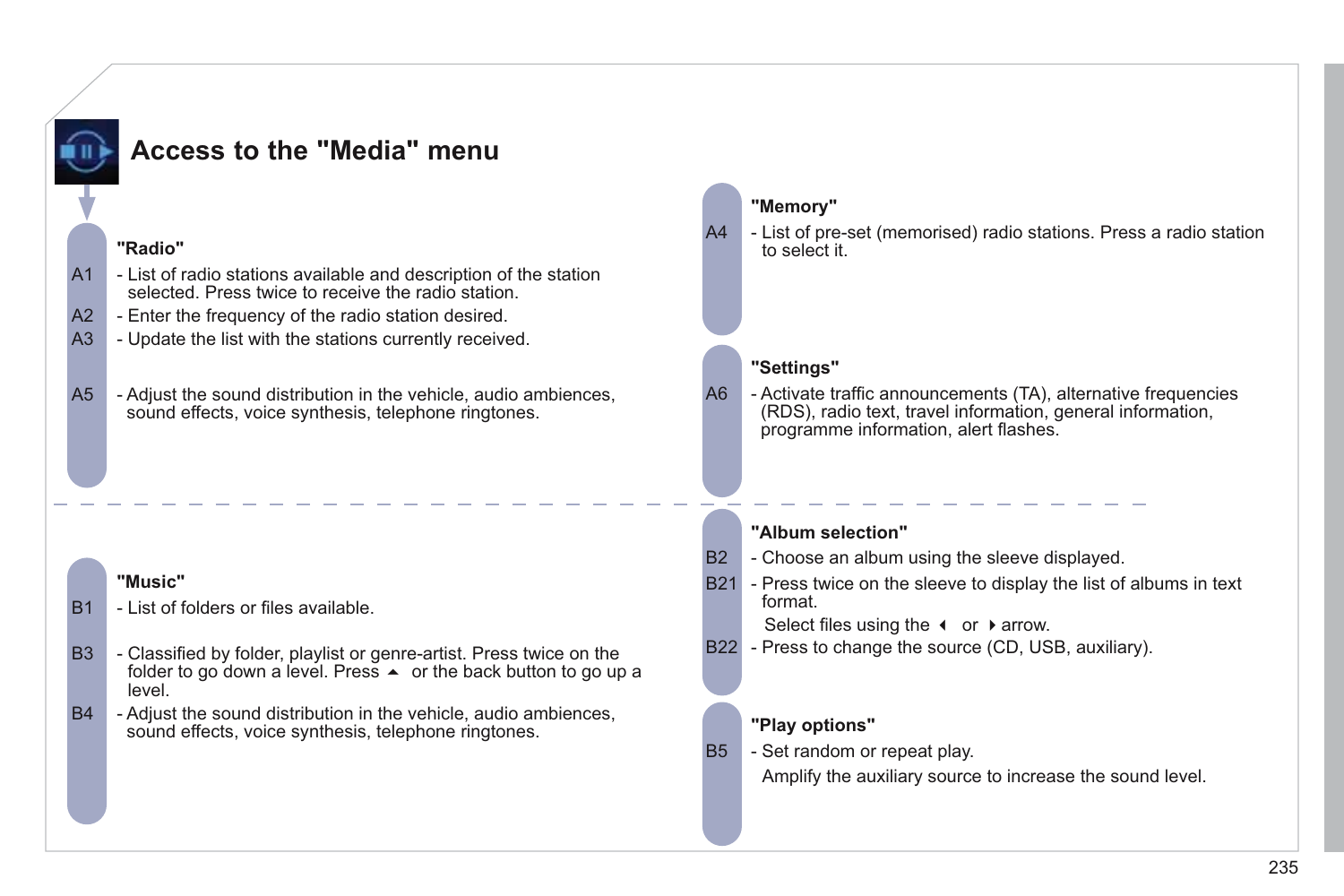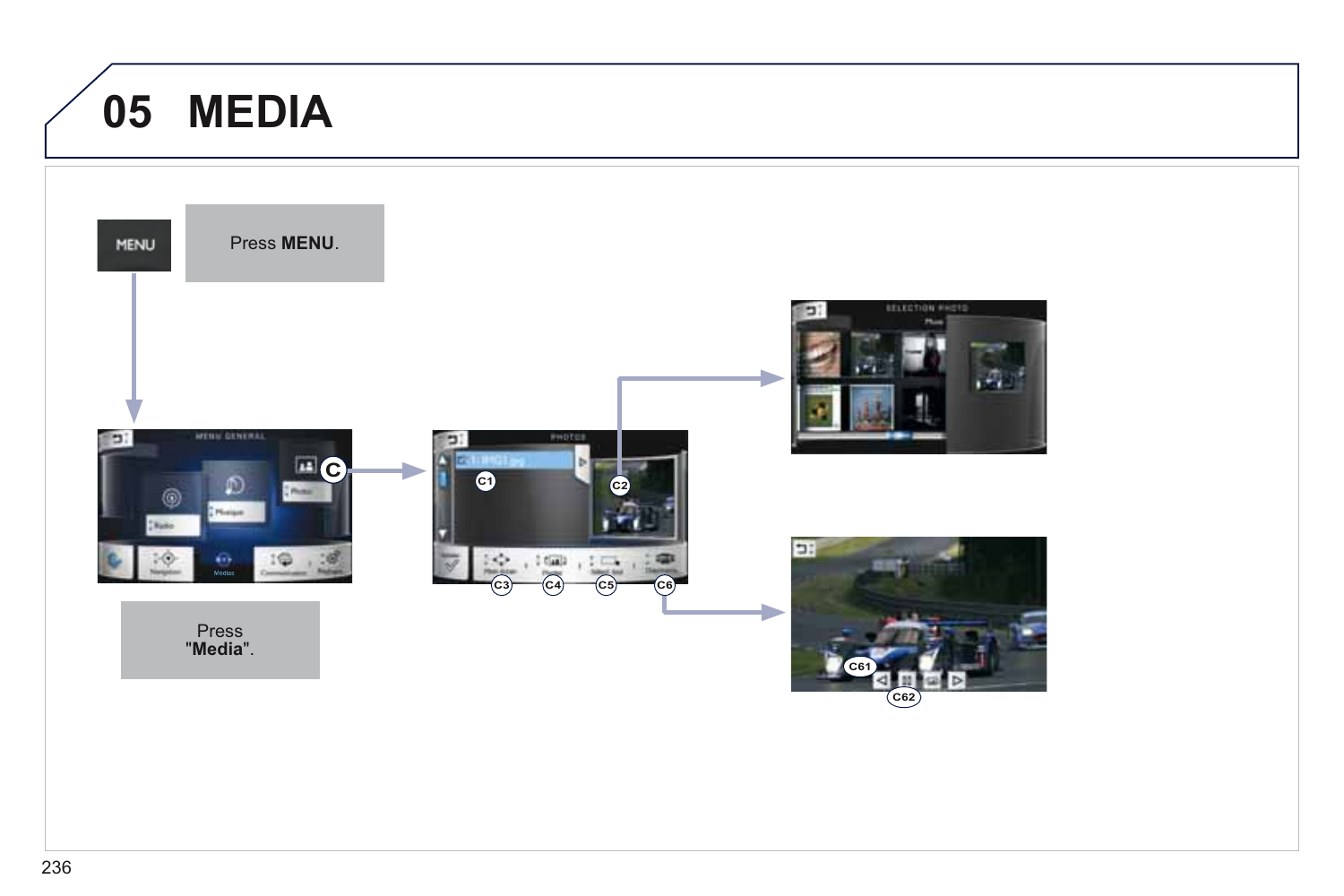

### **Access to the "Media" menu (continued)**

#### **"Photo"**

- C1 List of photographs available on a USB memory stick (not supplied, 2 GB maximum).
- C<sub>3</sub> Display the selected photo full screen.
- C4 Rotate the photo 90°.
- C5 Select all the photos in the list. Press again to deselect them.

#### **"Photo selection"**

C<sub>2</sub> - Choose a photo from a preview.

#### **"Slideshow"**

- C6 Display the photos in succession in full screen.
- C61 Press  $\longleftarrow$  or  $\triangleright$  to choose the previous or next photo.
- C62 Press pause/play to stop/start the slideshow.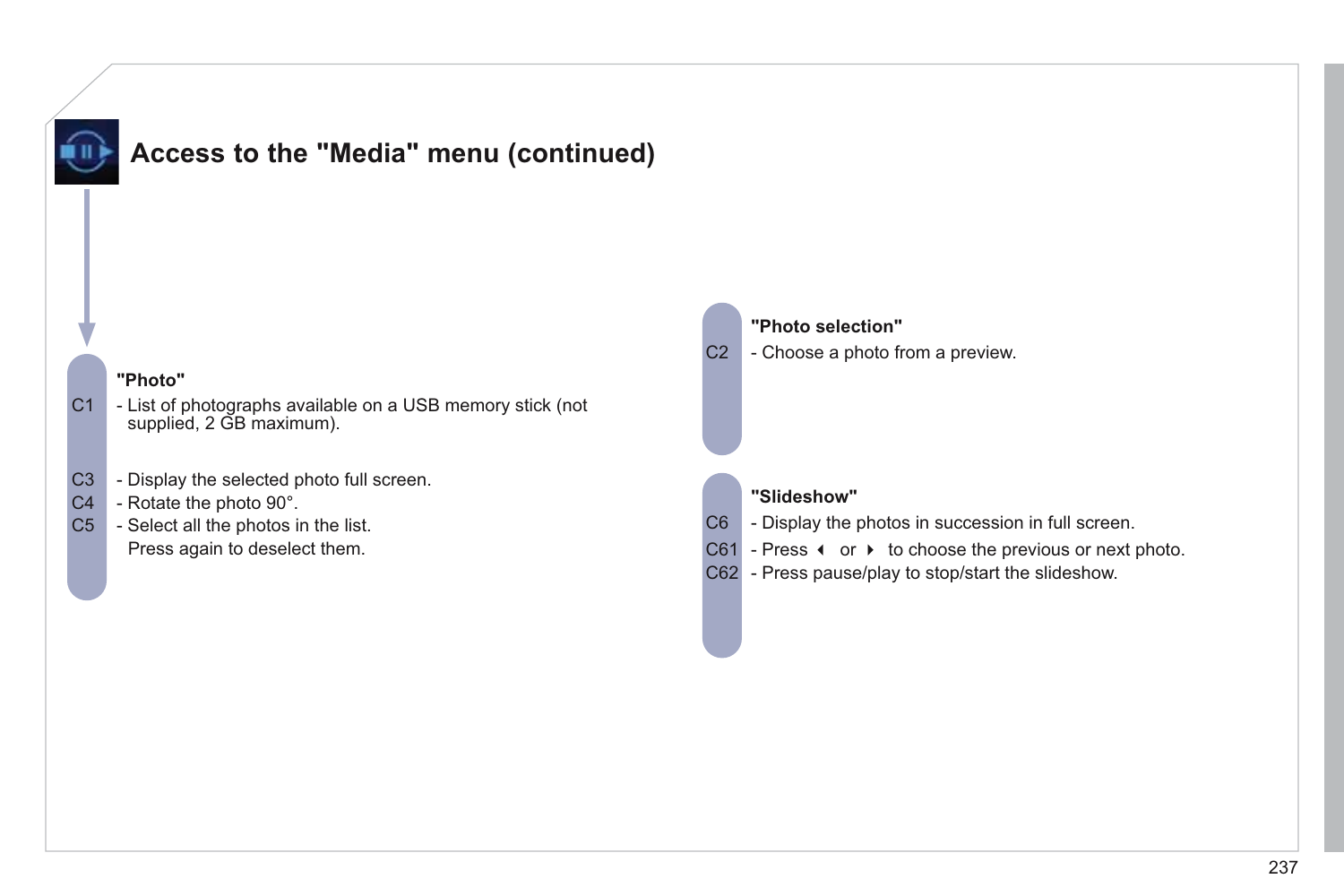### **05 RADIO SELECTING A STATION OR**   $1<sub>b</sub>$  $1a$ Press **MENU** to display the " **MAIN MENU**" then Press the **MODE** button until the **RADIO** is **MENU** select " **Media**". displayed.  $2a$  $2<sub>b</sub>$ Select " **Radio**". If necessary, select changing the source.  $3a$  $3<sub>b</sub>$ (@) Select a radio station from the list offered. Select " **FM Radio**" or " **AM Radio**". **Radio AM Radio FM \*** Select "**Update**" to refresh the list.

The exterior environment (hills, buildings, tunnel, car park, below ground...) may prevent reception, even in RDS station tracking mode. This phenomenon is normal in the propagation of radio waves and is in no way indicative of a fault with the audio system.

Ð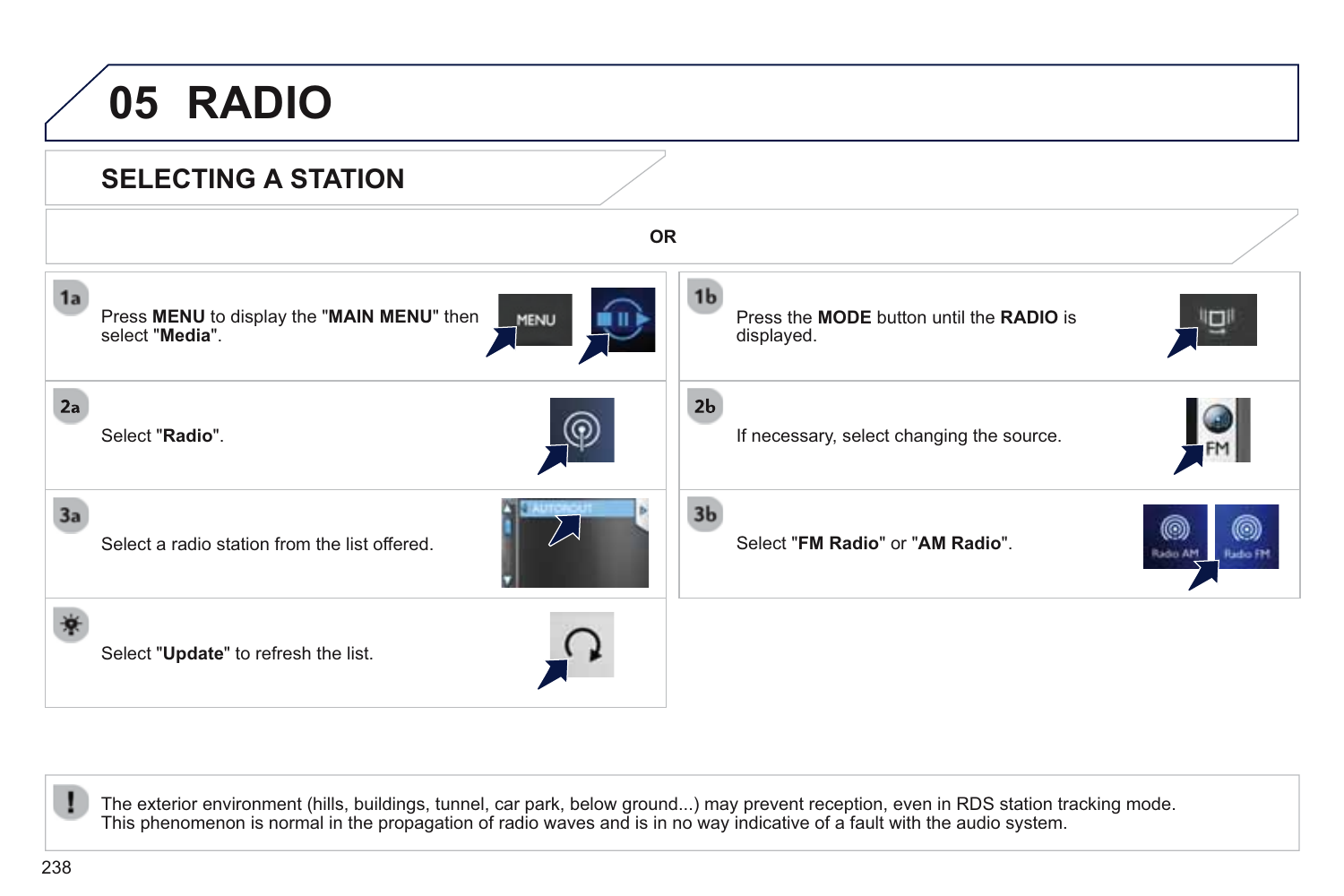## **05 RADIO**

### **CHANGE A RADIO FREQUENCY**



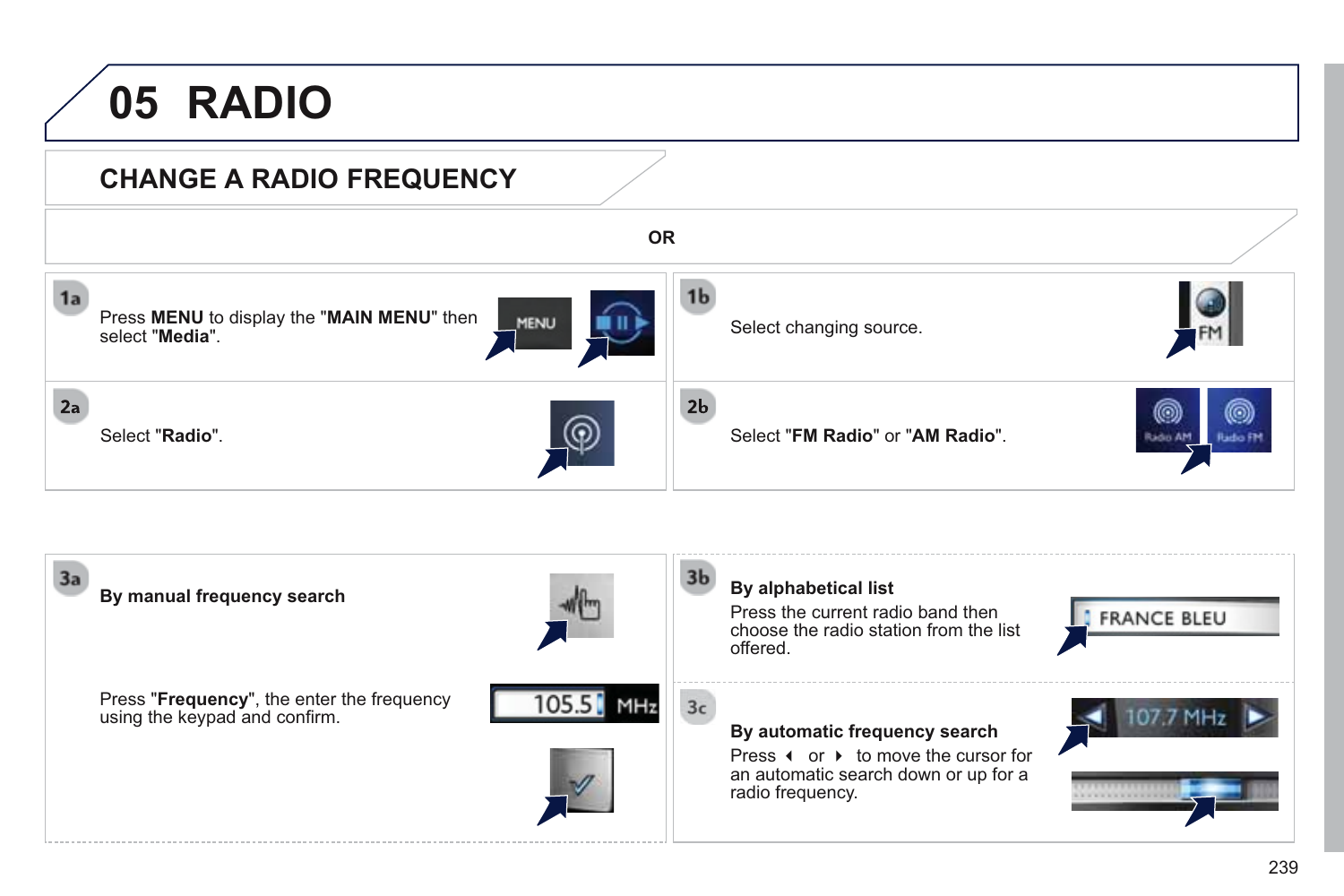## **05 RADIO**

### **PRESET A STATION**

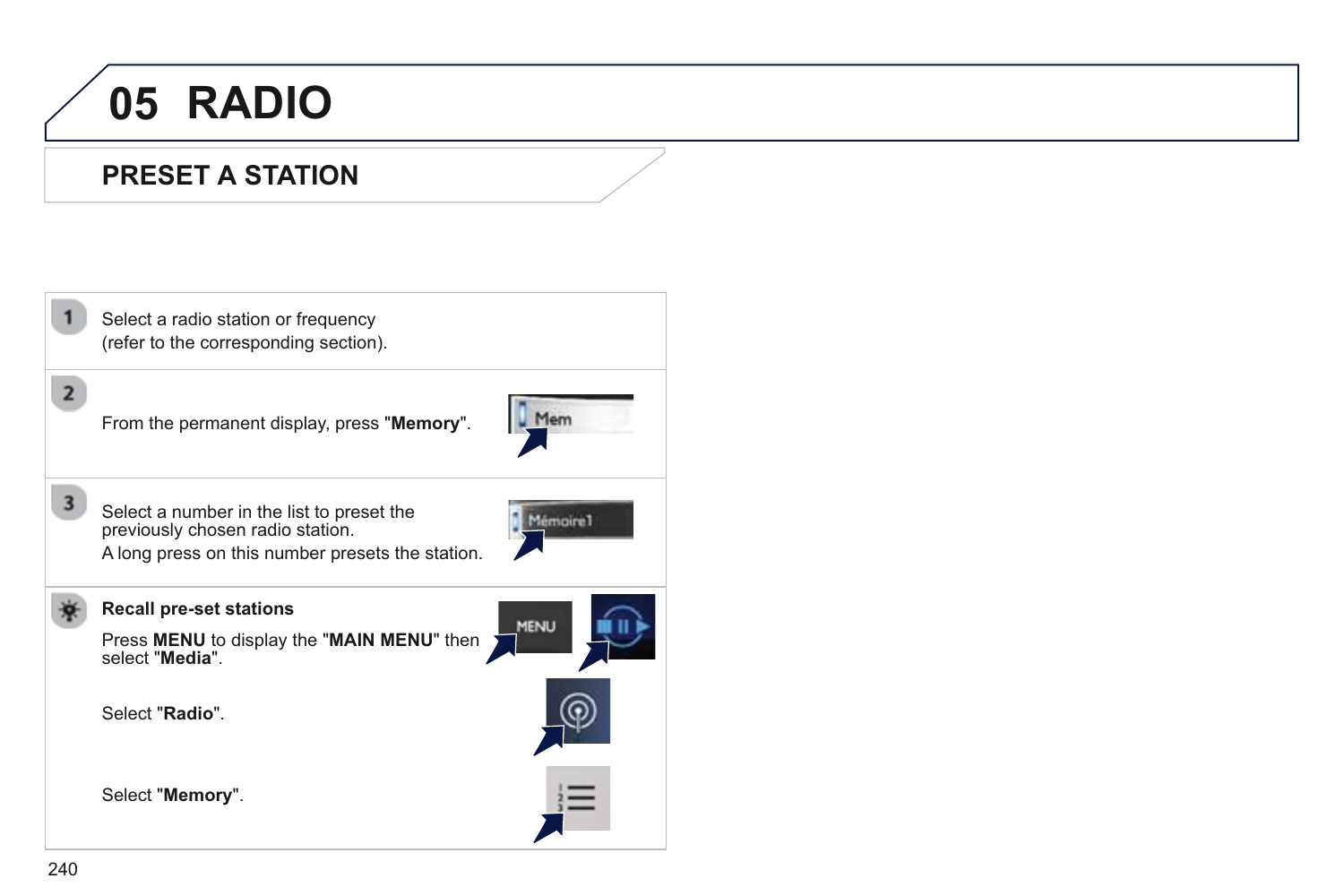## **05 RADIO**

### **ACTIVATE / DEACTIVATE RDS**

Press the **MODE** button until the **RADIO / MEDIA** display is obtained.



Select "RDS".

 $\mathbf{1}$ 

 $\overline{2}$ 

 $\overline{3}$ 

 $\boldsymbol{\Delta}$ 



R

Select **Alternative frequencies (RDS)**.





 $\blacksquare$ RDS, if activated, allows you to continue listening to the same station by automatic retuning to alternative frequencies. However, in certain conditions, coverage of an RDS station may not be assured throughout the entire country as radio stations do not cover 100 % of the territory. This explains the loss of reception of the station during a journey.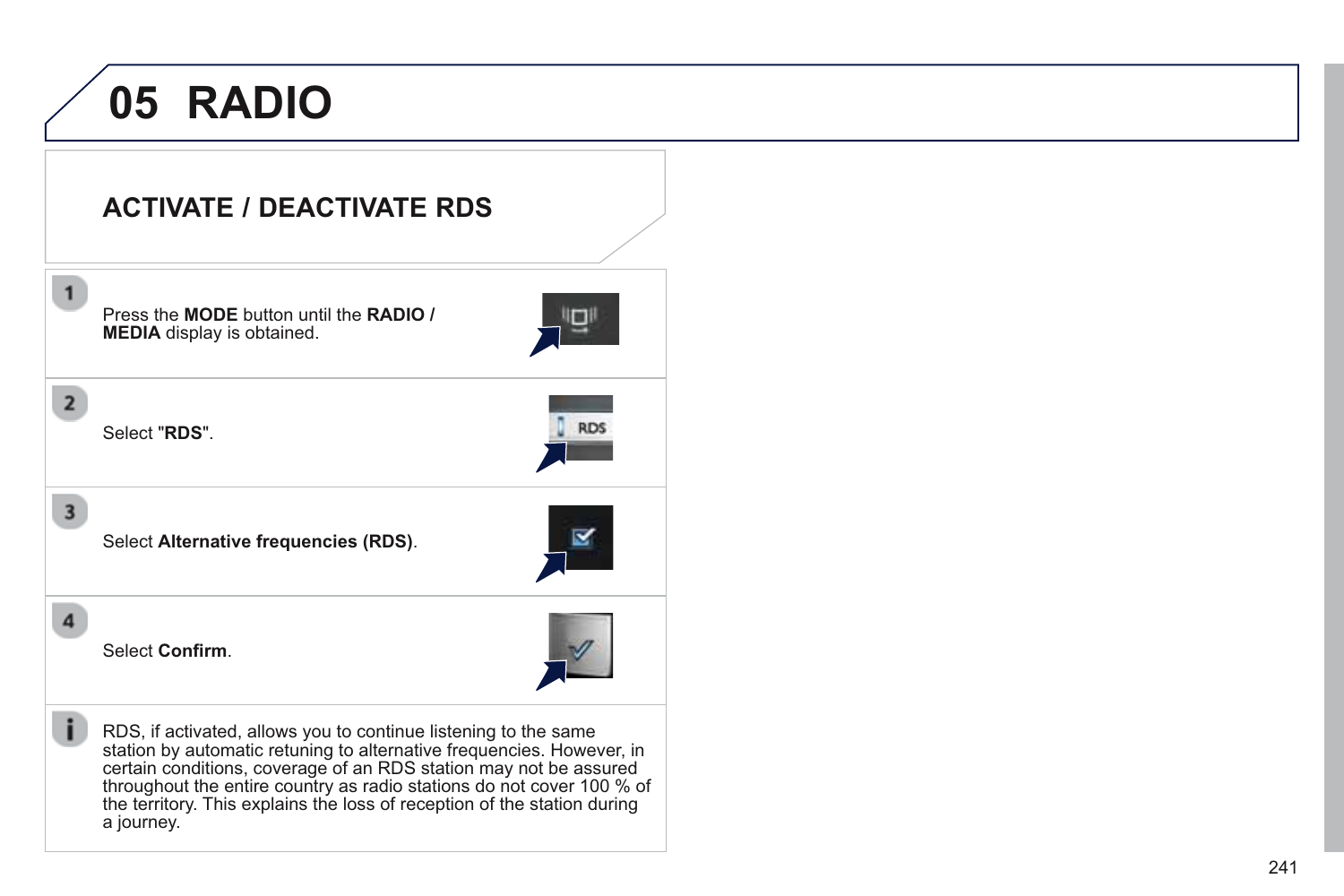## **05 MUSIC**

### **CD, MP3 CD, USB PLAYER, AUXILIARY**

亭

Insert the CD in the player, insert the USB memory stick in the USB player or connect the USB peripheral to the USB port using a suitable cable (not supplied).

The system builds playlists (in temporary memory), an operation which can take from a few seconds to several minutes at the first connection.

Reduce the number of non-music files and the number of folders to reduce the waiting time.

The playlists are updated every time the ignition is switched off or connection of a USB memory stick. However, the system memorises these lists and if they are not modified, the loading time will be shorter.

Play starts automatically after a period which depends on the capacity of the USB memory stick.

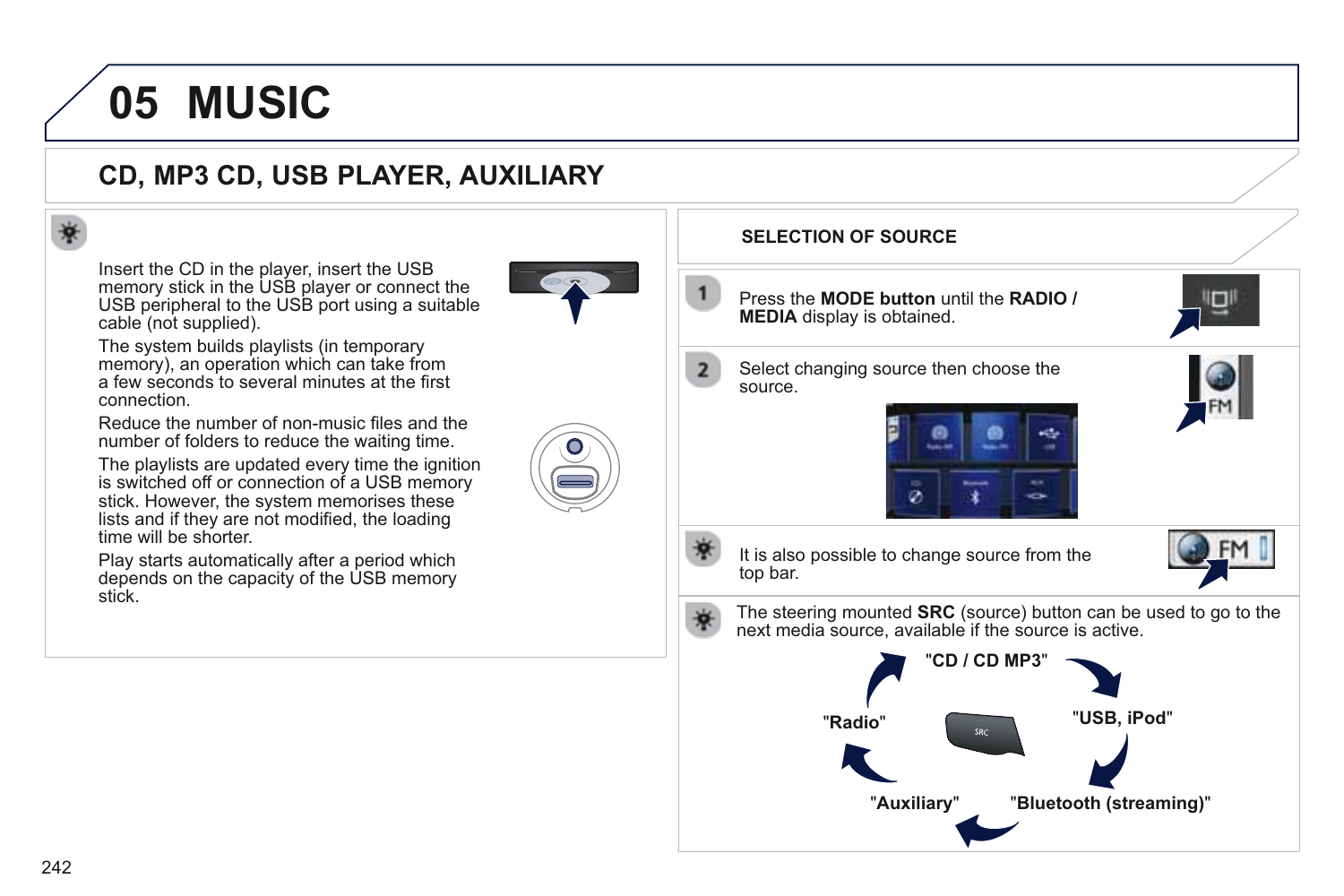## **05 MUSIC**

### **CD, MP3 CD / USB PLAYER**

#### **INFORMATION AND ADVICE**

| The audio equipment will only play audio files with ".wma, .aac,<br>.flac, .ogg and .mp3" file extensions and with a bit rate of between<br>32 Kbps and 320 Kbps.<br>It also supports VBR (Variable Bit Rate) mode.<br>No other type of file (.mp4, .m3u) can be played.<br>WMA files must be of the standard wma 9 type.<br>The sampling rates supported are 11, 22, 44 and 48 KHz.       | The system supports USB mass storage or<br>iPod devices via the USB port (suitable cable<br>not supplied).<br>Control of the peripheral device is with the<br>audio system controls.<br>Other peripherals, not recognised on<br>connection, must be connected to the auxiliary<br>socket using a Jack cable (not supplied). |  |  |
|--------------------------------------------------------------------------------------------------------------------------------------------------------------------------------------------------------------------------------------------------------------------------------------------------------------------------------------------------------------------------------------------|-----------------------------------------------------------------------------------------------------------------------------------------------------------------------------------------------------------------------------------------------------------------------------------------------------------------------------|--|--|
| It is advisable to restrict file names to 20 characters, without using of<br>special characters (e.g.: " "?; $\dot{u}$ ) to avoid any playing and displaying<br>problems.                                                                                                                                                                                                                  | In order to be read, a USB memory stick must be formatted<br>FAT 16 or 32.                                                                                                                                                                                                                                                  |  |  |
| In order to be able to play a recorded CDR or CDRW, when<br>$\sqrt{a}$<br>recording it is preferable to select the ISO 9660 level 1, 2 or Joliet<br>standard.<br>If the disc is recorded in another format it may not be played<br>correctly.<br>It is recommended that the same recording standard is always used<br>for an individual disc, with as low a speed as possible (4x maximum) | The system does not support the operation of an Apple <sup>®</sup> and a USB<br>memory stick connected at the same time.<br>It is recommended that official Apple <sup>®</sup> USB cables are used to<br>ensure correct operation.                                                                                          |  |  |
| for optimum sound quality.<br>In the particular case of a multi-session CD, the Joliet standard is<br>recommended.                                                                                                                                                                                                                                                                         |                                                                                                                                                                                                                                                                                                                             |  |  |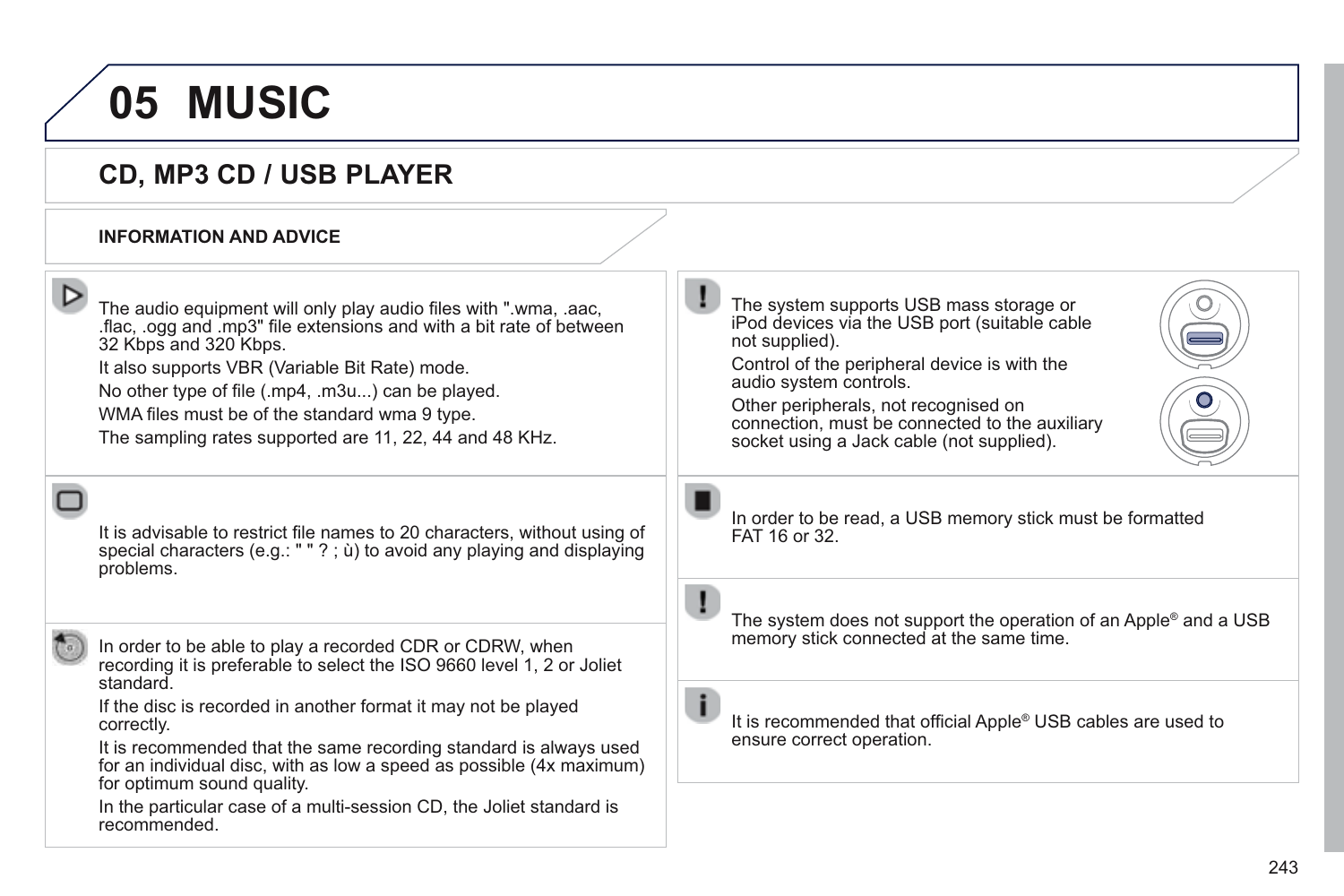## **05 MUSIC**

| <b>SELECTING A TRACK</b> |                 |                                       |                           |
|--------------------------|-----------------|---------------------------------------|---------------------------|
| Previous track.          | $\equiv$ $\Box$ | List of USB or CD tracks and folders. | $\sqrt{\phantom{a}}$ LIST |
| Next track.              | $\blacksquare$  | Up or down in the list.               | $\equiv$ $\binom{1}{2}$   |
| Previous folder.         | <b>ku</b>       | Confirm, next menu level.             | OK<br>Ε                   |
| Next folder.             | ь               | Up one menu level.                    | <b>BSI</b>                |
| Pause.                   | 呶               |                                       |                           |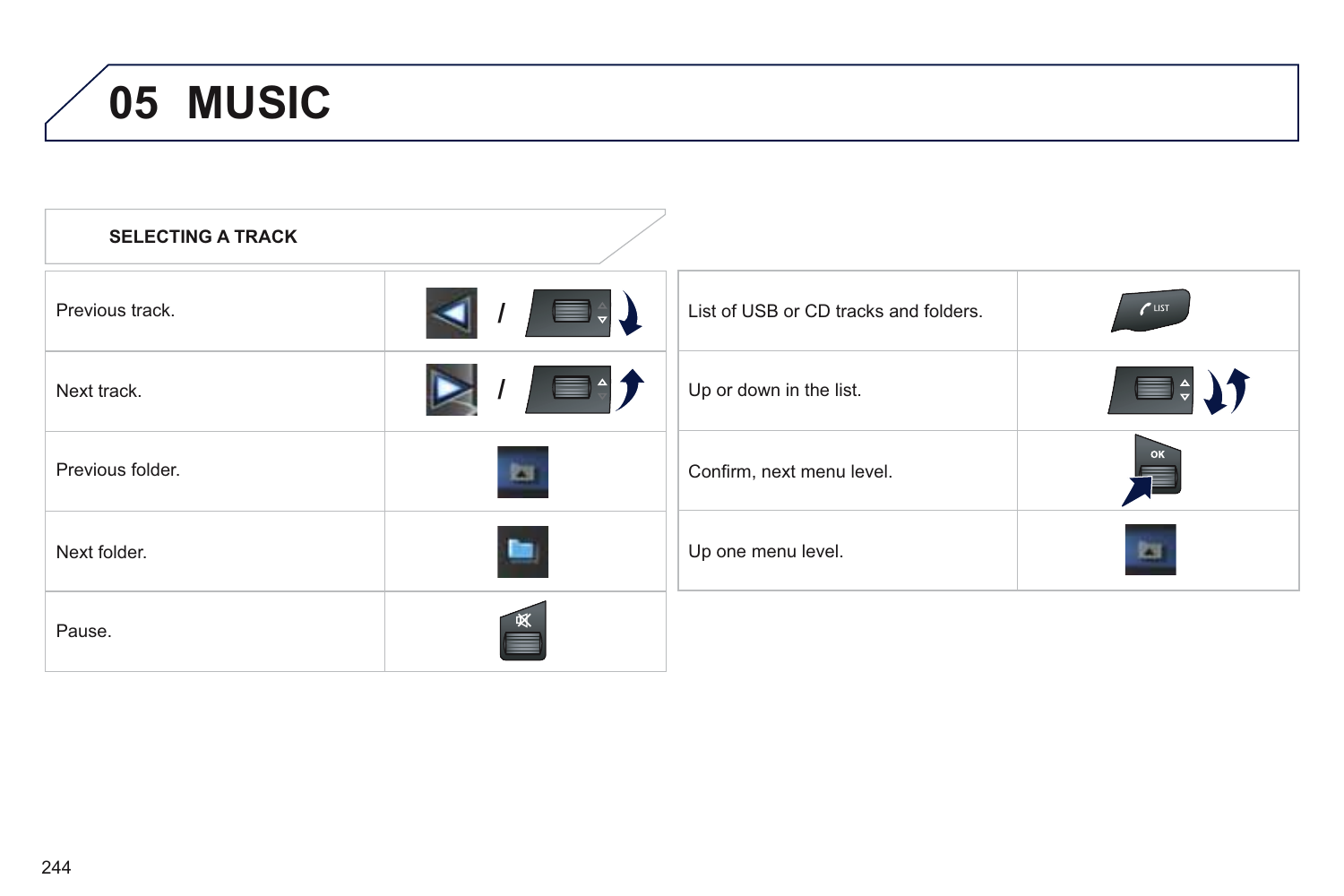#### **05 MUSIC CONNECTING APPLE® PLAYERS AUDIO STREAMING**   $\mathbf{1}$ Connect the Apple<sup>®</sup> player to the USB port using a suitable cable (not supplied). Streaming allows audio files on your telephone to be played via the vehicle's speakers. Play starts automatically.  $\overline{2}$  $\overline{1}$ Control is via the audio system. Connect the telephone: see "Communication", "Bluetooth" section. Choose the "Audio" or "All" profile. The classifications available are those of the portable device connected (artists / albums / genres / playlists / audiobooks / podcasts). The default classification used is by artist. To modify the classification used, return to the first level of the menu then select  $\overline{2}$ the desired classification (playlists for example) and confirm to go If play does not start automatically, it may be necessary to start the down through the menu to the desired track. audio playback from the telephone. Control is from the peripheral device or by using the audio system buttons. Copies of photos and album artwork are not compatibles with the audio system. These appear only with a USB memory stick. ı Once connected in streaming mode, the telephone is considered to The version of software in the audio system may not be compatible be a media source. with the generation of your Apple<sup>®</sup> player.

The list of devices compatible with software versions is available from PEUGEOT dealers.

It is recommended that you activate " **Repeat**" on the Bluetooth peripheral.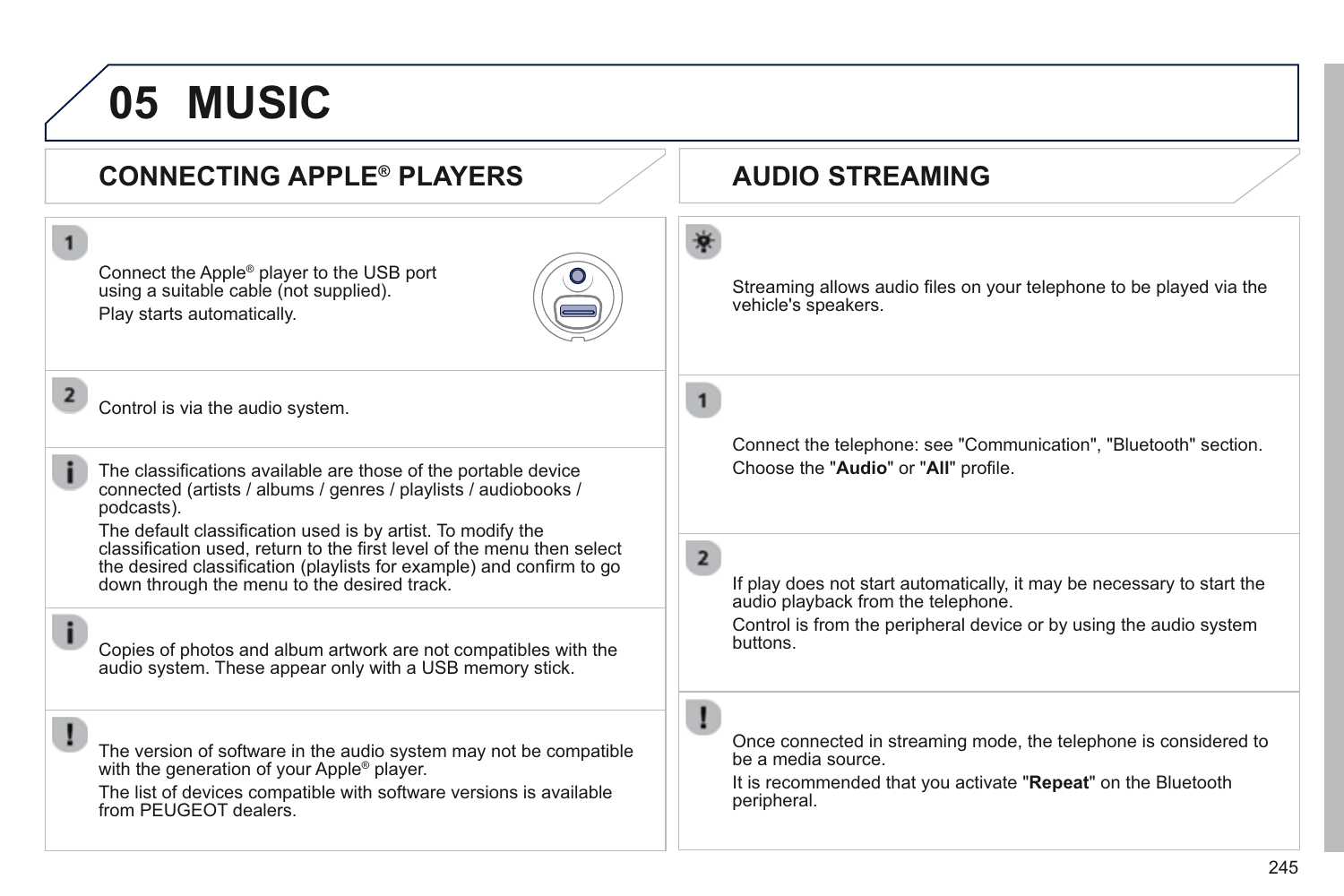### **05 MUSIC USING THE AUXILIARY INPUT (AUX) Cable not supplied**   $\overline{2}$ Connect the portable device (MP3 player…) to the auxiliary JACK Press the **MODE** button until the **RADIO** display socket using an audio cable. is obtained.  $\overline{\mathbf{3}}$ Select changing the source.  $\overline{a}$ **ALIX** Select the **AUXILIARY** source. i First adjust the volume of your portable device (to a high level). Then adjust the volume of your audio system. Display and management of the controls are via the portable device.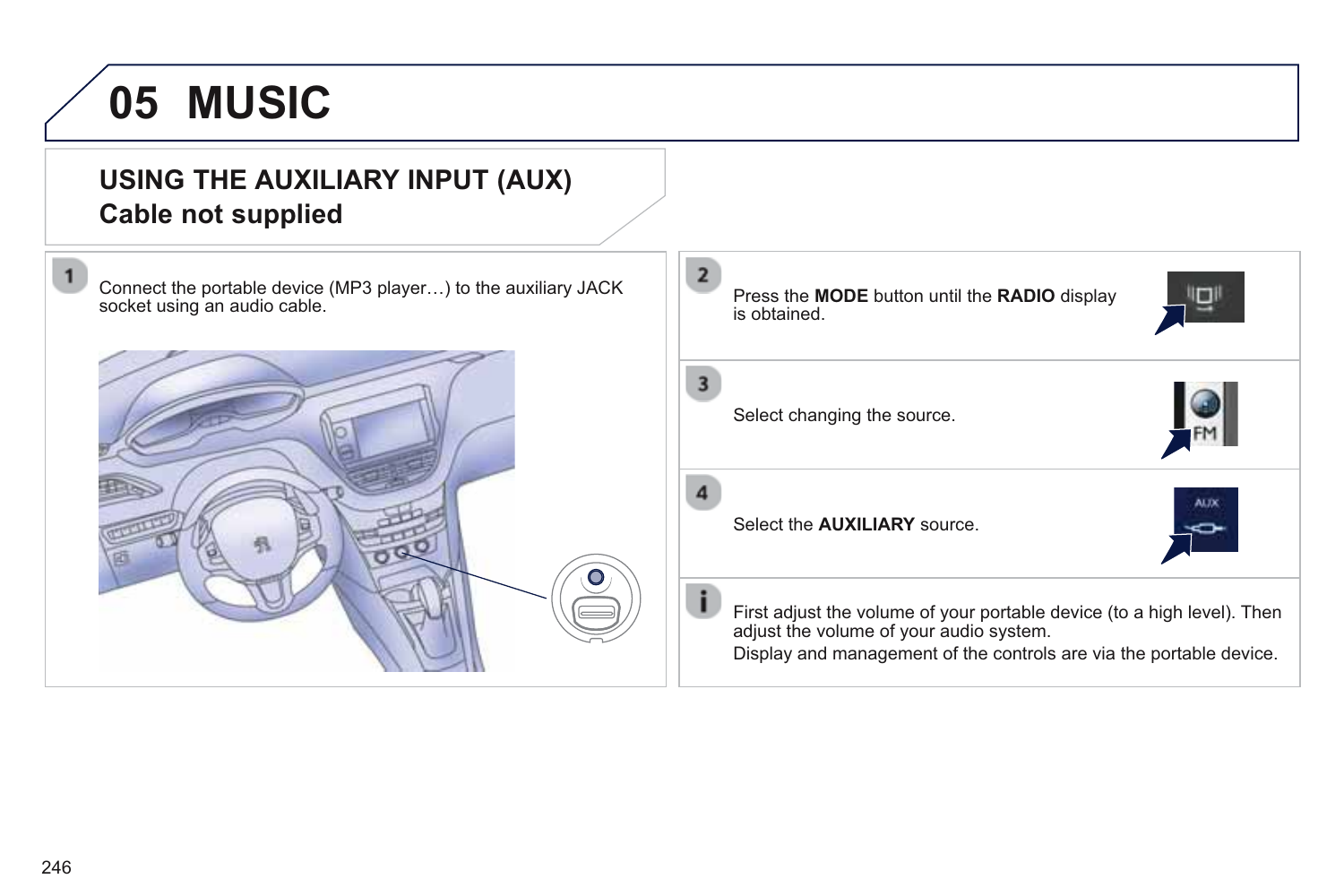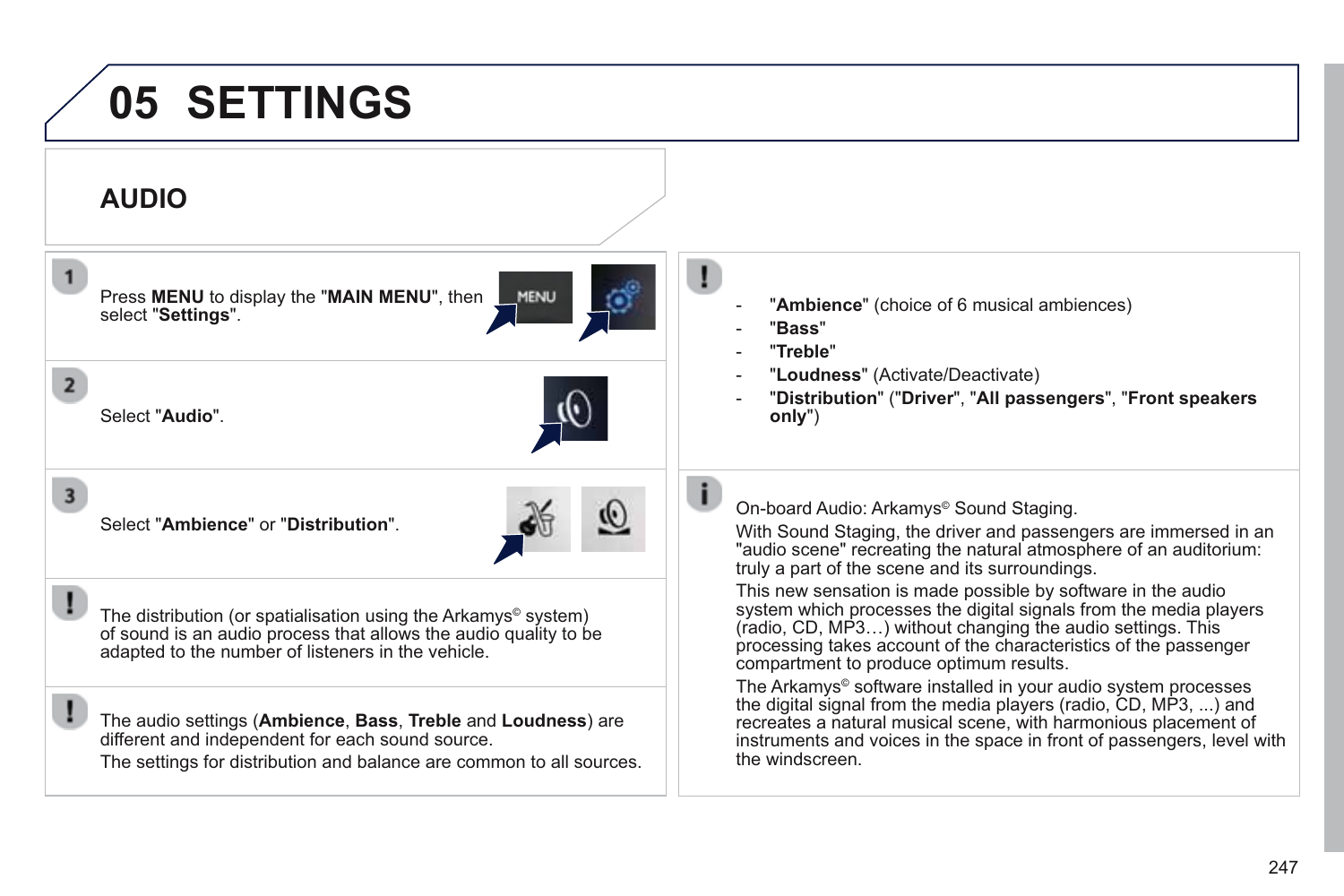## **06 COMMUNICATION**

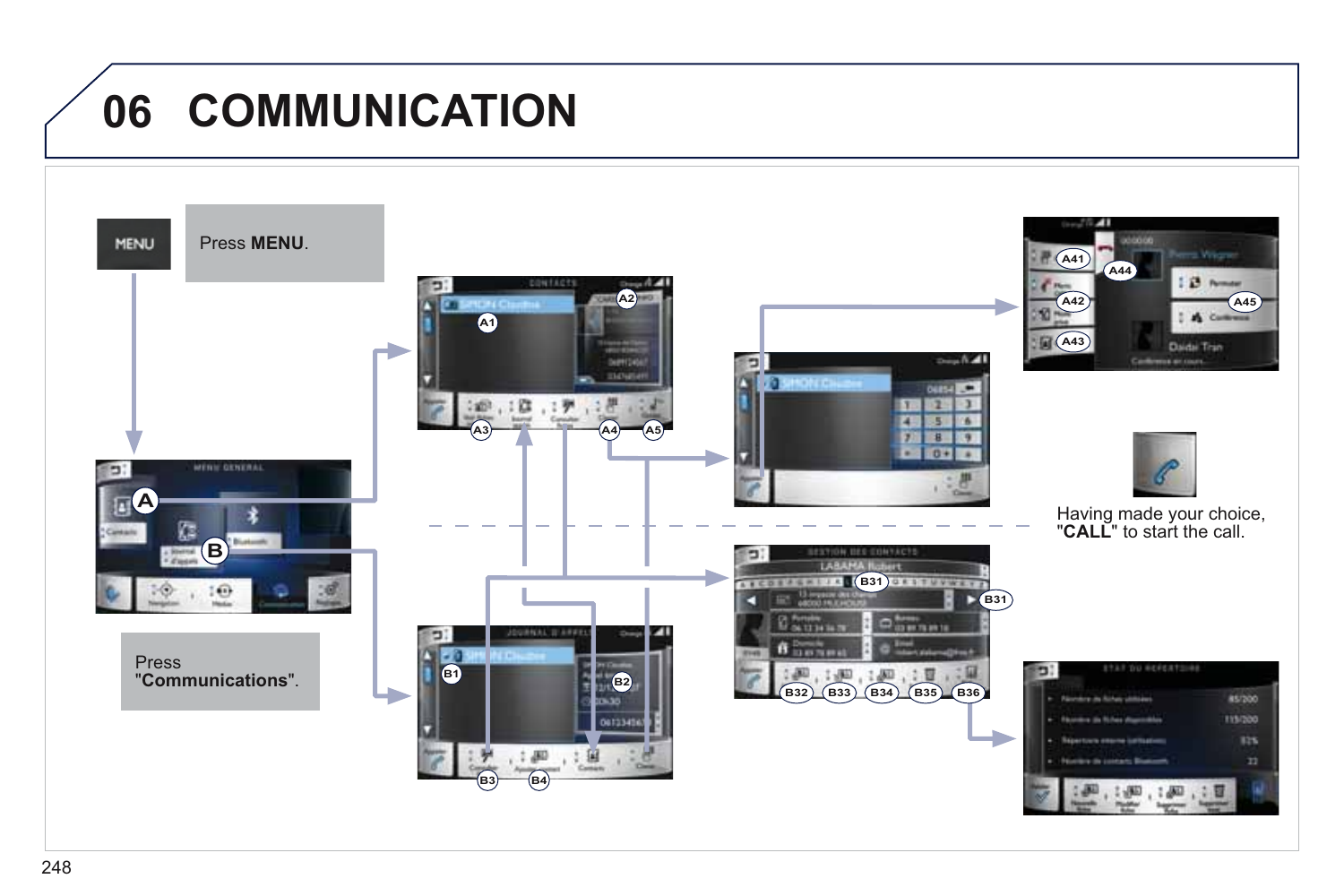| <b>Acc</b> |
|------------|
|            |

### **Access to the "Communications" menu**

#### **"Contacts"**

- A1 List of contacts saved in the telephone. Press twice to start the call.
- A2 Select information on the contact or the position of the contact on the map, using their address. When the information is displayed, press a number to start the call or the address to start navigation.
- A3 Display the list of contacts saved in the vehicle.
- A5 Press to start navigation towards the selected contact, using their address.

#### **"Call log"**

- B<sub>1</sub> List of outgoing, missed and incoming calls.
- B2 Details of the call selected. Press the number to start the call.
- B4 Add a new contact.

### **"Keypad"**

- A4 Enter a number using the keypad. Press **CALL** to start the call.
- A41 Enter another number.
- A42 "Micro OFF": cut the microphone temporarily so that the contact does not hear your conversation with a passenger.
	- "Privacy mode": transfer to your telephone for a private conversation or to leave the vehicle without ending the call.
- A43 Choose another contact in the list.
- A44 End the call in progress.
- A45 "Switch call": change contact while retaining the current contact.
	- "Conference call": accept the incoming call and communicate with more than one person.

### **"Contacts"**

- B3 Manage the contact entries saved:
- B31 Use the alphabet or the arrows to find a contact by their name.
- B32 Create a new contact.
- B33 Modify the displayed contact.
- B34 Delete the displayed contact.
- B35 Delete all the information for the displayed contact.
- B36 Contact folder info: entries used or available, percentage of internal directory used and Bluetooth contacts.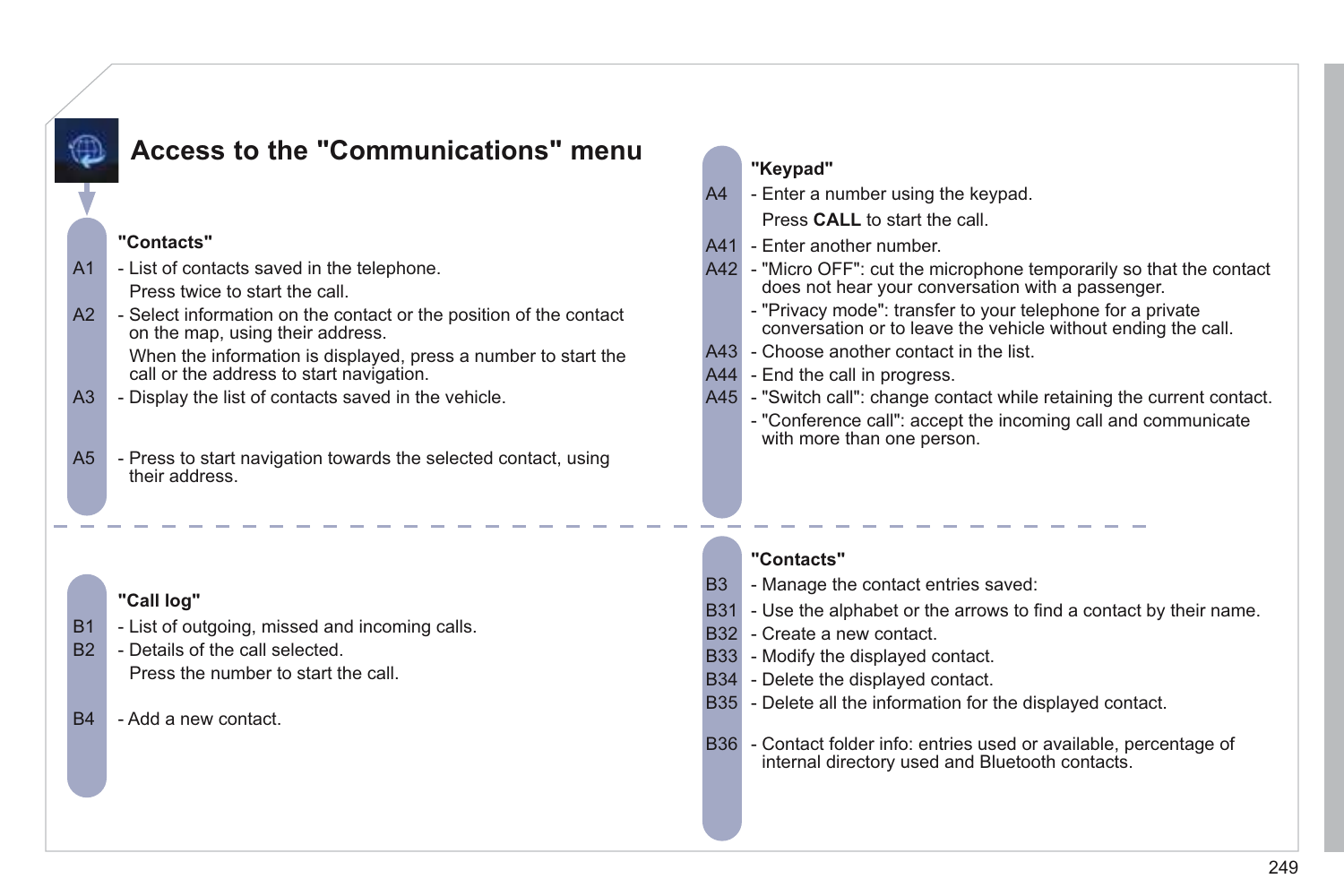#### **06 COMMUNICATION HOPLIGEROOM** المراجات as Phone Street Press **MENU**. **MENU** an ini mas and then Line incolarche la INS ELLISTOCTH **At** Æ **C1 C2** COMMERCINE BLUETOOTH BIG **C71**  $\mathscr{A}$ **C3 C4 C5 C7 C6 C72** After making your choices, **MERIE GENERAL** confirm to save the **C** modifications. **SINON Clauder NAME D D1 D2** Press " **Communications**". **D2 D3 D4 D5 D6 D7 D8** or **D3 D4 D5 D6 D7 D8 D9** During a call (shortcut menu).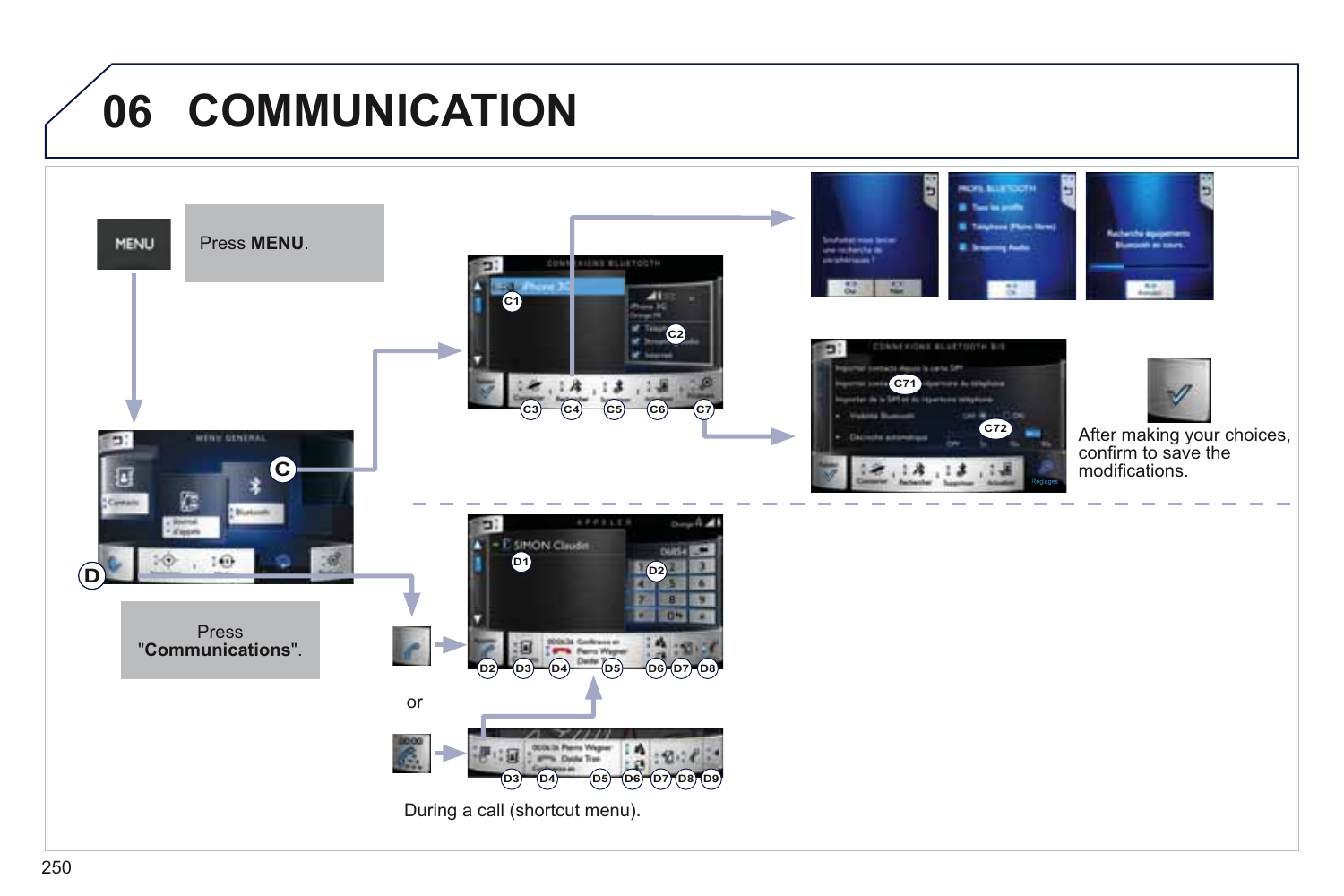

### **Access to the "Communications" menu (continued)**

#### **"Bluetooth"**

- C1 List of telephones already paired with the audio system.
- C2 Display a description of the telephone.
- C<sub>3</sub> Connect/disconnect the selected telephone.
- C5 Delete the selected telephone.
- C6 Import the contacts from the selected telephone to store them in the audio system.

#### **"Search"**

C4 - Start the search for another peripheral so as to connect it to the audio system via Bluetooth.

#### **"Settings"**

- C7 Your Bluetooth settings.
- C71 Import contacts from the telephone to the audio system.

C72 - Make the audio system (telephone, ...) visible externally via Bluetooth.

Setting the answering time for an incoming call.

#### **"CALL" (shortcut menu)**

- D1 List of outgoing, missed and incoming calls.
- D<sub>2</sub> Enter an number using the keypad. Then press "CALL" to start the call.
- D<sub>3</sub> List of contacts saved in the telephone. For more information, refer to the "Contacts" menu.
- D4 End the current call.
- D5 Duration, name and number of the contact for the current call.
- D6 "Switch call": change contact while retaining the current contact. "Conference call": accept the incoming call and communicate with more than one person.
- D7 "Micro OFF": cut the microphone temporarily so that the contact does not hear your conversation with a passenger.
- D8 "Privacy mode": transfer to your telephone for a private conversation or to leave the vehicle without ending the call.
- D9 Quit this shortcut menu.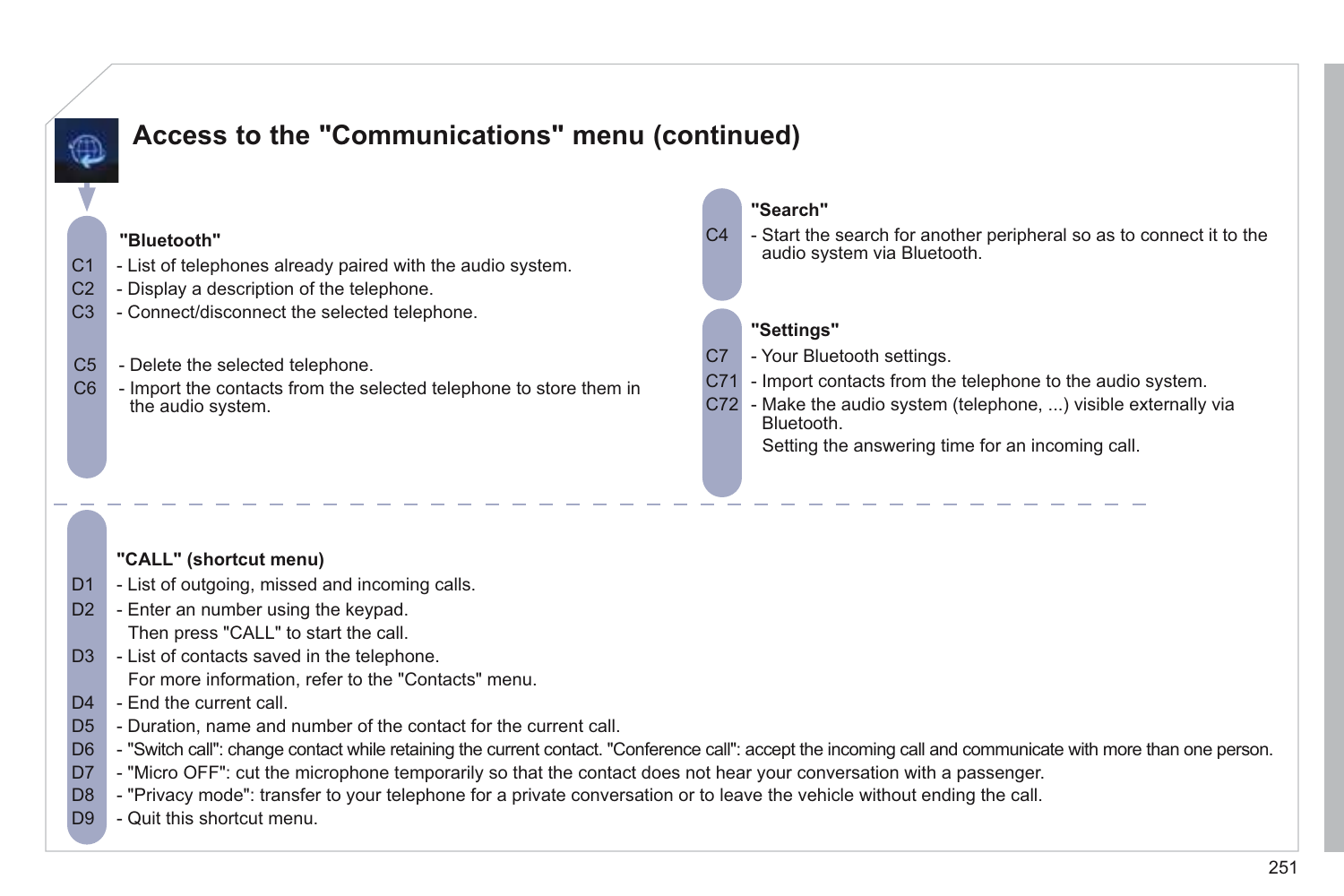## **06 BLUETOOTH**

### **PAIRING A BLUETOOTH TELEPHONE FIRST CONNECTION**

For reasons of safety and because they require prolonged attention on the part of the driver, the operations for pairing the Bluetooth mobile telephone to the hands-free system of the audio unit must be carried out with the **vehicle stationary**.

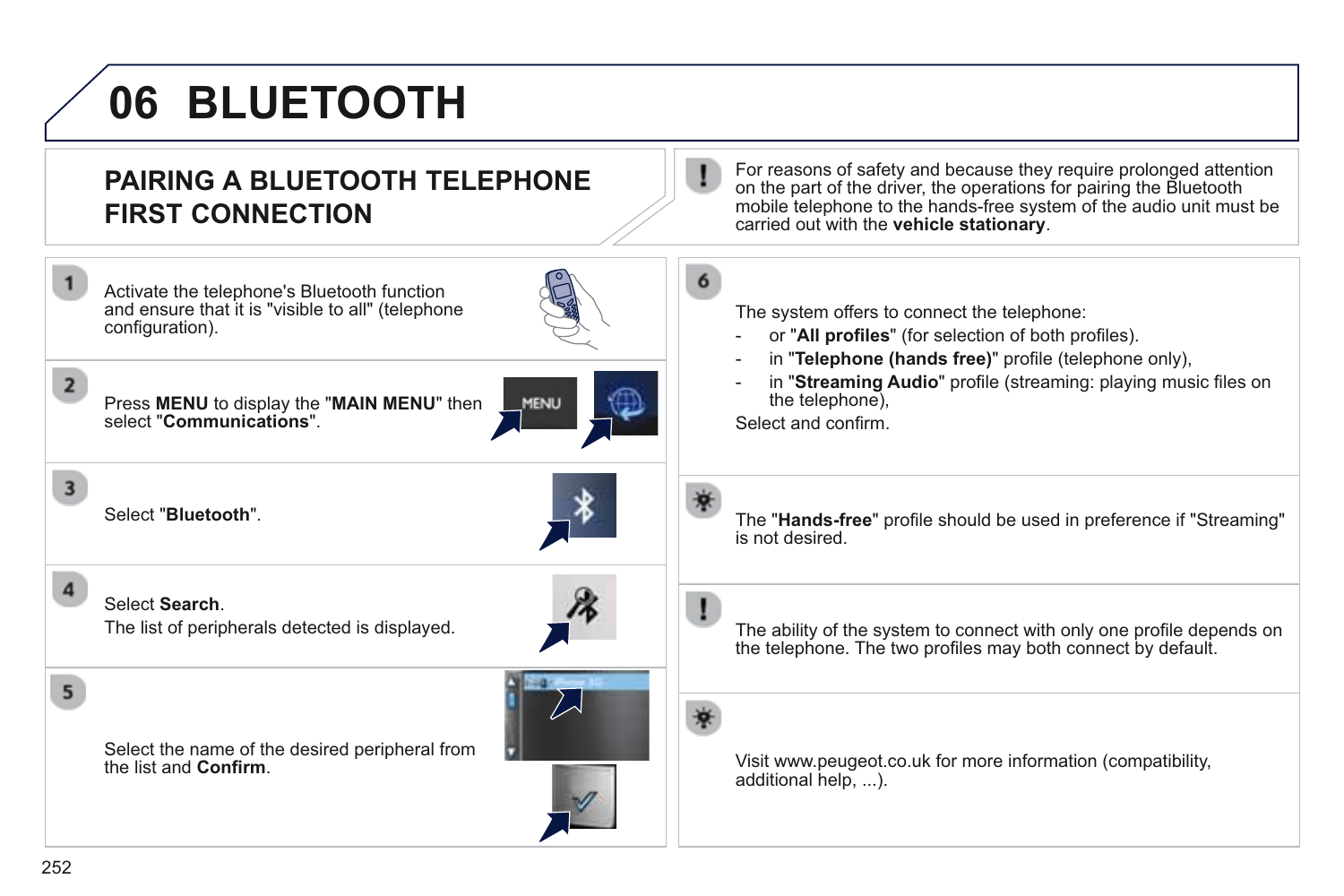## **06 BLUETOOTH**

The services available depend on the network, the SIM card and the compatibility of the Bluetooth telephone used. Check the telephone manual and with your network provider for details of the services available to you.

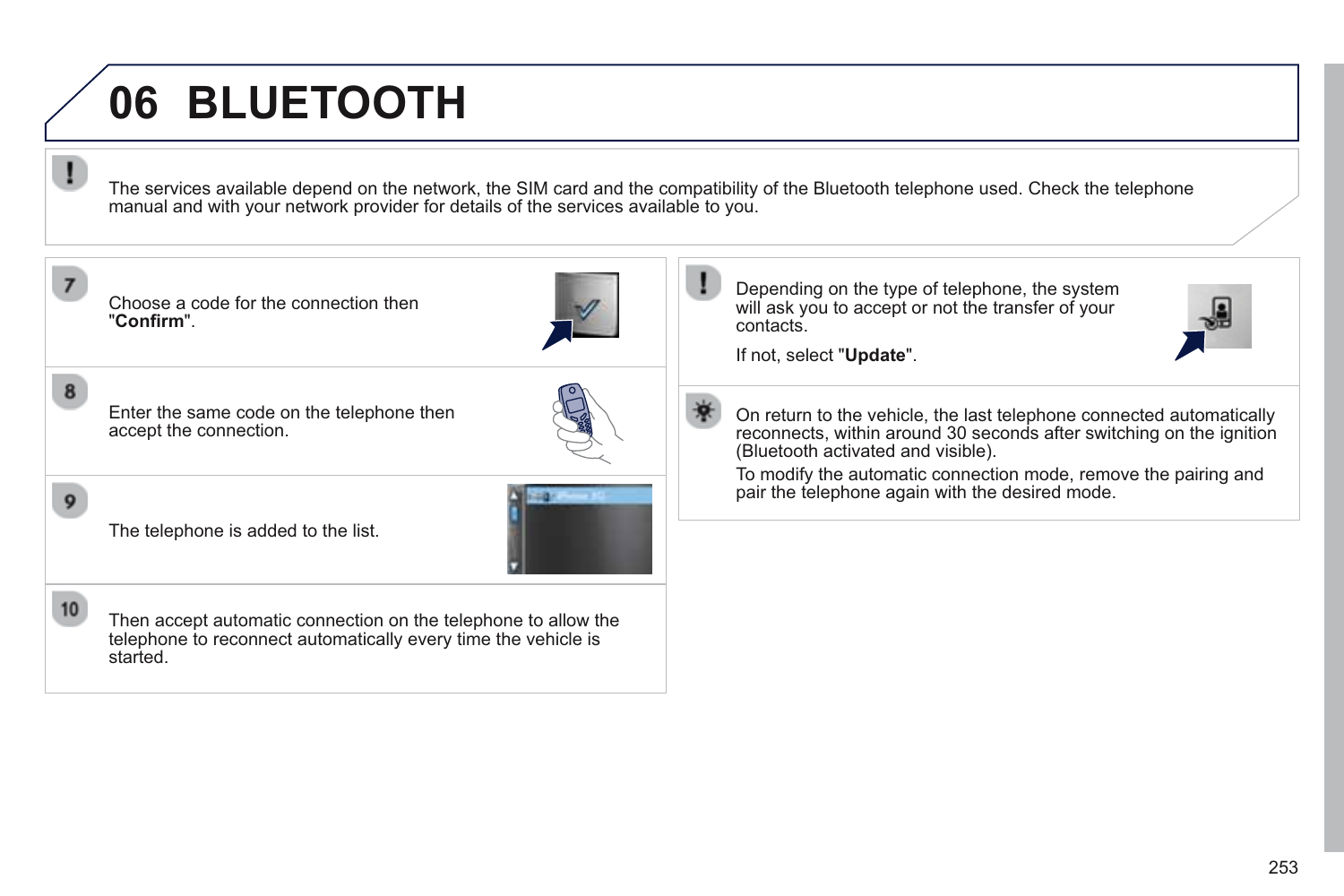## **06 BLUETOOTH**

**RECEIVING A CALL** 

### **MANAGING PAIRED TELEPHONES**

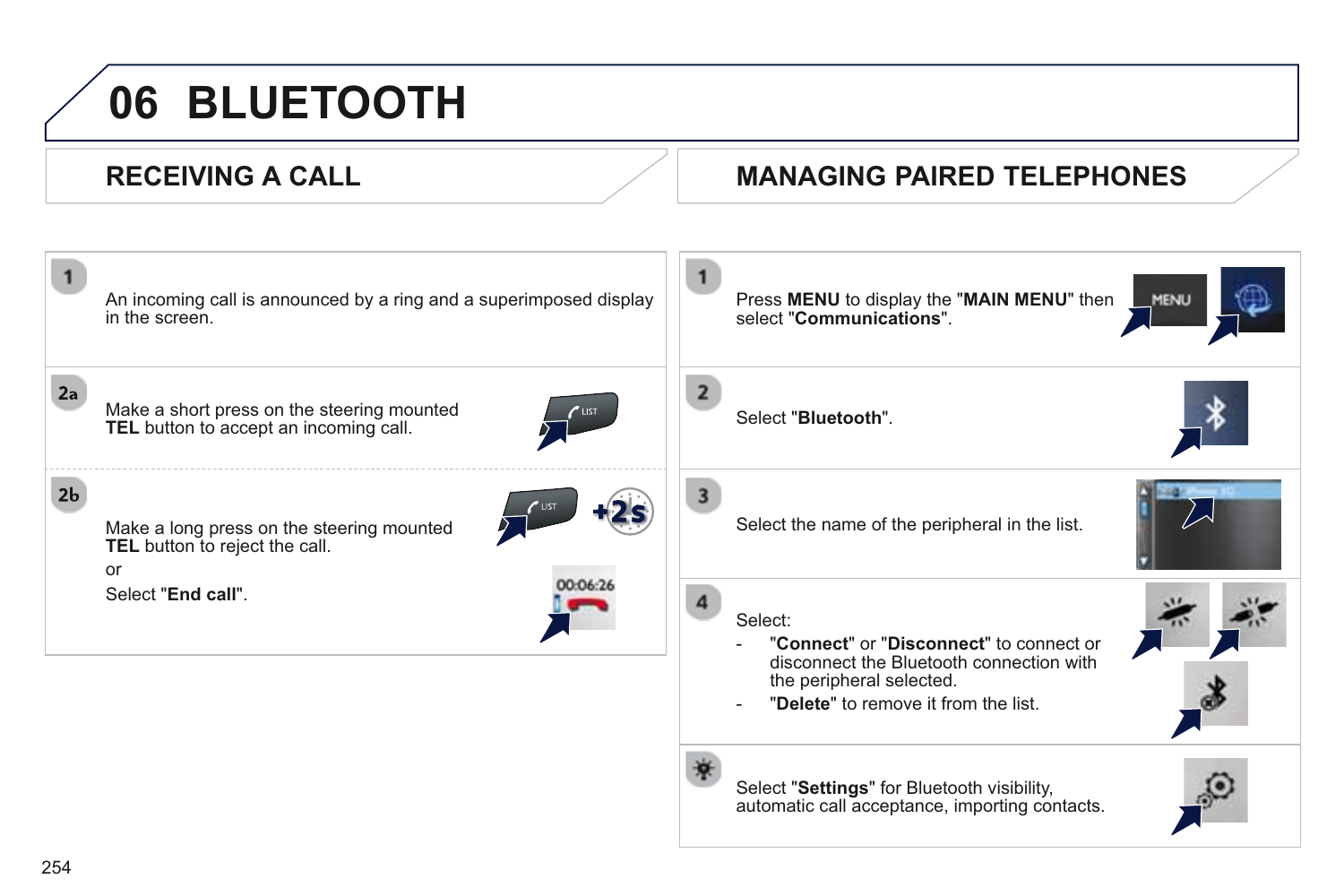|                         | 06 CONTACTS                                                                                                                                                             |                                                                                                                                                |  |
|-------------------------|-------------------------------------------------------------------------------------------------------------------------------------------------------------------------|------------------------------------------------------------------------------------------------------------------------------------------------|--|
|                         | <b>MAKING A CALL</b>                                                                                                                                                    | Use of the telephone is not recommended while driving. We<br>recommended that you park safely or make use of the steering<br>mounted controls. |  |
|                         | <b>CALLING A NEW NUMBER</b>                                                                                                                                             | <b>CALLING A CONTACT</b>                                                                                                                       |  |
|                         | Press MENU to display the "MAIN MENU" then<br><b>MENU</b><br>select "Communications".                                                                                   | Press MENU to display the "MAIN MENU" then<br><b>MENU</b><br>select the telephone.                                                             |  |
| $\overline{2}$          |                                                                                                                                                                         | Or make a long press on the steering mounted<br>TEL button.                                                                                    |  |
| Select "Contacts".      |                                                                                                                                                                         | $\overline{2}$<br>Select "Directory".                                                                                                          |  |
| $\overline{\mathbf{3}}$ | Select "Keypad".                                                                                                                                                        | $\overline{3}$<br>Select the desired contact from the list offered.                                                                            |  |
|                         | Enter the phone number using the keypad then                                                                                                                            |                                                                                                                                                |  |
|                         | "Call" to start the call.                                                                                                                                               | Select "CALL".                                                                                                                                 |  |
|                         | <b>MENU</b><br>Shortcut:<br>Press MENU to display the "MAIN MENU" then<br>select the telephone.<br>Select or enter a number and then press "Call"<br>to start the call. | Select the mobile or home line in the "Info"<br>section.                                                                                       |  |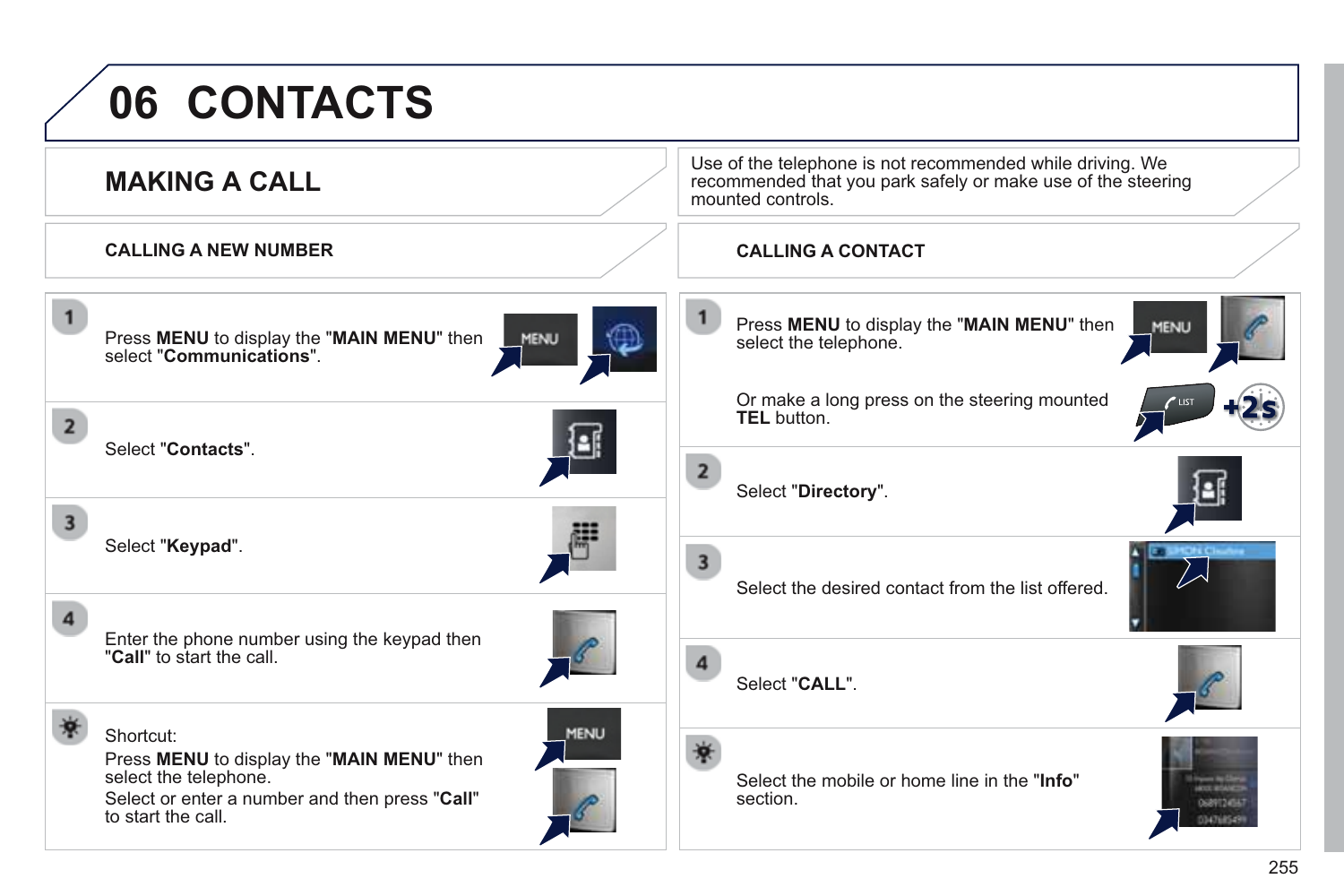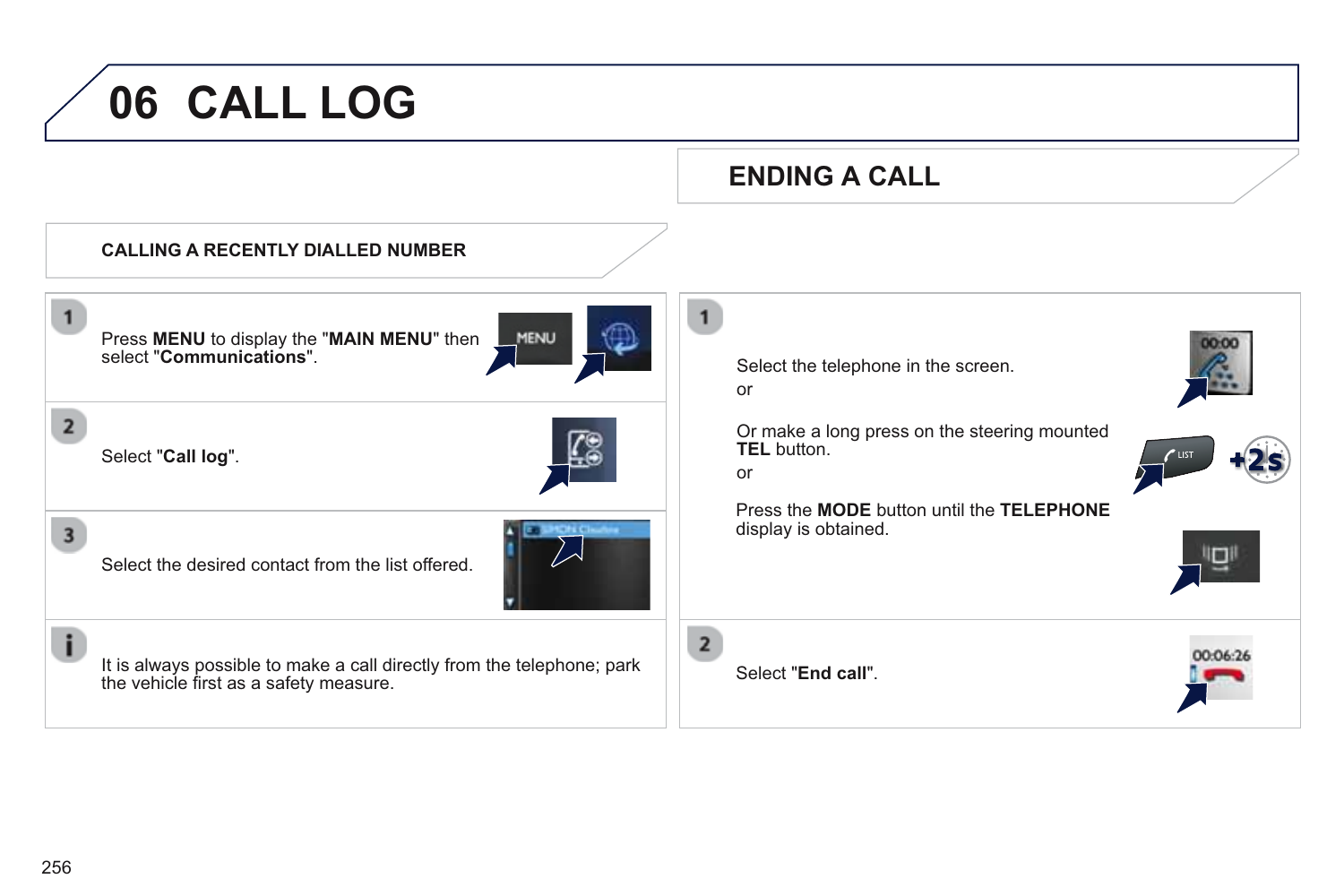## **06 SETTINGS**

### **RINGTONES**

### **MANAGING CONTACTS / ENTRIES**

| Press MENU to display the "MAIN MENU" then<br><b>MENU</b><br>$\mathbf{r}$<br>select "Settings". | Press Menu to display the "MAIN MENU" then<br><b>MENU</b><br>select "Communications.                                                                                       |
|-------------------------------------------------------------------------------------------------|----------------------------------------------------------------------------------------------------------------------------------------------------------------------------|
| $\overline{\mathbf{z}}$<br>Select "Audio".                                                      | Select "Contacts".                                                                                                                                                         |
| Select "Ringtones".                                                                             | Select "Files".                                                                                                                                                            |
| You can select the ringtone used and adjust its volume.                                         | Select:<br>"New" to add a new contact.<br>"Modify" to edit the selected contact.<br>$\overline{\phantom{a}}$<br>"Delete" to delete the selected contact.<br>$\overline{a}$ |
| 5<br>Select "Confirm".                                                                          | "Delete all" to delete all of the information<br>for the selected contact.                                                                                                 |
|                                                                                                 | Select "Directory status" for the number of<br>entries used, available,                                                                                                    |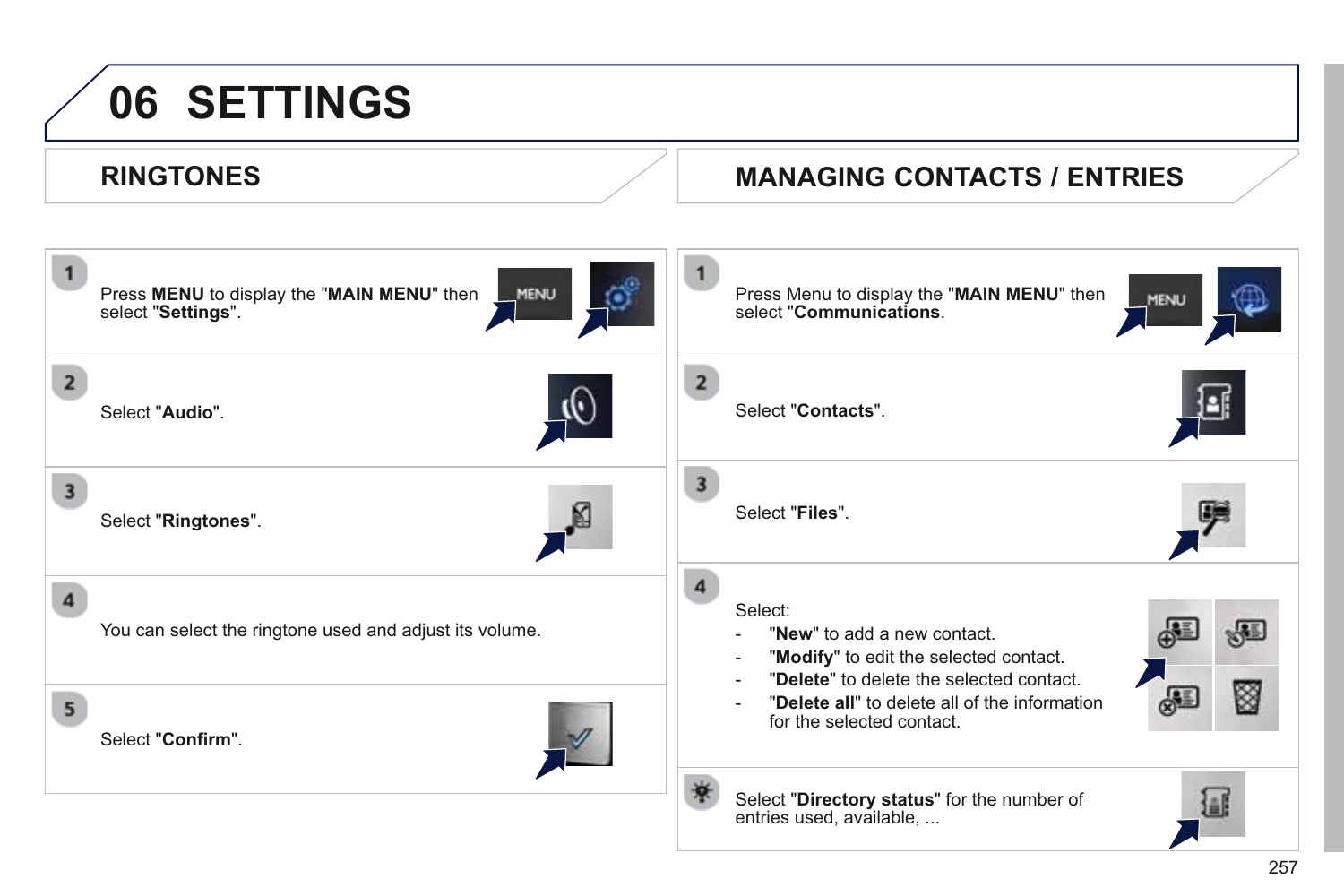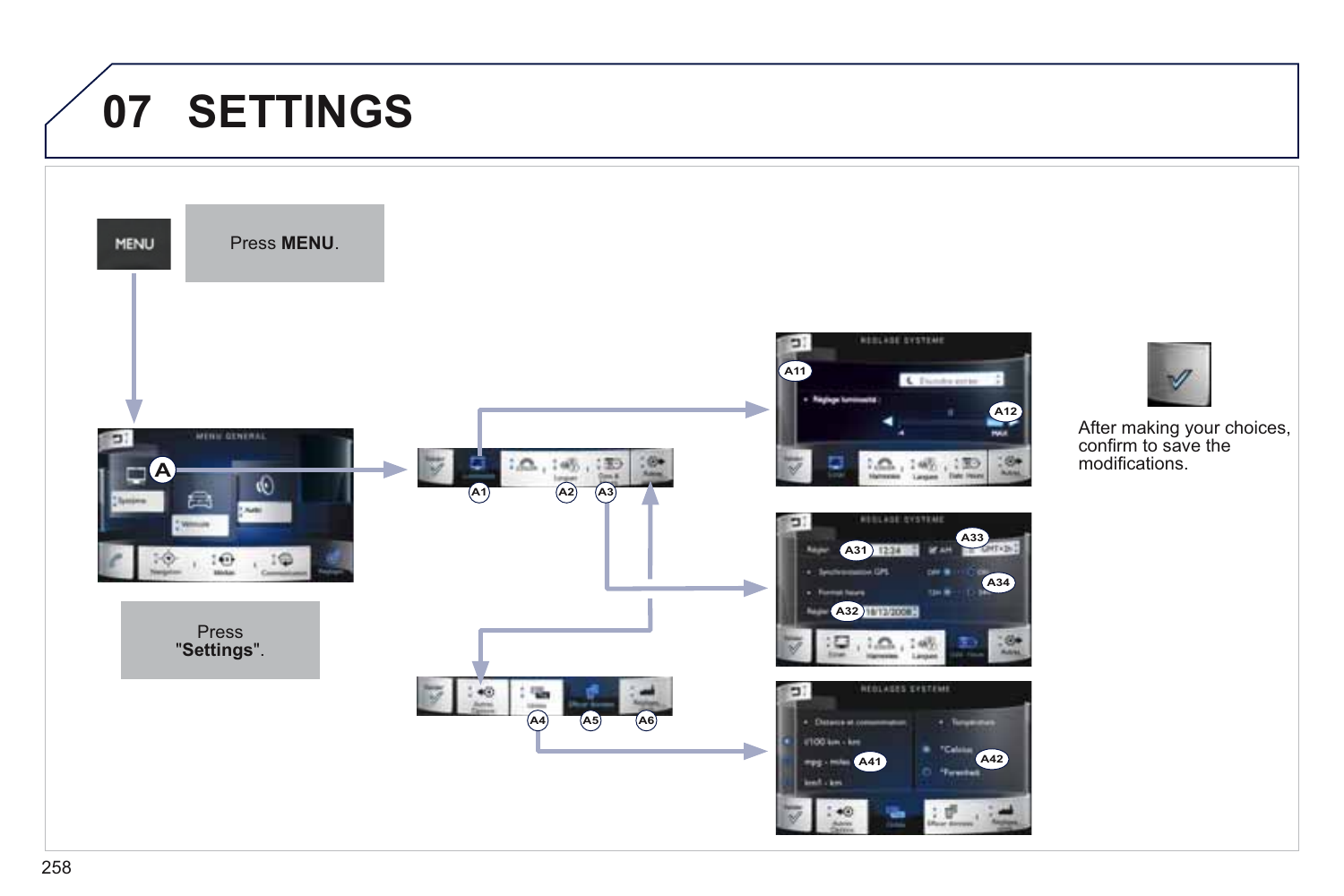

### **Access to the "Settings" menu**

#### **"System"**

- A2 Select the language then confirm.
- A5 Select the data from the list then press "Delete".
- A6 Restore original settings.

#### **"Display"**

- A1 Brightness setting.
- A11 Modify the screen brightness in daylight.
- A13 Press to switch off the screen. Press the screen again (anywhere on its surface) to switch it on again.

#### **"Date & Time"**

- A3 Setting the date and time.
- A31 Adjust the time.
- A32 Adjust the date.
- A33 Adjust the time zone.
- A34 Synchronise the time with GPS, change the time display format.

#### **"Units"**

- A4 Setting units.
- A41 Select the units used for the display of distance and fuel consumption.
- A42 Select the units for the display of temperature.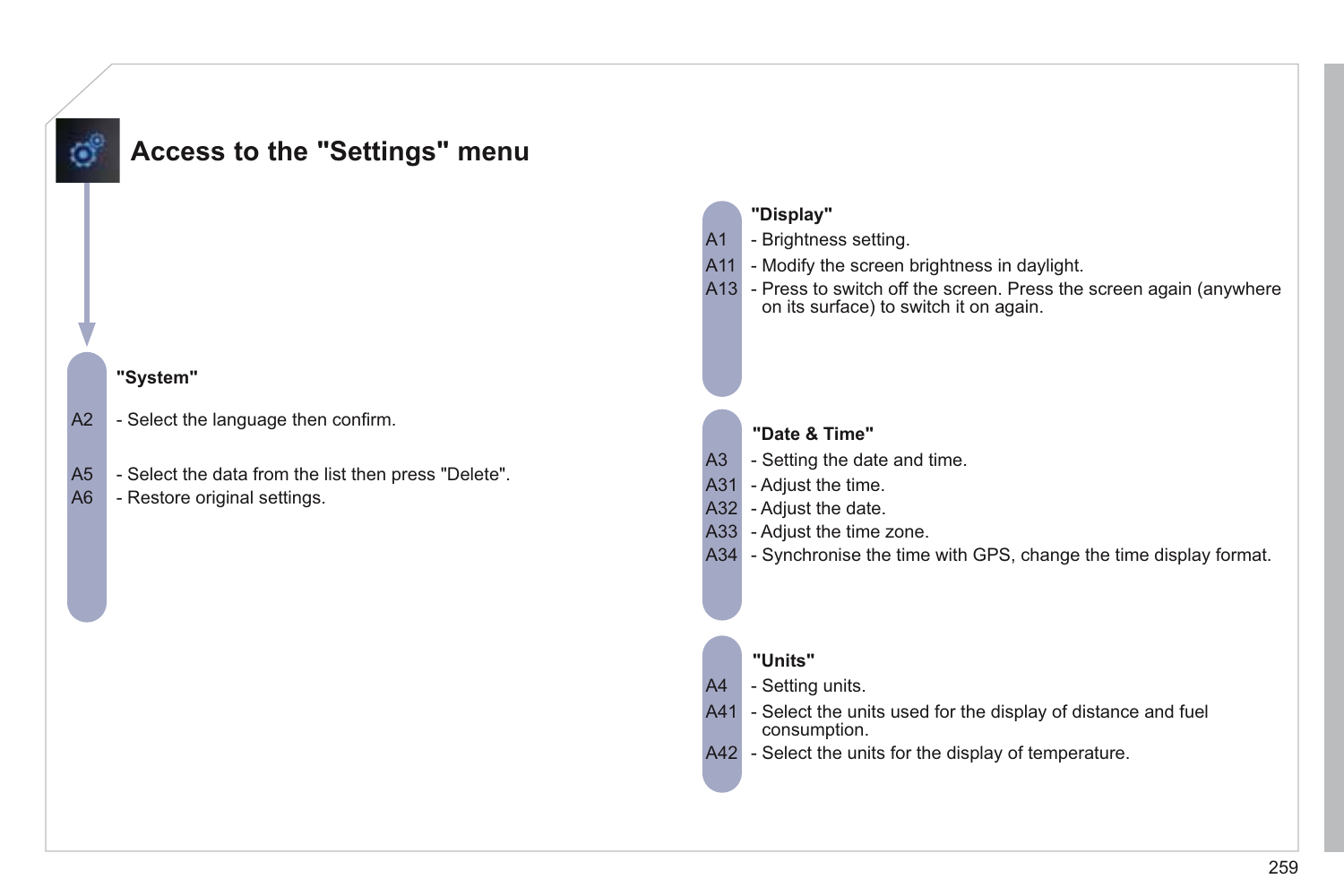## **07 SETTINGS**

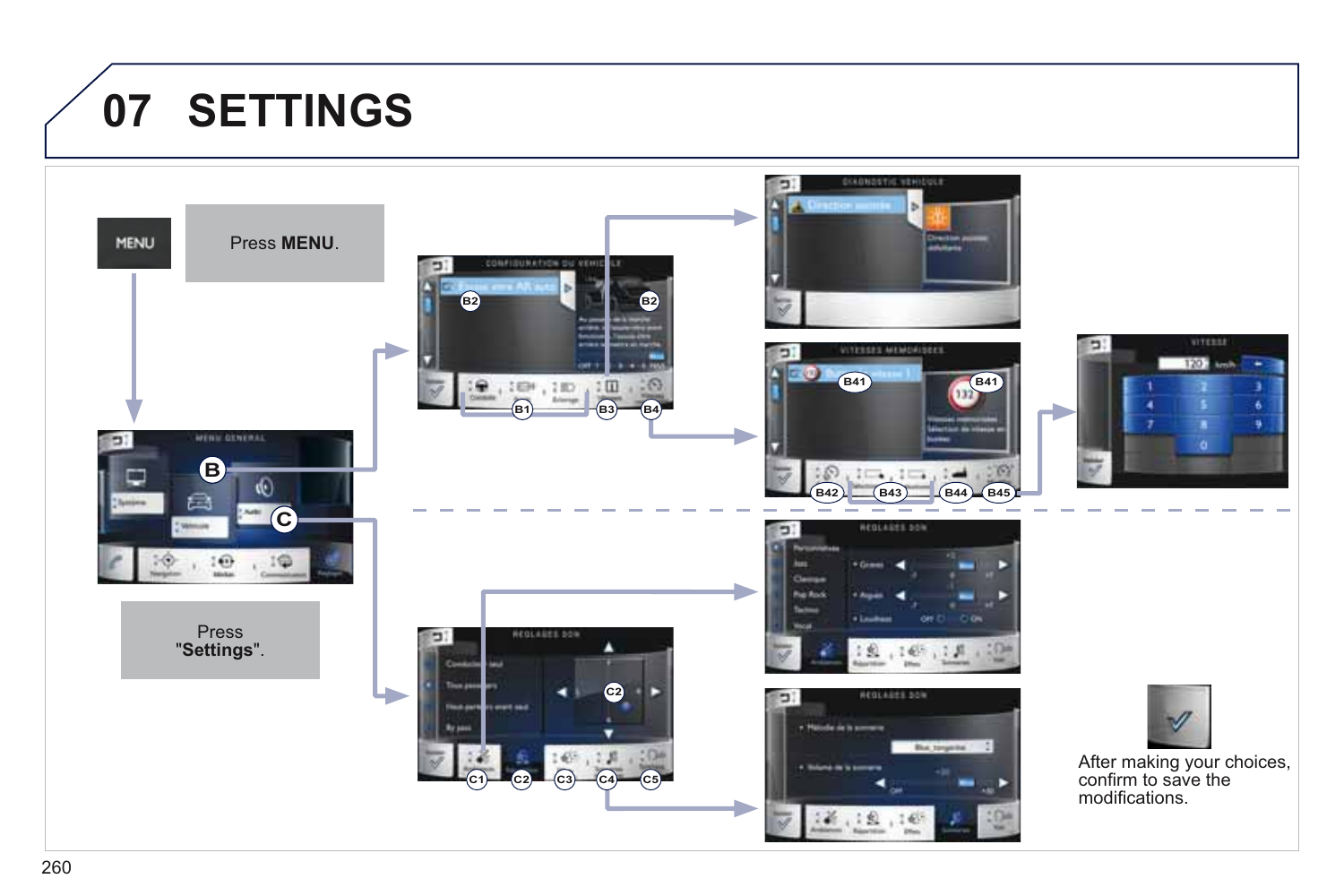### ď

### **Access to the "Settings" menu (continued)**

#### **"Vehicle settings"**

- B1 Choose from the categories: "Driving assistance", "Vehicle access", "Lighting". If no family is chosen, the complete list of functions is displayed.
- B<sub>2</sub> Select the function, a descriptive text and image provides details of the function. The settings of some can be adjusted. Select/deselect to activate/deactivate the function.
	- For more information on a setting, refer to the section on the corresponding function.

#### **"Audio"**

C2 - Distribution: set the dominant position for sound in the vehicle making use of the Arkamys<sup>®</sup> system.

Move the point between the left (L) / right (R) and front (F) / rear (R).

- $C3$  Choose the sound level when you touch the screen with a finger (keypad beep). Activate the sound level depending on vehicle speed.
- $|C4|$  Choose the melody and the volume for the ringtone used for an incoming call.

### **"VEHICLE DIAGNOSTICS"**

B3 - List of faults detected (depending on version) in the vehicle.

#### **"Speed memorised"**

- B4 Memorise speed settings for use by the cruise control or speed limiter.
- B41 Choose a speed to see the details. Press again to select it.
- B42 With the speed(s) selected, press "Activate speed" to memorise the speeds.
	- To deactivate all speeds, press "Activate speed".
- B43 Select or deselect all speeds.
- B44 Programme the speeds with default values.
- B45 Modify the speed selected.

#### **"Ambience"**

C1 - Choose the audio ambience (Jazz, Classic, Pop Rock, Techno, Vocal) or personalise the ambience with treble / bass and activate loudness.

#### **"Ringtones"**

C5 - Choose the volume for the voice giving the names of streets.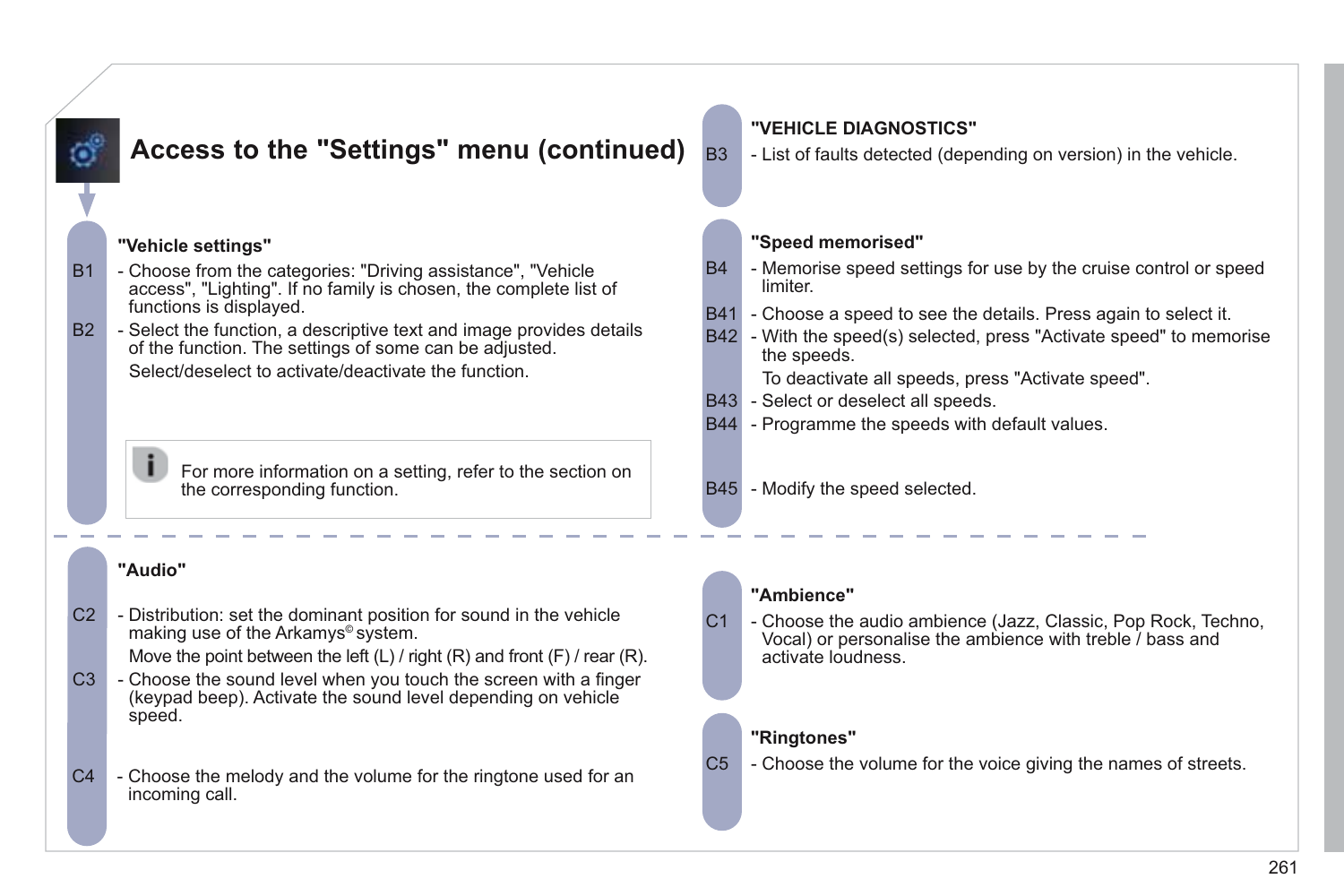### **07 SETTINGS SYSTEM MODIFY SYSTEM SETTINGS**   $\mathbf{1}$  $\overline{\mathbf{3}}$ Select: Press **MENU** to display the "**MAIN MENU**" then **MENU** "**Display**" to switch off the screen or adjust select "**Settings**". the brightness. -" **Languages**" to change the language. A black screen is displayed after confirmation for a period of about 15 seconds .  $\overline{2}$ -" **Units**" to change the units used Select "System". for distance, fuel consumption and temperature. "**Date & Time**" to change the time zone, synchronisation with GPS, time and its format and then the date.  $\odot$ Select "Other" to display the other settings. Select " **Del. data**" to delete the list of recent destinations, personal points of interest, contacts in the list. Choose the item then select " **Del. data**". Select " **Latest destinations**" then press on "Del. data" and confirm with the message. Select "**Factory settings**" to return to the

original settings.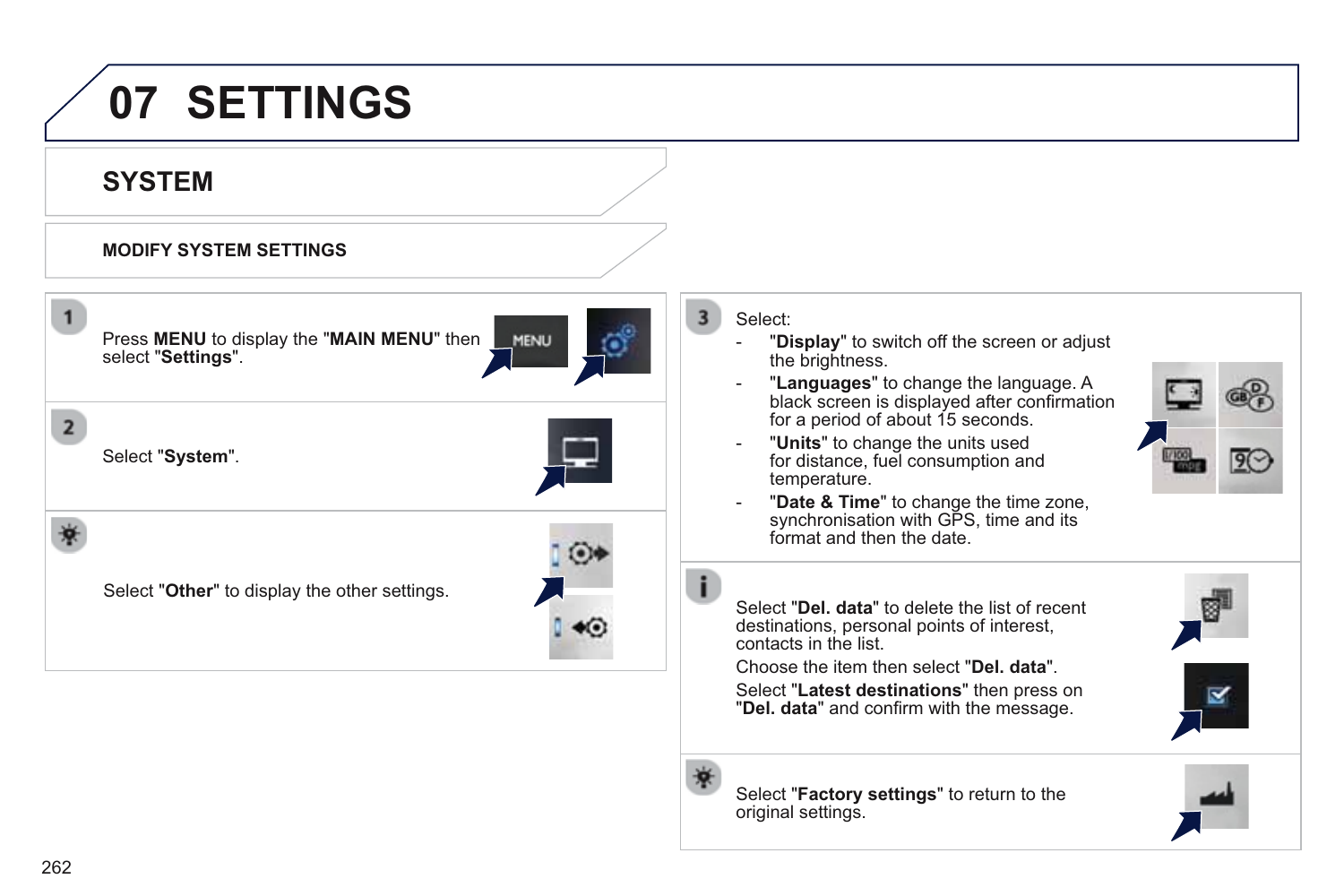## **07 SETTINGS**

### **VEHICLE**

### **MODIFY SETTINGS**

Press **MENU** to display the " **MAIN MENU**" the select " **Settings**".



Select " **Vehicle**".

×

 $\overline{3}$ 

 $\overline{4}$ 

 $\mathbf{1}$ 

 $\overline{2}$ 

Choose the setting from the list to see its description and, depending on version, modify the setting.

Then select the setting to activate it.

Select "Confirm" to save the settings.



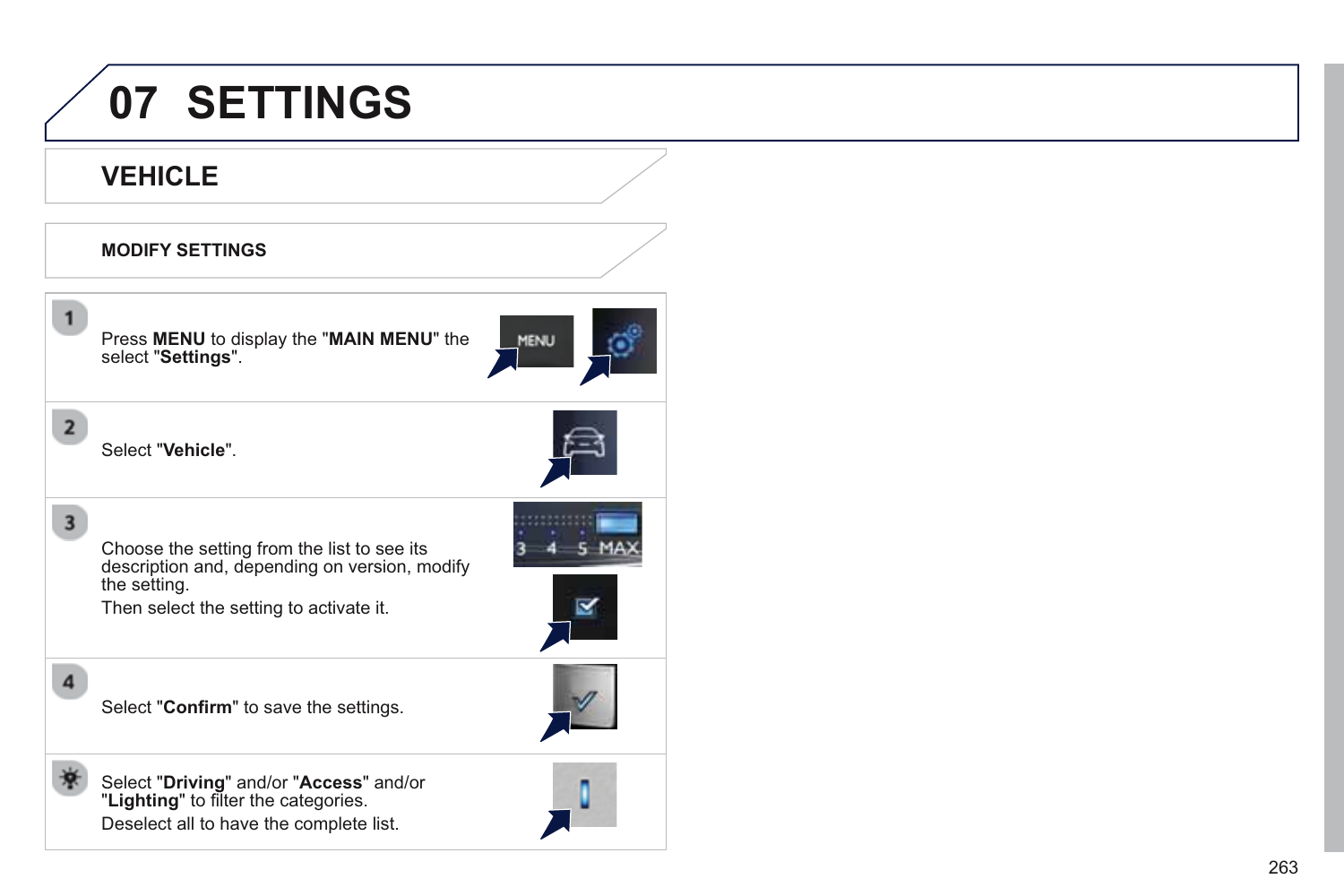The following table groups together the answers to the most frequently asked questions concerning your audio system.

| <b>QUESTION</b>                                                                   | <b>ANSWER</b>                                                                                                                                                                                          | <b>SOLUTION</b>                                                                                                                                                                               |
|-----------------------------------------------------------------------------------|--------------------------------------------------------------------------------------------------------------------------------------------------------------------------------------------------------|-----------------------------------------------------------------------------------------------------------------------------------------------------------------------------------------------|
| The route calculation is<br>not successful.                                       | The guidance criteria may conflict with the current location (exclusion of<br>toll roads on a toll motorway).                                                                                          | Check the guidance criteria on the Navigation<br>Menu, "Guidance options"\ "Define calculation<br>criteria".                                                                                  |
| The POIs do not appear.                                                           | The POIs have not been selected.                                                                                                                                                                       | Select the POIs in the list of POIs.                                                                                                                                                          |
|                                                                                   | The POIs have not been downloaded.                                                                                                                                                                     | Download the POIs from the website:<br>"http://peugeot.navigation.com".                                                                                                                       |
| The speed camera<br>audible warning does not<br>work.                             | The audible warning is not active.                                                                                                                                                                     | Activate audible warnings in the Guidance options<br>menu, "Navigation - guidance", "Set parameters<br>for risk areas"                                                                        |
| The system does not<br>suggest a detour around<br>an incident on the route.       | The guidance criteria do not take account of TMC messages.                                                                                                                                             | Select the "Traffic info" function in the list of<br>quidance criteria.                                                                                                                       |
| I receive a speed camera<br>alert for a speed camera<br>which is not on my route. | Other than guidance, the system announces all speed cameras<br>positioned in a cone located in front of the vehicle. It may provide an alert<br>for speed cameras located on nearby or parallel roads. | Zoom in on the map to view the exact position of<br>the speed camera. Select "On the route" to no<br>longer receive alerts other than guidance or to<br>reduce the time for the announcement. |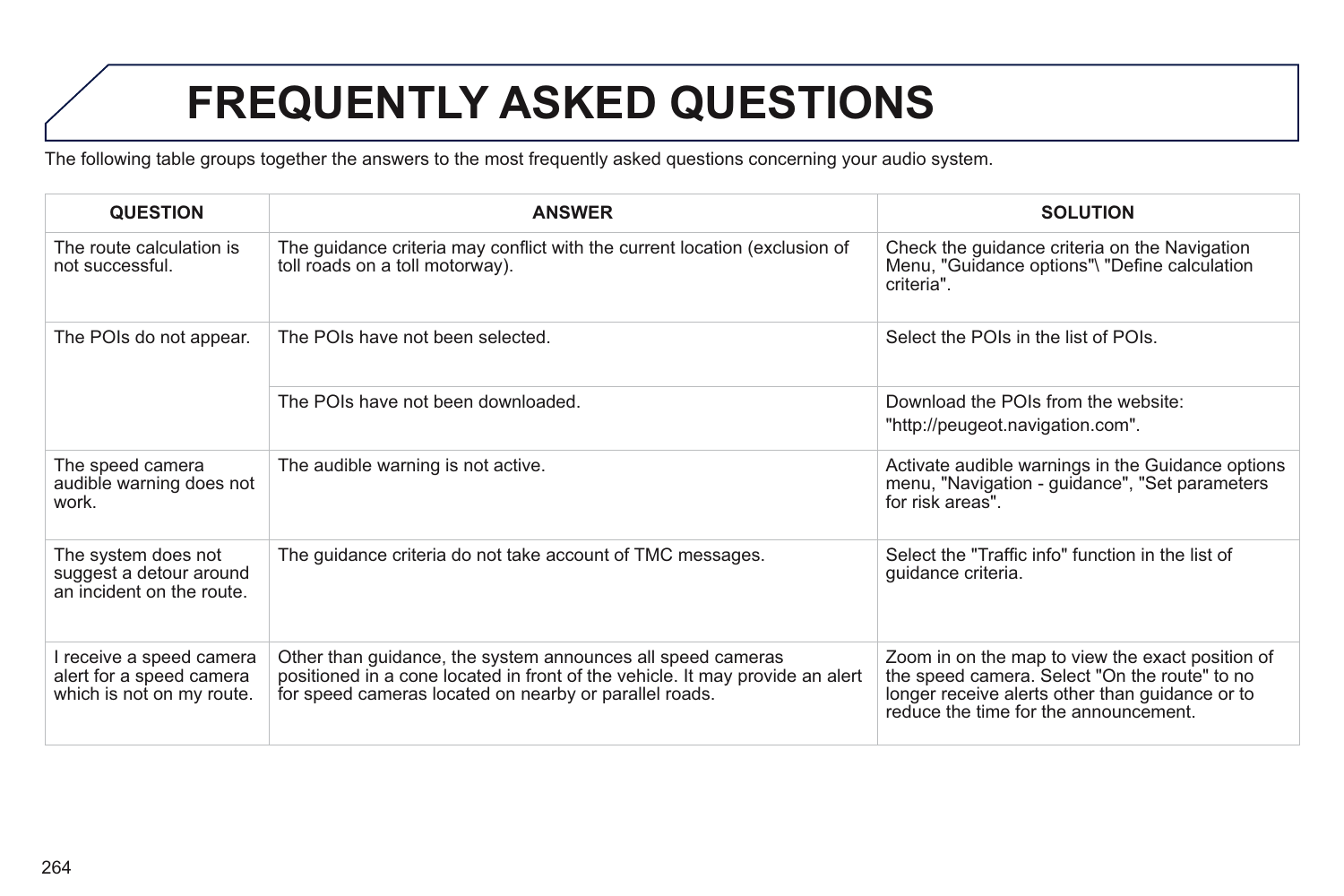| <b>QUESTION</b>                                                                | <b>ANSWER</b>                                                                                                                 | <b>SOLUTION</b>                                                                                                                                                                     |
|--------------------------------------------------------------------------------|-------------------------------------------------------------------------------------------------------------------------------|-------------------------------------------------------------------------------------------------------------------------------------------------------------------------------------|
| Certain traffic jams<br>along the route are not<br>indicated in real time.     | On starting, it is several minutes before the system begins to receive the<br>traffic information.                            | Wait until the traffic information is being received<br>correctly (display of the traffic information icons on<br>the map).                                                         |
|                                                                                | The filters are too restrictive.                                                                                              | Modify the "Geographic filter" settings.                                                                                                                                            |
|                                                                                | In certain countries, only major routes (motorways) are listed for the<br>traffic information.                                | This phenomenon is normal. The system is<br>dependent on the traffic information available.                                                                                         |
| The altitude is not<br>displayed.                                              | On starting, the initialisation of the GPS may take up to 3 minutes to<br>receive more than 4 satellites correctly.           | Wait until the system has started up completely.<br>Check that there is a GPS coverage of at least<br>4 satellites (long press on the SETUP button, then<br>select "GPS coverage"). |
|                                                                                | Depending on the geographical environment (tunnel) or the weather,<br>the conditions of reception of the GPS signal may vary. | This phenomenon is normal. The system<br>is dependent on the GPS signal reception<br>conditions.                                                                                    |
| I cannot connect my<br>Bluetooth telephone.                                    | The telephone's Bluetooth function may be switched off or the telephone<br>may not be visible.                                | Check that your telephone's Bluetooth<br>function is switched on.<br>Check in the telephone settings that it is<br>"visible to all".                                                |
|                                                                                | The Bluetooth telephone is not compatible with the system.                                                                    | A list of compatible Bluetooth mobile telephones is<br>available from the dealer network.                                                                                           |
| The volume of the<br>telephone connected<br>in Bluetooth mode is<br>inaudible. | The volume depends both on the system and on the telephone.                                                                   | Increase the volume of the audio system, to<br>maximum if required, and increase the volume of<br>the telephone if necessary.                                                       |
|                                                                                | The ambient noise level has an influence on the quality of telephone<br>communication.                                        | Reduce the ambient noise level (close the windows,<br>reduce the booster fan speed, slow down, ).                                                                                   |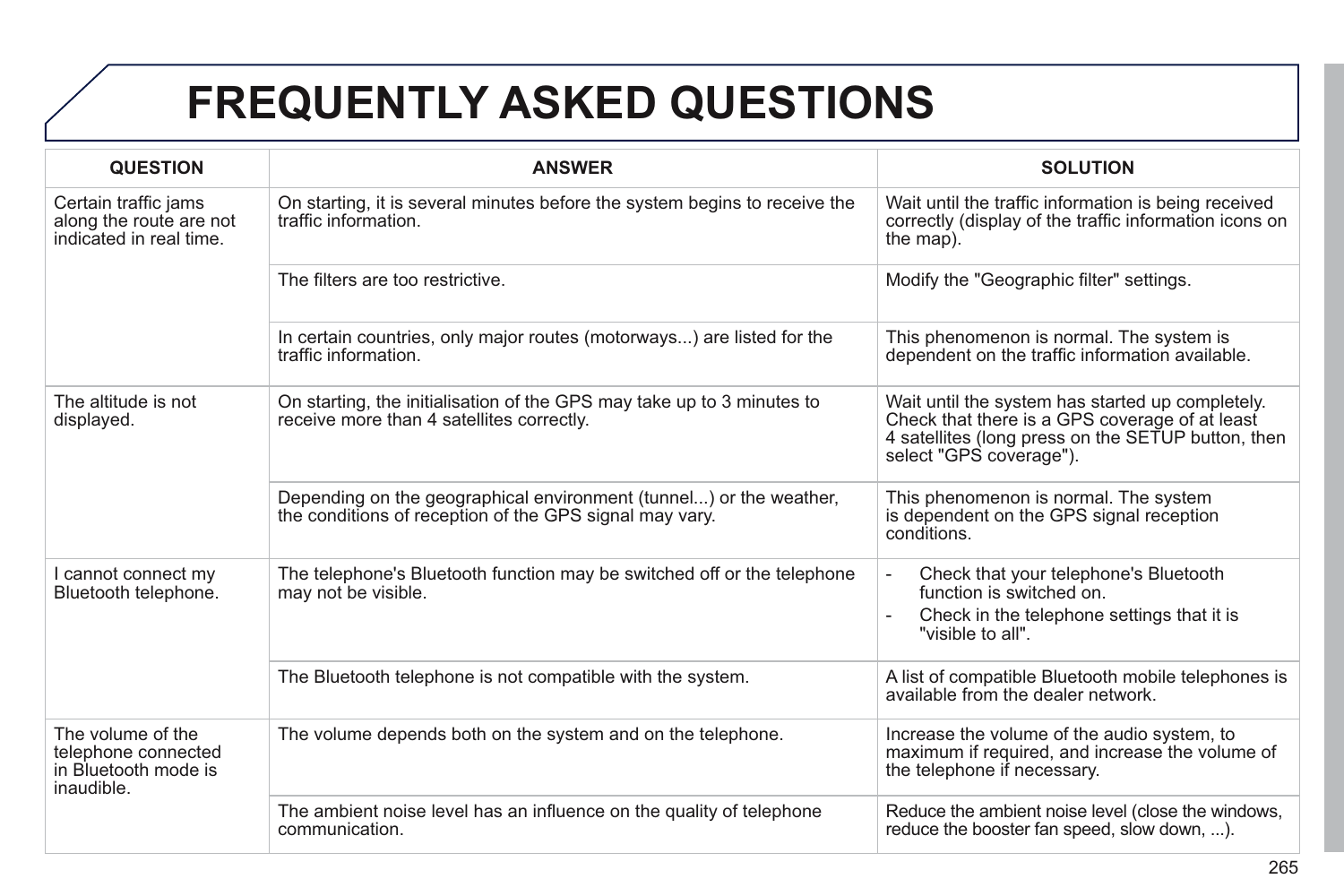| <b>QUESTION</b>                                                                                              | <b>ANSWER</b>                                                                                                                                                                                                                                                                                                                           | <b>SOLUTION</b>                                                                                                                                                                                                                                                                                                                                                                                                                                                                                                                               |
|--------------------------------------------------------------------------------------------------------------|-----------------------------------------------------------------------------------------------------------------------------------------------------------------------------------------------------------------------------------------------------------------------------------------------------------------------------------------|-----------------------------------------------------------------------------------------------------------------------------------------------------------------------------------------------------------------------------------------------------------------------------------------------------------------------------------------------------------------------------------------------------------------------------------------------------------------------------------------------------------------------------------------------|
| Some contacts are<br>duplicated in the list.                                                                 | The options for synchronizing contacts are synchronizing the contacts<br>on the SIM card, the contacts on the telephone, or both. When both<br>synchronizations are selected, some contacts may be duplicated.                                                                                                                          | Select "Display SIM card contacts" or "Display<br>telephone contacts".                                                                                                                                                                                                                                                                                                                                                                                                                                                                        |
| Contacts are not shown<br>in alphabetical order.                                                             | Some telephones offer display options. Depending on the settings<br>chosen, contacts can be transferred in a specific order.                                                                                                                                                                                                            | Modify the display setting in the telephone<br>directory.                                                                                                                                                                                                                                                                                                                                                                                                                                                                                     |
| The system does not<br>receive SMS text messages.                                                            | The Bluetooth mode does not permit sending SMS text messages to the<br>system.                                                                                                                                                                                                                                                          |                                                                                                                                                                                                                                                                                                                                                                                                                                                                                                                                               |
| The CD is ejected<br>automatically or is not<br>played by the player.                                        | The CD is inserted upside down, is unplayable, does not contain any<br>audio data or contains an audio format which the player cannot play.<br>Le CD has been recorded in a format that is not compatible with the player.<br>The CD is protected by an anti-pirating protection system which is not<br>recognised by the audio system. | Check that the CD is inserted in the player the<br>$\overline{\phantom{a}}$<br>right way up.<br>Check the condition of the CD: the CD cannot<br>$\sim$<br>be played if it is too damaged.<br>Check the content in the case of a recorded<br>$\overline{\phantom{a}}$<br>CD: consult the advice in the "Audio" section.<br>The audio system's CD player does not play<br>$\overline{\phantom{a}}$<br>DVD <sub>S</sub><br>Some recorded CDs will not be played by<br>$\sim$<br>the audio system because they are not of the<br>correct quality. |
| There is a long waiting<br>period following the insertion<br>of a CD or connection of a<br>USB memory stick. | When a new medium is inserted, the system reads a certain amount of<br>data (directory, title, artist, etc.). This may take from a few seconds to a<br>few minutes.                                                                                                                                                                     | This phenomenon is normal.                                                                                                                                                                                                                                                                                                                                                                                                                                                                                                                    |
| The CD player sound is<br>poor.                                                                              | The CD used is scratched or of poor quality.                                                                                                                                                                                                                                                                                            | Insert good quality CDs and store them in suitable<br>conditions.                                                                                                                                                                                                                                                                                                                                                                                                                                                                             |
|                                                                                                              | The audio equipment settings (bass, treble, ambiences) are unsuitable.                                                                                                                                                                                                                                                                  | Set the treble or bass level to 0, without selecting<br>an ambience.                                                                                                                                                                                                                                                                                                                                                                                                                                                                          |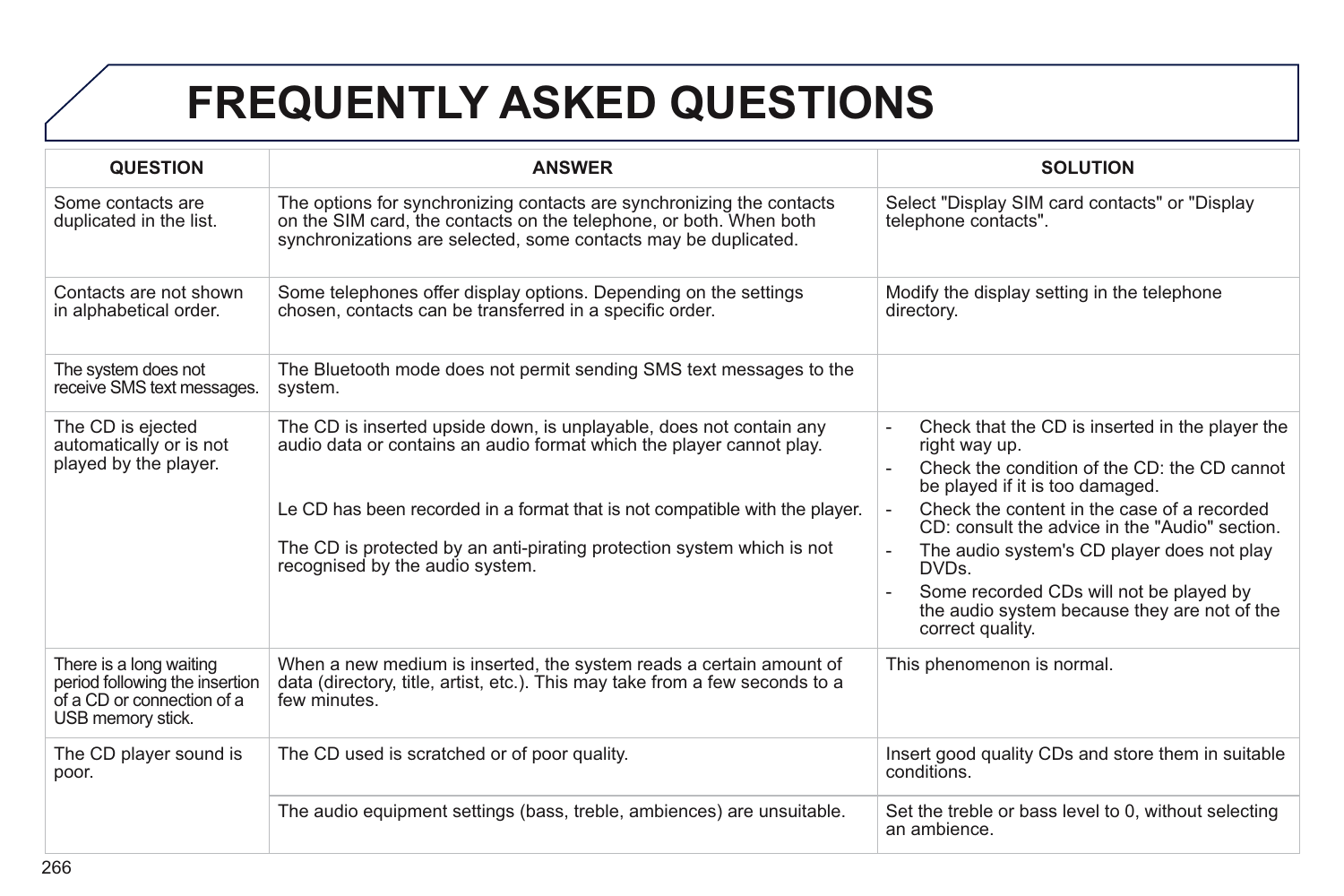| <b>QUESTION</b>                                                                                                                                                              | <b>ANSWER</b>                                                                                                                                                                  | <b>SOLUTION</b>                                                                                                                                                          |
|------------------------------------------------------------------------------------------------------------------------------------------------------------------------------|--------------------------------------------------------------------------------------------------------------------------------------------------------------------------------|--------------------------------------------------------------------------------------------------------------------------------------------------------------------------|
| Some characters in the<br>media information are not<br>displayed correctly while<br>playing.                                                                                 | The audio system does not display some types of characters.                                                                                                                    | Use standard characters to name tracks and<br>folders.                                                                                                                   |
| Playing of streaming files<br>does not start.                                                                                                                                | The peripheral device connected does not support automatic play.                                                                                                               | Start the playback from the device.                                                                                                                                      |
| The names of tracks and<br>the track length are not<br>displayed on the screen<br>when streaming audio.                                                                      | The Bluetooth profile does not allow the transfer of this information.                                                                                                         |                                                                                                                                                                          |
| The quality of reception<br>of the radio station<br>listened to gradually<br>deteriorates or the stored<br>stations do not function<br>(no sound, 87.5 Mhz is<br>displayed). | The vehicle is too far from the transmitter used by the station listened<br>to or there is no transmitter in the geographical area through which the<br>vehicle is travelling. | Activate the "RDS" function by means of the<br>short-cut menu to enable the system to check<br>whether there is a more powerful transmitter in the<br>geographical area. |
|                                                                                                                                                                              | The environment (hills, buildings, tunnels, basement car parks) block<br>reception, including in RDS mode.                                                                     | This phenomenon is normal and does not indicate<br>a fault with the audio system.                                                                                        |
|                                                                                                                                                                              | The aerial is absent or has been damaged (for example when going<br>through a car wash or into an underground car park).                                                       | Have the aerial checked by a PEUGEOT dealer.                                                                                                                             |
| I cannot find some radio<br>stations in the list of<br>stations received.                                                                                                    | The station is not received or its name has changed in the list.                                                                                                               |                                                                                                                                                                          |
|                                                                                                                                                                              | Some radio stations send other information in place of their name (the<br>title of the song for example).                                                                      |                                                                                                                                                                          |
| The name of the radio<br>station changes.                                                                                                                                    | The system interprets this information as the name of the station.                                                                                                             |                                                                                                                                                                          |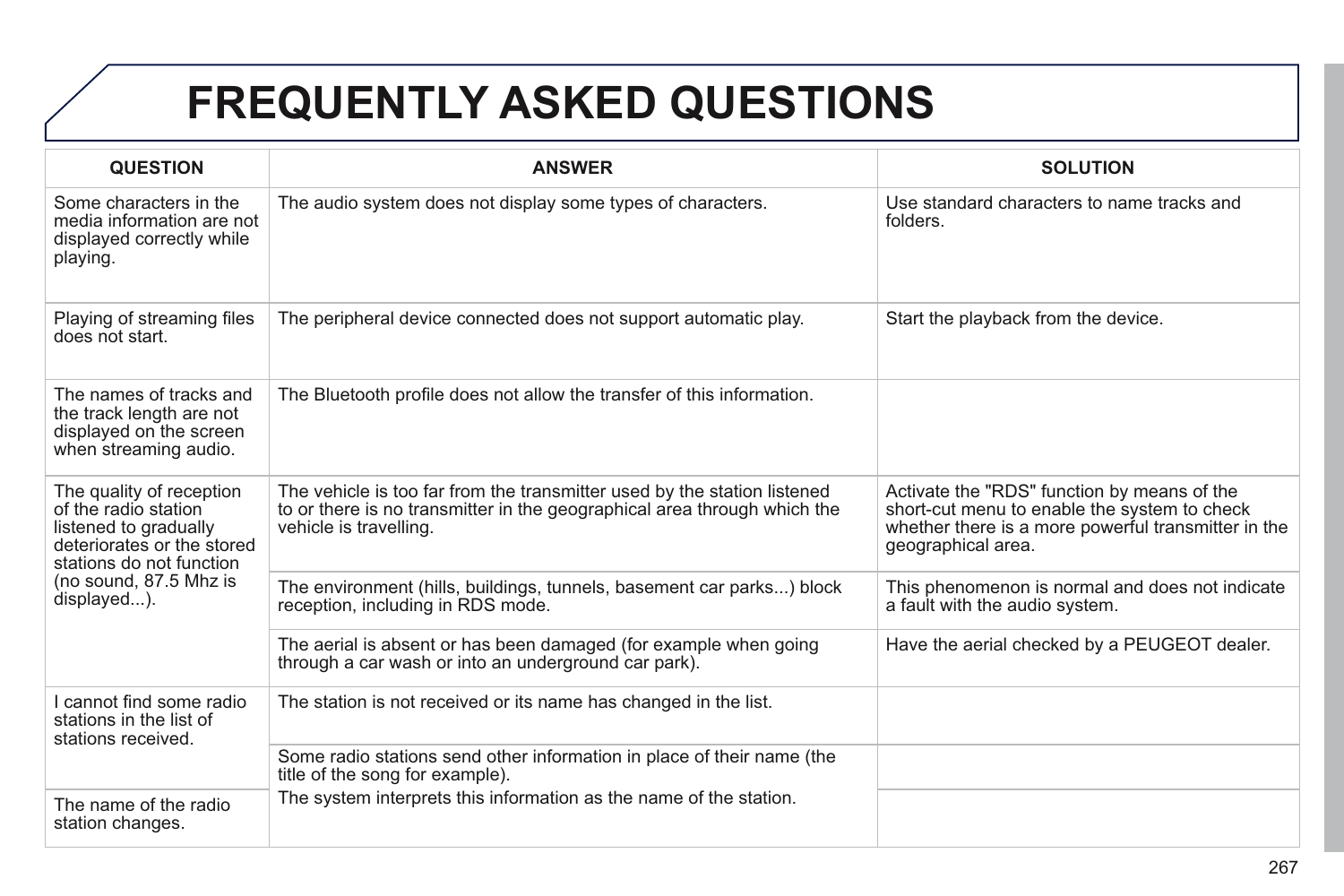| <b>QUESTION</b>                                                                                  | <b>ANSWER</b>                                                                                                                                                                                                                       | <b>SOLUTION</b>                                                                                                                                                                                                                                                                                                                                                                                                 |
|--------------------------------------------------------------------------------------------------|-------------------------------------------------------------------------------------------------------------------------------------------------------------------------------------------------------------------------------------|-----------------------------------------------------------------------------------------------------------------------------------------------------------------------------------------------------------------------------------------------------------------------------------------------------------------------------------------------------------------------------------------------------------------|
| In changing the setting<br>of treble and bass the<br>equalizer setting is<br>deselected.         | The selection of an equalizer setting imposes the balance settings.<br>Modifying one without the other is not possible.                                                                                                             | Modify the balance or equalizer settings to obtain<br>the desired musical ambience.                                                                                                                                                                                                                                                                                                                             |
| In changing the equalizer<br>setting, treble and bass<br>return to zero.                         |                                                                                                                                                                                                                                     |                                                                                                                                                                                                                                                                                                                                                                                                                 |
| When changing the<br>balance settings, the<br>distribution setting is<br>deselected.             | The selection of a distribution setting imposes the balance settings.<br>Modifying one without the other is not possible.                                                                                                           | Modify the balance or distribution settings to<br>obtain the desired musical ambience.                                                                                                                                                                                                                                                                                                                          |
| When changing an<br>distribution setting,<br>the balance setting is<br>deselected.               |                                                                                                                                                                                                                                     |                                                                                                                                                                                                                                                                                                                                                                                                                 |
| There is a difference in<br>sound quality between<br>the different audio<br>sources (radio, CD). | For optimum sound quality, the audio settings for Volume, Bass, Treble,<br>Equalizer and Loudness can be adapted to the different sound sources,<br>which may result in audible differences when changing source (radio,<br>$CD$ ). | Check that the audio settings for (Volume, Bass,<br>Treble, Equalizer, Loudness) are adapted to<br>the sources listened to. It is advisable to set the<br>AUDIO functions (Bass, Treble, Fr-Re balance,<br>Le-Ri balance) to the middle position, select the<br>"None", musical ambience and set the loudness<br>correction to the "Active" position in CD mode or<br>to the "Inactive" position in radio mode. |